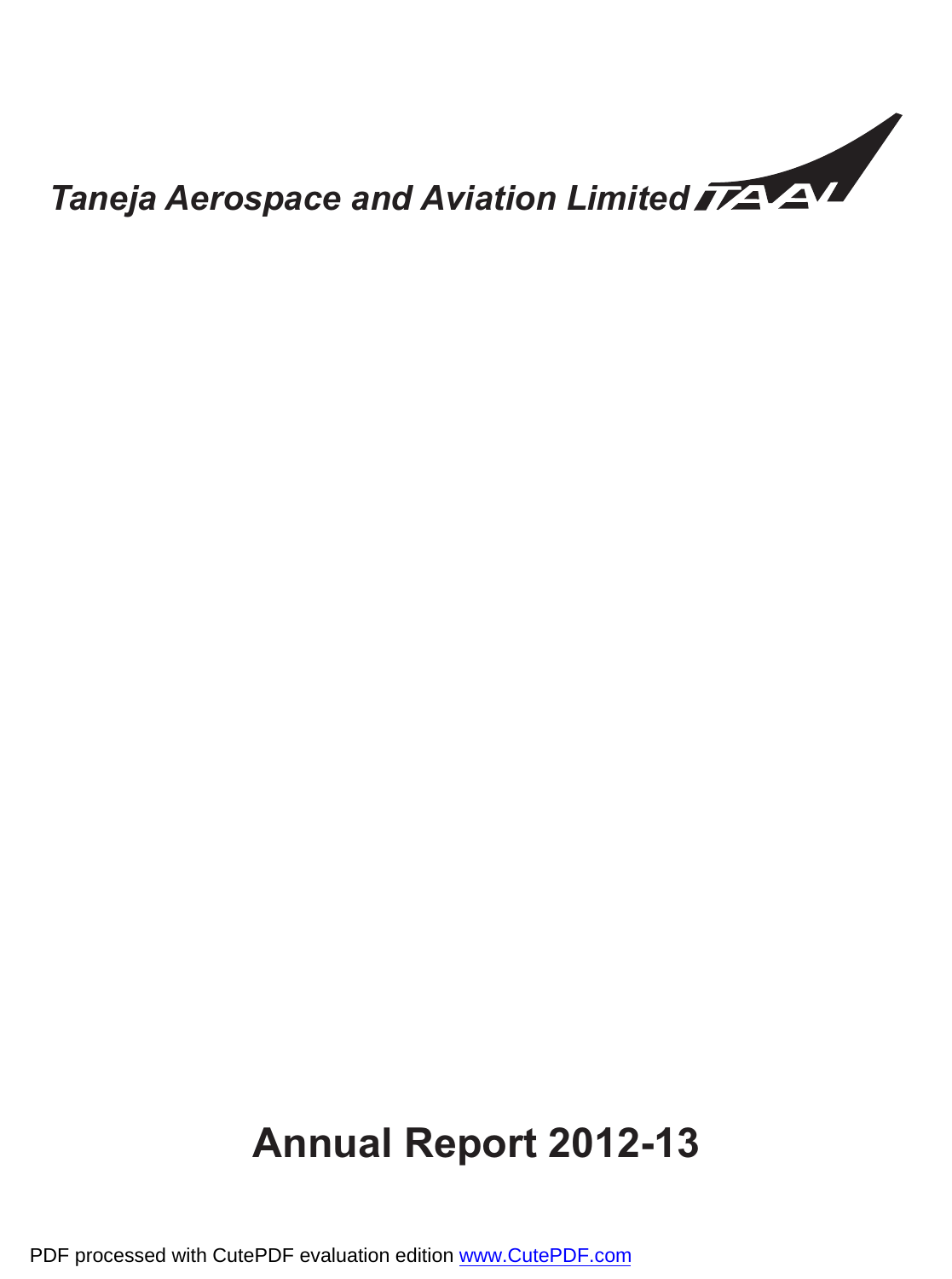### **COMPANY INFORMATION**

#### **BOARD OF DIRECTORS**

| Salil Taneja     | Chairman                          |
|------------------|-----------------------------------|
| C. S. Kameswaran | <b>Managing Director</b>          |
| B. R. Taneja     | Director                          |
| J. P. Sureka     | Director                          |
| A. K. Jain       | Director (up to April 12, 2013)   |
| R. Surie         | Director                          |
| K. Rustumji      | Director (w.e.f. May $15, 2012$ ) |
|                  |                                   |

#### **COMPANY SECRETARY**

Nilesh Jain (up to May 27, 2012) Priya Nair (w.e.f. July 24, 2012)

#### **AUDITORS**

M/s. Haresh Upendra & Co. Chartered Accountants

### **BANKERS**

Canara Bank Vijaya Bank

### **REGISTERED OFFICE & WORKS**

Belagondapalli Village, Thally Road, Denkanikottai Taluk, Krishnagiri District, Belagondapalli – 635114, Tamil Nadu

Website : www.taal.co.in

#### **CORPORATE OFFICE**

 GGR Towers, 2nd Floor, Sy # 18/2b, Sarjapur Road Bangalore – 560 103, Karnataka

### **REGISTRAR & SHARE TRANSFER AGENT**

Sharepro Services (India) Pvt. Ltd.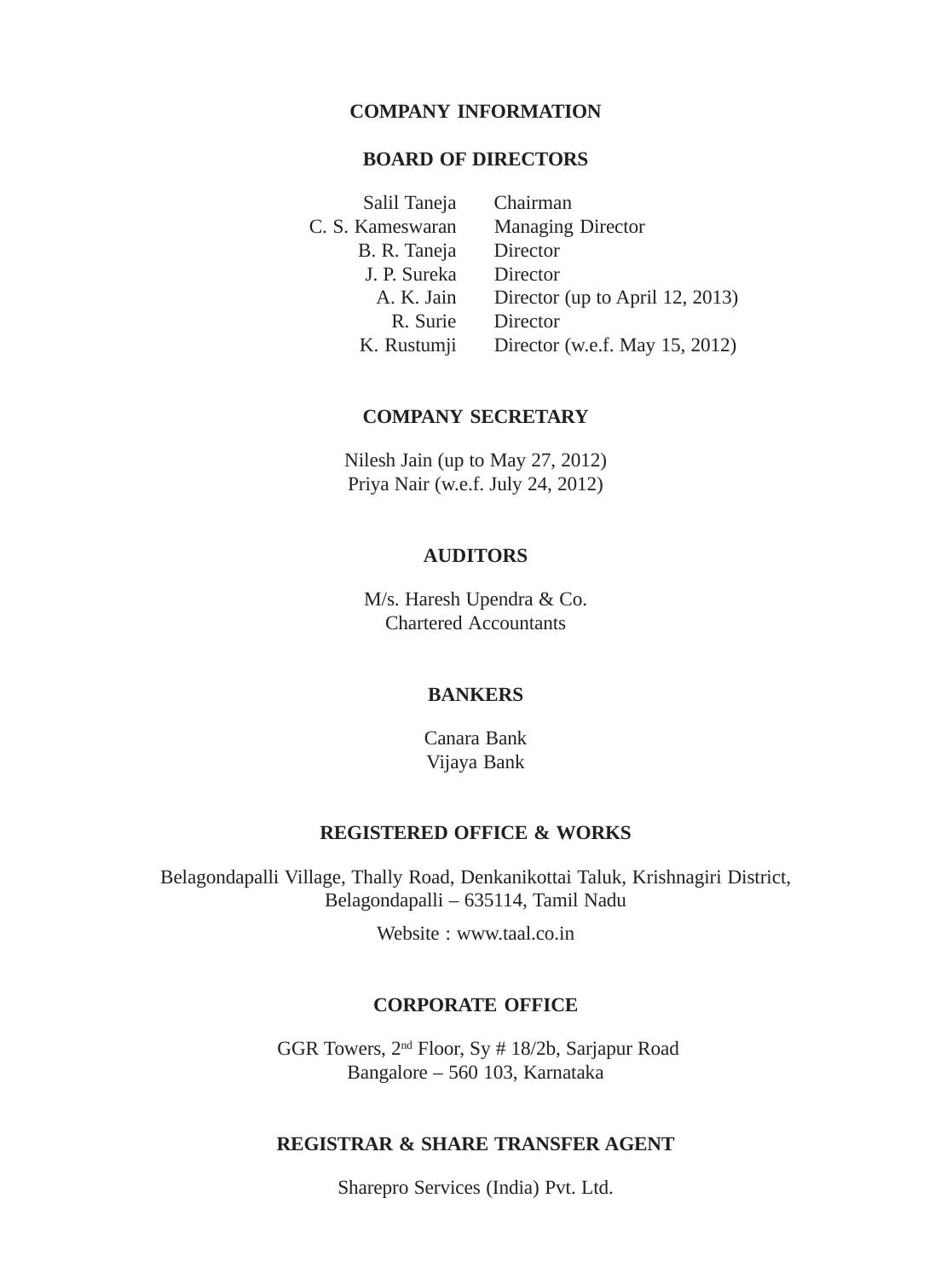## **Directors' Report**

To the Members of Taneja Aerospace and Aviation Limited

Your Directors present herewith the Twenty-fourth Annual Report and the Audited Accounts for the year ended March 31, 2013.

#### **FINANCIAL HIGHLIGHTS**

|                                                    |          | (Rs. in Lakhs) |
|----------------------------------------------------|----------|----------------|
| <b>Particulars</b>                                 | 2012-13  | $2011 - 12$    |
| Gross Income                                       | 5,422.45 | 5,225.51       |
| Expenditure                                        | 4,575.54 | 4,004.10       |
| <b>Finance Charges</b>                             | 455.95   | 494.35         |
| Depreciation                                       | 361.40   | 342.54         |
| Profit/(Loss) before Tax                           | 29.56    | 384.52         |
| Provision for Taxation<br>(including Deferred Tax) |          |                |
| Prior Period Items                                 | (0.57)   | 1.87           |
| Profit/(Loss) after Tax and<br>Prior Period Items  | 28.99    | 386.39         |

#### **DIVIDEND**

With a view to conserve resources, your Directors do not recommend dividend for the year ended on March 31, 2013.

#### **OPERATIONS**

During the year, while general economic slowdown impacted operations in the aviation segment of the Company, the revenues from the engineering design services segment accelerated, thereby ensuring that the overall revenue growth of the Company for the year remained positive.

#### **DIRECTORS**

Mr. A. K. Jain, Director of the Company, expired on April 12, 2013. The Board of Directors express grief on his sad demise and places on record its sincere appreciation for valuable services rendered by him during his long association with the Company.

In accordance with the provisions of the Companies Act, 1956 and the Articles of Association of the Company, Mr. R. Surie and Mr. B. R. Taneja retire by rotation and being eligible, offers themselves, for re-appointment.

Mr. C. S. Kameswaran is being re-appointed as a Whole Time Director designated as Managing Director for a period of one year from December 01, 2012 to November 30, 2013.

The approval of Members for the re-appointment of the aforementioned Directors is being sought in the forthcoming Annual General Meeting.

#### **AUDITORS**

Haresh Upendra & Co., Chartered Accountants retire as Statutory Auditors of the Company at the conclusion of the ensuing Annual General Meeting and being eligible have offered themselves for re-appointment.

#### **SUBSIDIARY COMPANIES**

During the year under review, TAAL Tech India Private Limited was incorporated as a Wholly Owned Subsidiary of the Company. As on date of this report, the Company has three direct subsidiaries i.e. First Airways Inc., TAAL Aerosystems Private Limited and TAAL Tech India Private Limited.

The Central Government has granted general exemption to the holding Companies from attaching the Annual Accounts of their subsidiary companies. The Annual Accounts of these subsidiary companies and other relevant information shall be made available for inspection at the Company's Registered Office.

In accordance with the Accounting Standard (AS 21), the audited consolidated financial statement of the Company forming part of this report is attached hereto.

#### **TRANSFER OF ENGINEERING DESIGN SERVICES SEGMENT OF THE COMPANY TO ITS WHOLLY OWNED SUBSIDIARY – TAAL TECH INDIA PRIVATE LIMITED**

In order to facilitate independent growth and diversification of its Business, the Engineering Design Services Segment of the Company was transferred to a Wholly Owned Subsidiary Company, TAAL Tech India Private Limited w.e.f. August 1, 2013.

Pursuant to the provisions of Section 293(1)(a) and Section 192A of the Companies Act, 1956 read with the Companies (passing of the resolution by postal ballot) Rules, 2011, the aforesaid transfer was approved by the shareholders vide an Ordinary Resolution passed through the Postal Ballot process, results of which were declared on August 5, 2013.

#### **FIXED DEPOSITS**

The Company has not accepted any deposits from the public during the year.

#### **CORPORATE GOVERNANCE REPORT AND MANAGEMENT DISCUSSION AND ANALYSIS**

Pursuant to Clause 49 of the Listing Agreement with the Stock Exchange, a separate section on Corporate Governance and Management Discussion & Analysis together with a Certificate from the Auditors of the Company on compliance, forming part of the Directors' Report is attached hereto.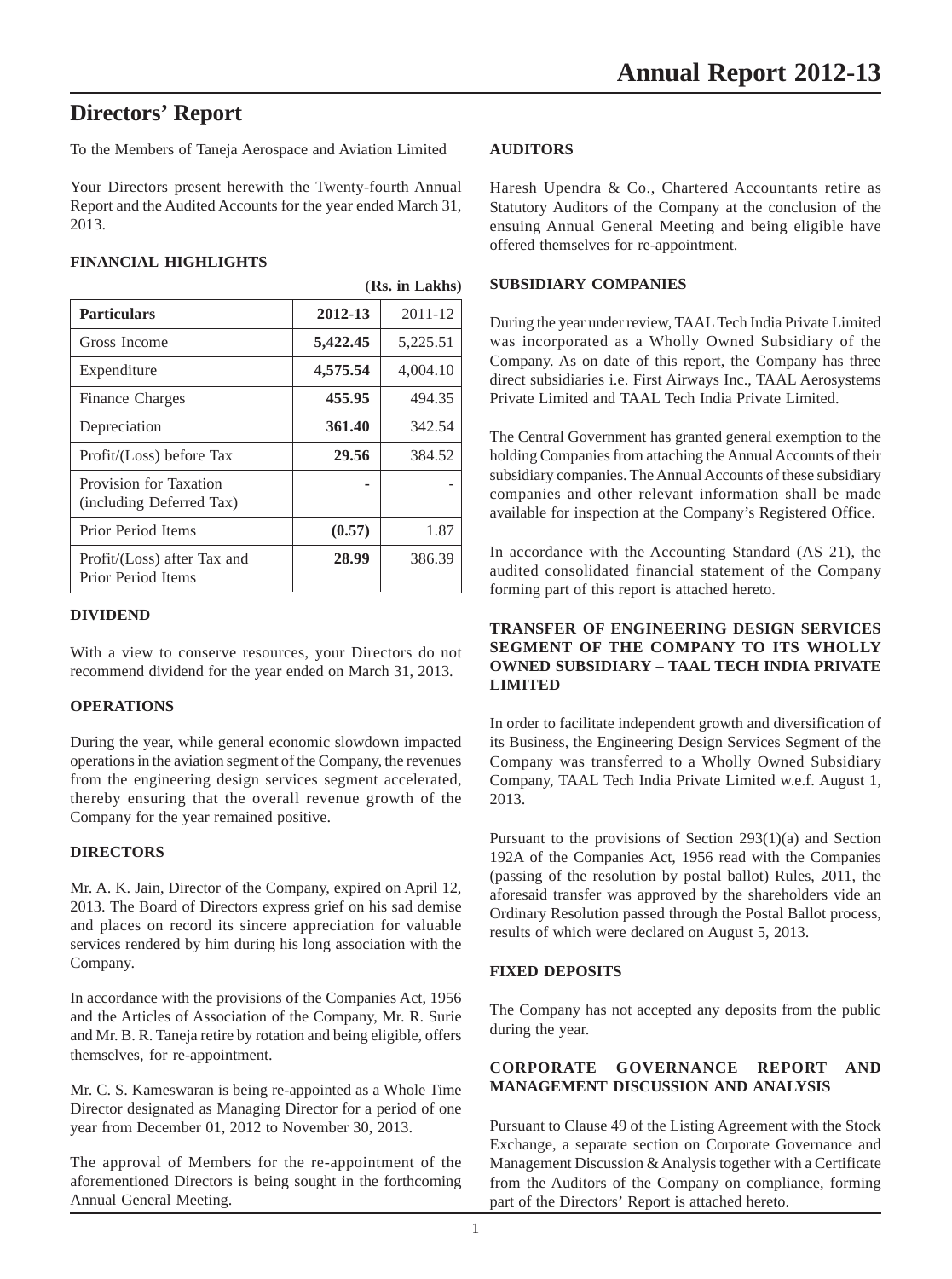## **Directors' Report (Contd.)**

#### **CONSERVATION OF ENERGY, TECHNOLOGY ABSORPTION, FOREIGN EXCHANGE EARNINGS AND OUTGO**

The particulars in respect of conservation of energy, technology absorption, foreign exchange earnings and outgo, as required under Section 217(1)(e) of the Companies Act,1956 is given in Annexure I to this report.

#### **PARTICULARS OF EMPLOYEES**

There is no employee whose particulars are required to be given under Section 217(2A) of the Companies Act 1956 read with notification dated March 31, 2011 by Ministry of Corporate Affairs (MCA).

#### **DIRECTORS' RESPONSIBILITY STATEMENT**

As required by Section 217 (2AA) of the Companies Act, 1956 the Directors confirm:

- i. that in the preparation of the Annual Accounts, the applicable Accounting Standards have been followed along with proper explanation relating to material departures;
- ii. that the Directors have selected Accounting Policies and applied them consistently and made judgements and estimates, that are reasonable and prudent so as to give a true and fair view of the state of affairs of the Company at the end of the financial year March 31, 2013 and of the profit of the Company for that period;
- iii. that the Directors have taken proper and sufficient care for the maintenance of adequate accounting records in accordance with the provisions of the Companies Act, 1956 for safeguarding the assets of the Company and for preventing and detecting fraud and other irregularities;
- iv. that the Directors have prepared the Annual Accounts on a going concern basis.

#### **ACKNOWLEDGEMENTS**

The Directors express their appreciation for the continued support and co-operation received by the Company from its Customers, Bankers, Shareholders, Suppliers, Business Partners, Defence Research and Developmental Organizations, Aviation Authorities and other Indian Services and the Central and State Governments. The Directors also express their gratitude and sincere appreciation to all the employees of the Company for their contribution, hard work and commitment.

For and on behalf of the Board of Directors

Pune **Salil Taneja** August 05, 2013 Chairman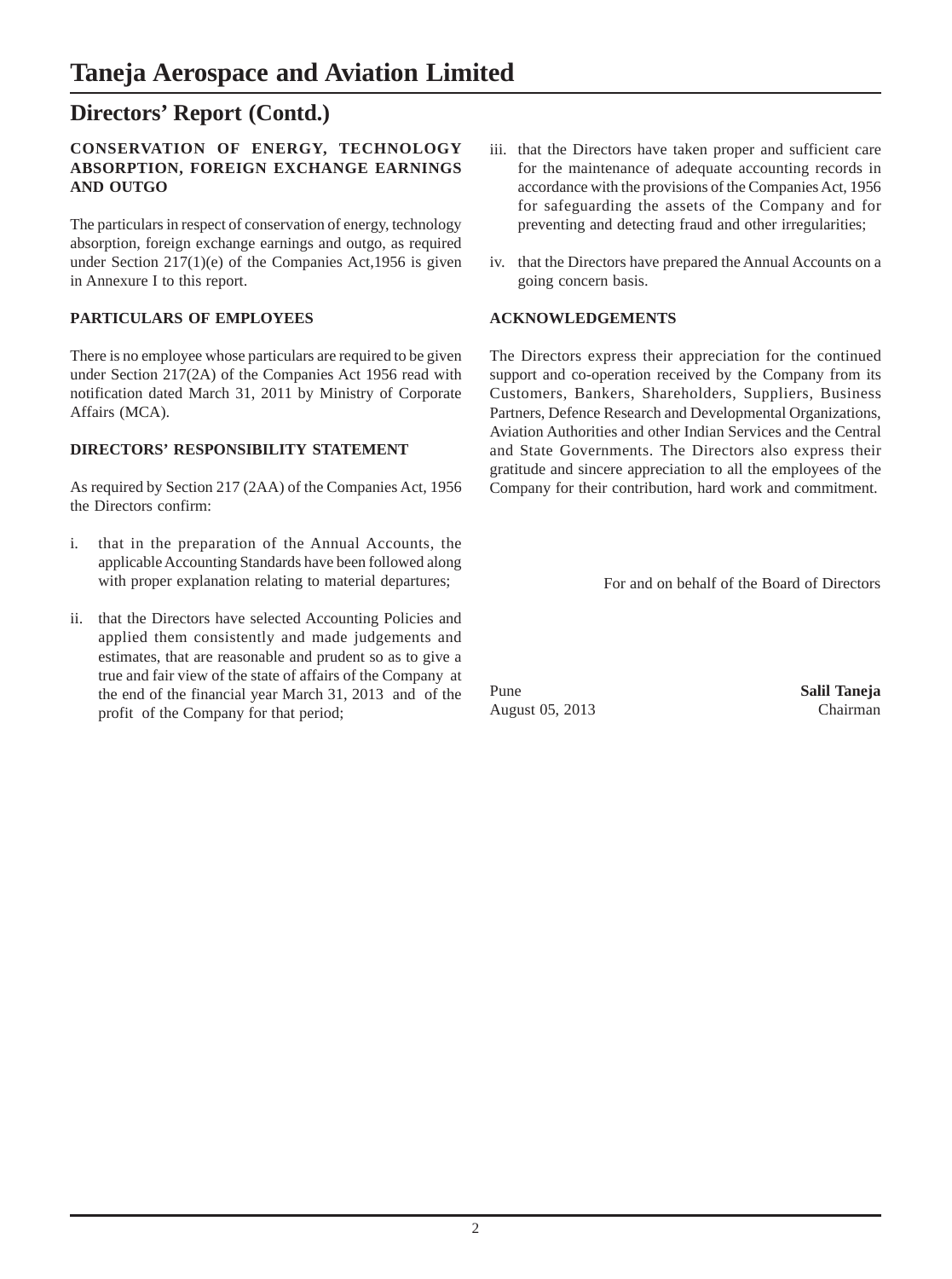## **Management Discussion and Analysis**

#### **INDUSTRY STRUCTURE AND DEVELOPMENT**

During the Financial Year 2012-13, the Company had two distinct business Segments:

- 1) "Aviation", which consisted of :
	- $\bullet$  Aircraft Manufacturing and Maintenance (AMM)
	- $\bullet$ Airfield Services (Airfield)
	- Air Charter Services (Aircharter) and
- 2) "Engineering Design Services" under the banner of "TAAL Technologies".

The AMM division is associated with major Indian Aviation and Aerospace organizations, the Indian Navy and the Indian Air Force. The division's capability covers concept development, design and manufacture of components specific to these customers. Added to this, the division plays a vital role in the upgradation program of Indian Defence Forces Helicopters and Aircraft. In the recent times the division has added a few global customers.

The Airfield activities mainly represent revenue generation from aviation related infrastructure facilities like runway, hangar etc. The revenue is in the form of landing, parking charges and hangar lease rentals.

The Aircharter services take care of revenue stream from charter operations.

The Engineering Design Services which comprises of TAAL Technologies provides off- shore and on-shore design support to many corporates outside India covering industrial, automotive, aerospace, information technology, oil and gas sectors.

#### **OPPORTUNITIES AND THREATS**

The Company is always looking out for opportunities in aviation sector. Given the Company's competence and facilities, it is uniquely positioned to cater to existing and emerging requirements of Indian Aviation and Aerospace Organizations. However, a number of new entrants such as Tatas, Mahindras and L&T have entered the business. Our view is that there is ample opportunity for all players at this time and that in the long run, the entry of new players will actually grow the size of the market.

On the Airfield front, the second hangar tied up with Airworks for maintenance and repair activity is under construction and is expected to be operational during the current year.

The Engineering Design Services Segment has opened up promising growth opportunities both in India and abroad. The Company does not perceive any immediate threat to its operations.

#### **SEGMENT WISE PERFORMANCE**

|  | (Rs. in Lakhs) |
|--|----------------|
|  |                |

| <b>Particulars</b>                                          | 2012-13  | 2011-12  |
|-------------------------------------------------------------|----------|----------|
| <b>AMM</b>                                                  | 2,058.19 | 2,795.33 |
| Aircharter                                                  | 662.46   | 894.42   |
| Airfield                                                    | 650.26   | 518.62   |
| Aviation Segment – Total (A)                                | 3,370.91 | 4,208.37 |
| <b>TAAL</b> Technologies                                    | 1,995.73 | 836.52   |
| <b>Engineering Design Services</b><br>Segment – Total $(B)$ | 1,995.73 | 836.52   |
| Grand Total $(A+B)$                                         | 5,366.64 | 5,044.89 |

#### **OUTLOOK**

The overall outlook for the Company remains positive but depends largely on the general economic climate in the country and the Company's ability to secure a larger share of the growing opportunities for civil aviation in India.

#### **RISKS AND CONCERNS**

General economic slowdown coupled with delays in implementation of Government projects and shortfalls in defence expenditure can have an impact on the operations and revenues of the Company. Another area of concern is technological obsolescence since technological advancements play an important role in aviation industry. Apart from these, other risks relate to natural disasters, economic and geopolitical problems.

#### **INTERNAL CONTROL SYSTEMS AND THEIR ADEQUACY**

We believe that given the size and nature of the Company's operations, there are adequate control systems in place to ensure that cash flows are fully accounted for, the monies are spent as per management instructions and that sufficient and timely cost information is available to assist in decision making process. The Company also recognizes the need to strengthen the control systems on a continuous basis and takes necessary steps towards this objective.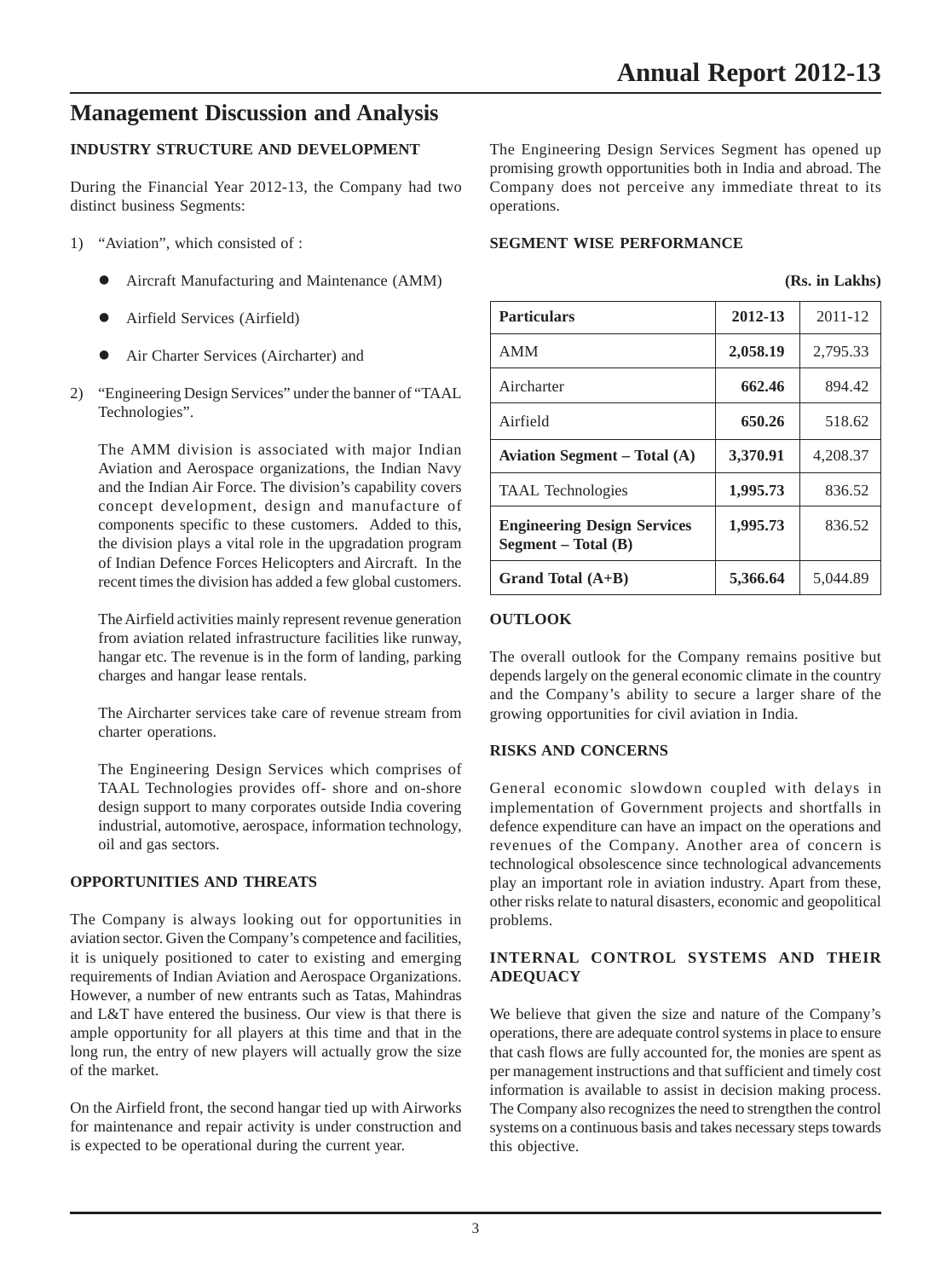## **Management Discussion and Analysis (Contd.)**

### **FINANCIAL PERFORMANCE**

The financial performance of the Company for FY2012-13 as compared to the previous year is given below :

| <b>Particulars</b>                                                                    | 2012-13  | 2011-12  |
|---------------------------------------------------------------------------------------|----------|----------|
| Gross Income                                                                          | 5,422.45 | 5,225.51 |
| Expenditure                                                                           | 4,575.54 | 4,004.10 |
| Profit/Loss before Interest, Tax.<br>Depreciation and Amortization                    | 846.91   | 1,221.41 |
| Profit/ (Loss) after Interest, Tax,<br>Depreciation and Extraordinary<br><b>Items</b> | 28.99    | 386.39   |
| Earnings Per Share                                                                    | 0.12     | 1.55     |

#### **(Rs. in Lakhs)**

#### **MATERIAL DEVELOPMENTS IN HUMAN RESOURCES/ INDUSTRIAL RELATIONS**

The Company maintained good industrial relations with its employees and staff. Human Resources remained a key focus area for your Company during the year under review. As on March 31, 2013, the Company had 555 employees.

#### **CAUTIONARY STATEMENT**

Statements in the Management Discussion and Analysis describing the Company's expectations or predictions are 'forward-looking statements' within the meaning of applicable securities laws and regulations. Actual results could differ materially from those expressed or implied. Important factors that could make a difference to the Company's operations include demand-supply conditions, raw material prices, changes in Government regulations, tax regime, economic developments within the country and other factors such as litigation and labour negotiations.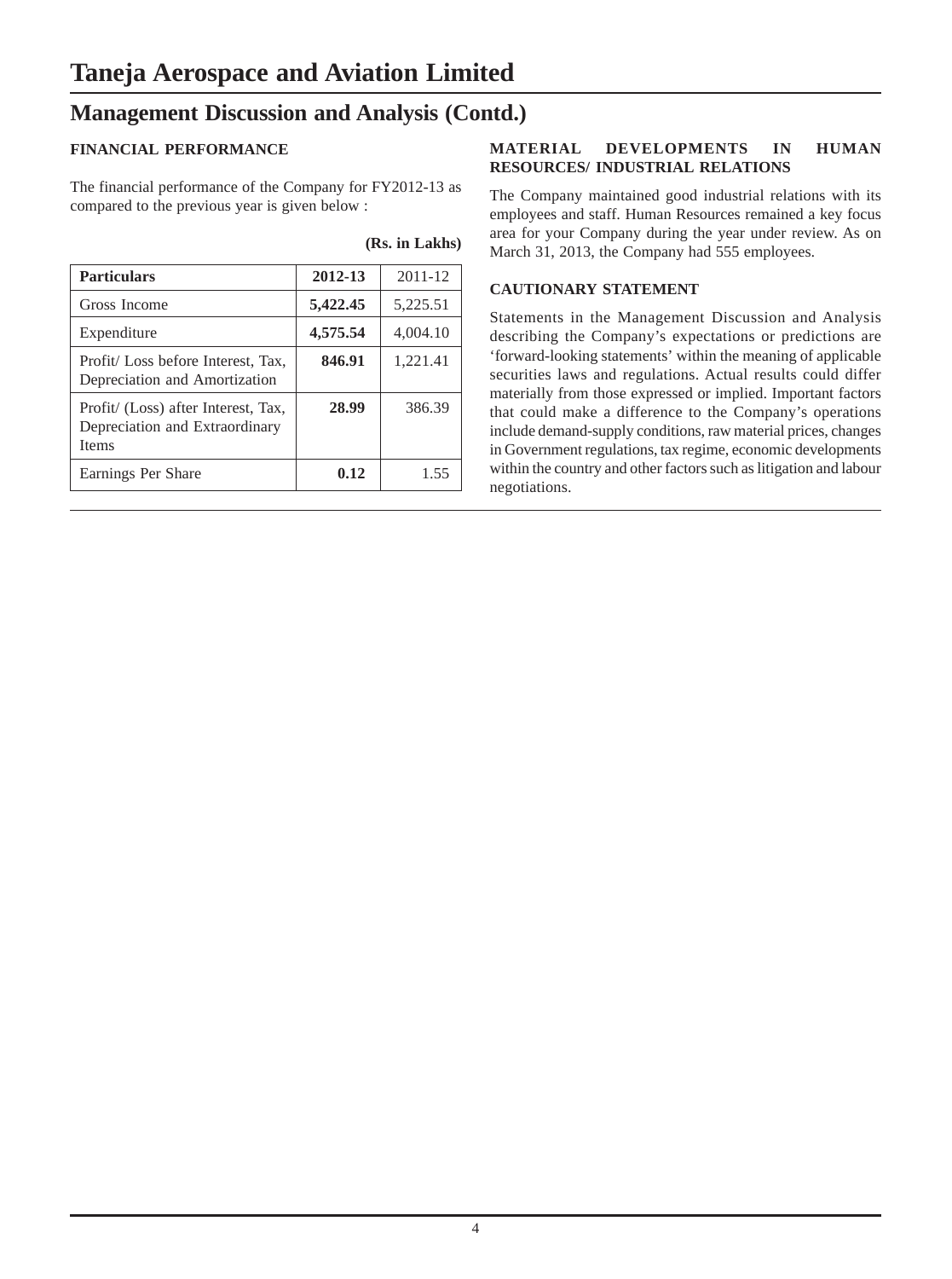## **Corporate Governance Report**

#### **COMPANY'S PHILOSOPHY ON CODE OF GOVERNANCE**

The Company has a strong value system comprising of honesty, integrity, secularity and equal opportunity for all. The Company strives to provide its stakeholders with maximum information relating to the affairs of the Company with an attempt to bring about total transparency in its working. We believe that good governance is the corner stone of any successful organization and we continuously endeavor to improve our standards of governance.

#### **BOARD OF DIRECTORS**

The composition of the Board of Directors, their attendance at the Board Meetings held during the year and at the last Annual General Meeting, as also the number of Directorships in other public companies and memberships in various committees across all public companies as on March 31, 2013 are as follows :

| Name of<br>the Director | Category          | <b>Financial Year</b><br>2012-13<br><b>Attendance at</b> |                    | No. of Directorships<br>in other public<br>companies* |                          | <b>Committee positions</b><br>in other public<br>companies** |
|-------------------------|-------------------|----------------------------------------------------------|--------------------|-------------------------------------------------------|--------------------------|--------------------------------------------------------------|
|                         |                   | <b>Board</b><br><b>Meetings</b>                          | Last<br><b>AGM</b> |                                                       | <b>Member</b>            | Chairman                                                     |
| Salil Taneja            | <b>NED</b>        | 6                                                        | No                 | 2                                                     | 1                        | $\mathbf{1}$                                                 |
| A. K. Jain***           | Independent - NED | 1                                                        | N <sub>0</sub>     | $\mathbf{1}$                                          | $\overline{\phantom{0}}$ | 1                                                            |
| J. P. Sureka            | Independent - NED | 5                                                        | N <sub>o</sub>     | 3                                                     | 4                        |                                                              |
| R. Surie                | Independent - NED | 5                                                        | Yes                | $\overline{\phantom{a}}$                              |                          |                                                              |
| B. R. Taneja            | <b>NED</b>        | $\overline{4}$                                           | N <sub>0</sub>     | $\mathbf{1}$                                          |                          |                                                              |
| K. Rustumji             | Independent - NED | $\mathbf{1}$                                             | No                 | $\overline{\phantom{a}}$                              | $\overline{\phantom{a}}$ |                                                              |
| C. S. Kameswaran        | <b>MD</b>         | 6                                                        | Yes                | $\overline{\phantom{a}}$                              | -                        |                                                              |

NED – Non-Executive Director MD – Managing Director

\* This does not include directorships in Private Limited Companies, Foreign Companies and Companies under Section 25 of the Companies Act, 1956.

\*\* This includes only Audit and Shareholders'/ Investors' Grievance Committees.

\*\*\* Expired on April 12, 2013.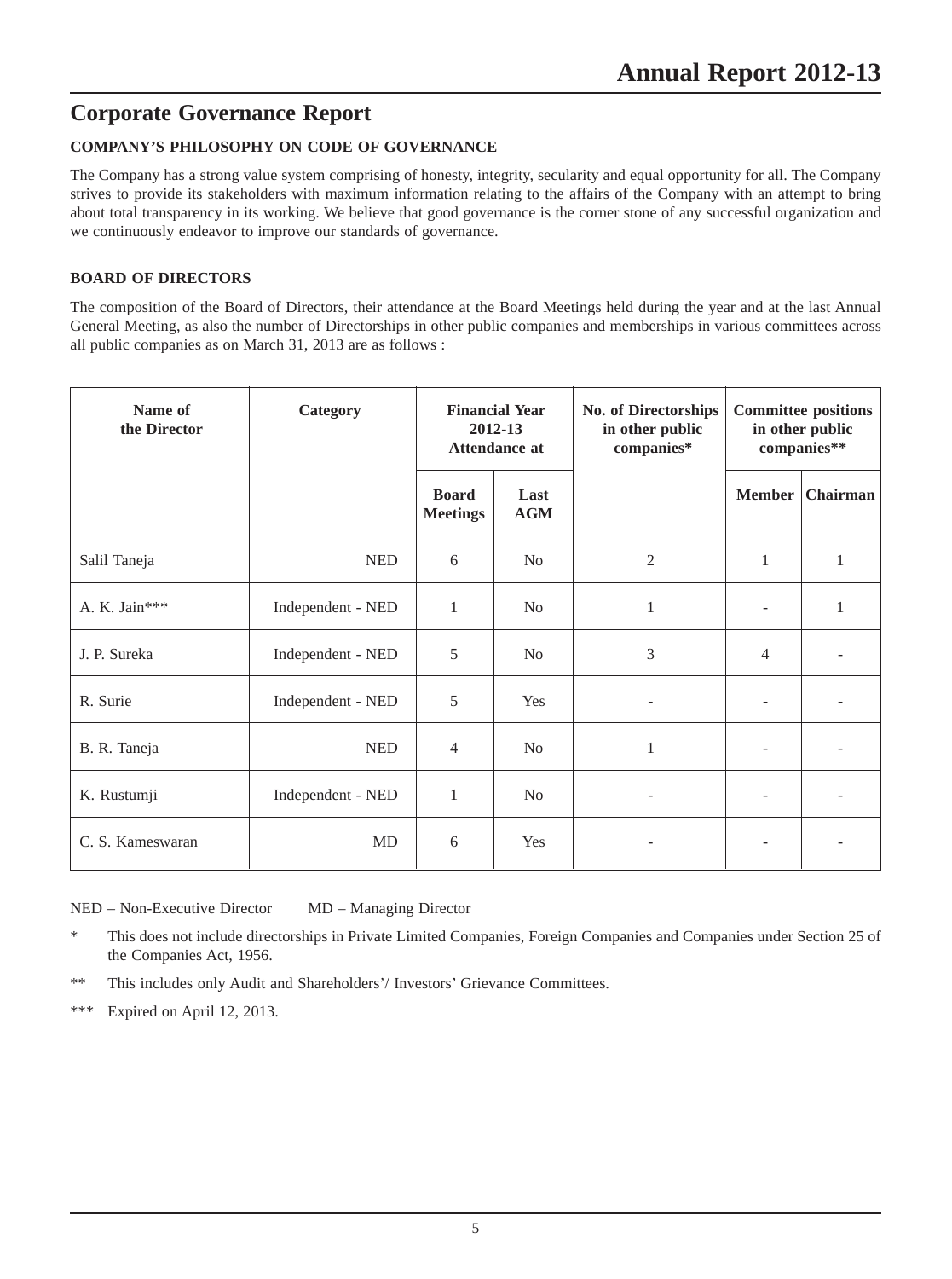During the year under review, Six Board Meetings were held as under :

| Sr. No. | Date of Meeting             |  |
|---------|-----------------------------|--|
|         | May 15, 2012 (Two Meetings) |  |
|         | July 24, 2012               |  |
|         | November 08, 2012           |  |
|         | January 25, 2013            |  |
|         | February 14, 2013           |  |

The composition of the Board is in conformity with Clause 49 of the Listing Agreement.

The Board has complete access to all the relevant information available within the Company.

#### **RE-APPOINTMENT OF DIRECTORS**

In terms of the Articles of Association of the Company and the relevant provisions of the Companies Act, 1956, Mr. Rakesh Surie and Mr. B. R. Taneja will retire by rotation in the forthcoming Annual General Meeting and being eligible, offer themselves for re-appointment.

Mr. C. S. Kameswaran is being re-appointed as a Whole Time Director designated as Managing Director for a period of one year from December 01, 2012 to November 30, 2013.

Brief resume of the Directors proposed to be re-appointed is given in the Notice convening the Annual General Meeting.

#### **AUDIT COMMITTEE**

The terms of reference of the Audit Committee are in conformity with the provisions of Section 292A of the Companies Act, 1956 and the stipulations of Clause 49 of the Listing Agreement with the Stock Exchange.

#### **Composition, Meetings and Attendance during the year :**

The composition of Audit Committee and attendance of each member is indicated alongside their names :

| Name of<br><b>Director</b> | <b>Chairman / Member</b> | No. of<br><b>Meetings</b><br><b>Attended</b> |
|----------------------------|--------------------------|----------------------------------------------|
| R. Surie $^\circ$          | Chairman (Independent)   |                                              |
| J. P. Sureka               | Member (Independent)     |                                              |
| $A$ . K. Jain $*$          | Member (Independent)     |                                              |
| K. Rustumji <sup>s</sup>   | Member (Independent)     |                                              |

@ Member w.e.f. May 15, 2012

- Expired on April 12, 2013
- \$ Member w.e.f. May 15, 2012

During the year under review, Four Audit Committee Meetings were held as under :

| Sr. No. | Date of Meeting   |
|---------|-------------------|
|         | May 15, 2012      |
|         | July 24, 2012     |
|         | November 08, 2012 |
|         | February 14, 2013 |

Mr. R. Surie, the Chairman of the Audit Committee was present at the last Annual General Meeting.

The Audit Committee invites Managing Director and such of the Executives, as it considers appropriate to be present at its Meetings.

#### **REMUNERATION COMMITTEE**

The Company has a Remuneration Committee of Directors.

The Remuneration Committee is empowered to fix, review and recommend the remuneration payable to the Whole Time Director of the Company from time to time including the annual increase in his remuneration.

#### **Composition, Meetings and Attendance during the year :**

The composition of Remuneration Committee and attendance of each member is indicated alongside their names :

| <b>Name of Director</b>  | Chairman /<br><b>Member</b> | No. of<br>Meeting<br>attended |
|--------------------------|-----------------------------|-------------------------------|
| J.P. Sureka              | Chairman                    |                               |
| R. Surie $^\circ$        | Member                      |                               |
| $A.K.$ Jain*             | Member                      |                               |
| K. Rustumji <sup>s</sup> | Member                      |                               |

- @ Member w.e.f. May 15, 2012
- \* Expired on April 12, 2013
- \$ Member w.e.f. May 15, 2012

During the year under review, One Remuneration Committee Meeting was held on November 8, 2012.

The Company does not have any Employee Stock Option Scheme.

#### **REMUNERATION POLICY :**

Based on the recommendations of Remuneration Committee, the remuneration payable to the Whole Time Director is decided by the Board of Directors which inter-alia is based on the criteria such as industry bench-marks, financial performance of the Company, performance of the Whole Time Director etc.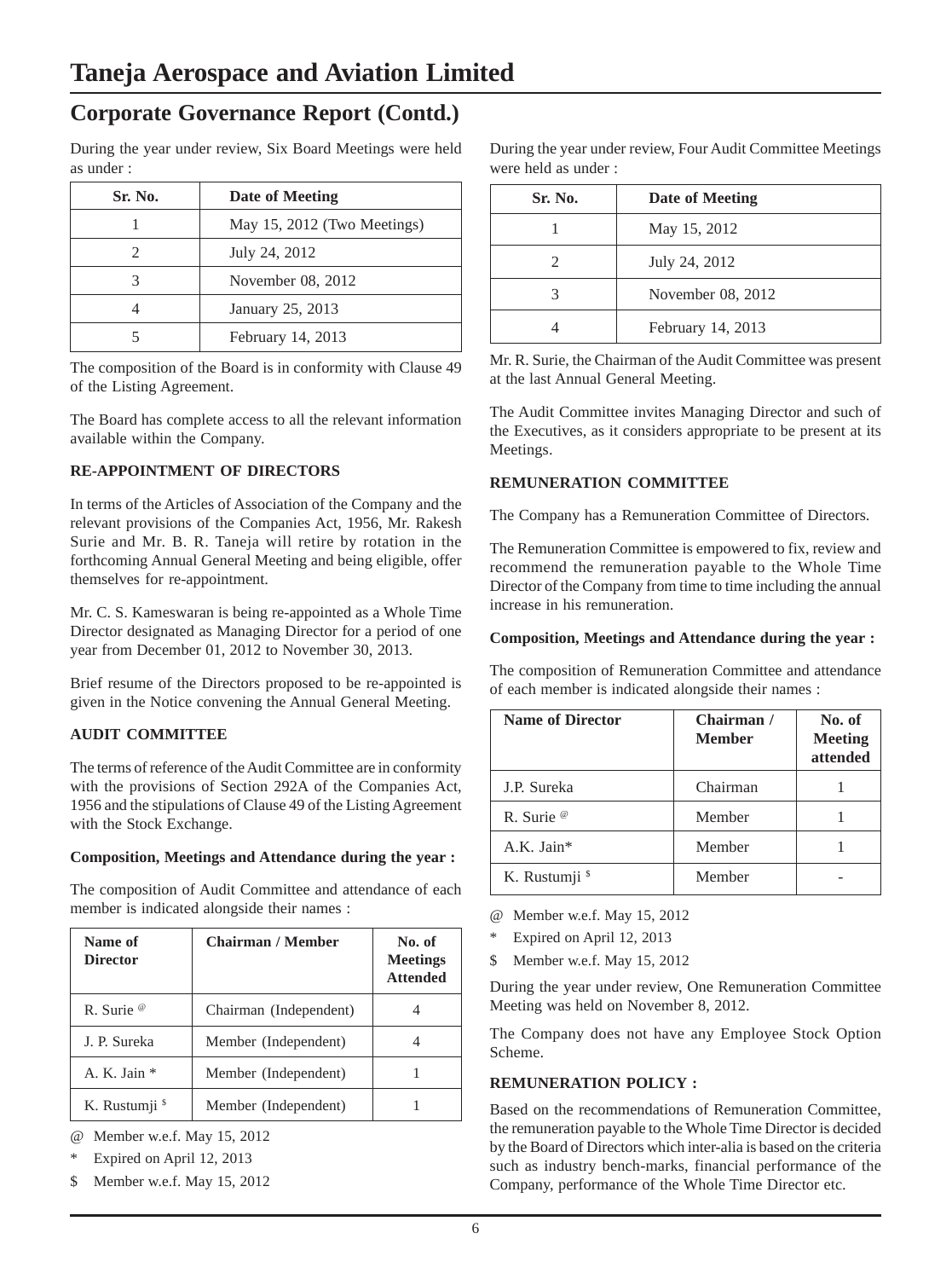The Company pays remuneration by way of salary, perquisites and allowance to its Whole Time Director. No remuneration is paid by way of commission to any Non- Executive Director.

Non-Executive Director is paid sitting fee of Rs. 10,000/- each for attending Board and Committee Meetings.

There has been no change in the Remuneration Policy of the Company.

#### **REMUNERATION TO DIRECTORS :**

A statement on the remuneration paid to the Whole Time Director and sitting fees paid to Non-Executive Directors during the year under review is given below :

| <b>Name of Director</b> | Salary &<br>Perquisites (Rs.) | <b>Sitting fees</b><br>(Rs.) |
|-------------------------|-------------------------------|------------------------------|
| Salil Taneja            |                               | 70,000                       |
| A. K. Jain              |                               | 40,000                       |
| J. P. Sureka            |                               | 1,30,000                     |
| R. Surie                |                               | 1,00,000                     |
| B. R. Taneja            |                               | 40,000                       |
| K. Rustumji             |                               | 30,000                       |
| C. S. Kameswaran        | 25,63,992                     |                              |
| <b>Total</b>            | 25,63,992                     | 4,10,000                     |

Note: Salary and perquisites include contribution to Provident Fund and Superannuation, Leave Travel Allowance, Medical Reimbursement.

Service of the Whole Time Director may be terminated by either party giving the other party six months' notice or the Company paying six months' salary in lieu thereof. There is no separate provision for payment of severance fees.

Details of shares of the Company held by its Non-Executive Directors as on March 31, 2013 are given below :

| <b>Name of Director</b> | <b>Number of Equity Shares</b> |
|-------------------------|--------------------------------|
| Salil Taneja            | 3,200                          |
| A. K. Jain              | 1,57,800                       |
| J. P. Sureka            | 250                            |
| R. Surie                | 1,54,562                       |
| B. R. Taneja            | 300                            |
| K. Rustumji             |                                |

#### **SHAREHOLDERS'/ INVESTORS' GRIEVANCE COMMITTEE**

The Company has a Shareholders'/ Investors' Grievance Committee of Directors to look into the redressal of shareholders' and investors' complaints like transfer or credit of shares, non-receipt of Annual Reports/ dividends etc.

#### **Composition, Meetings and Attendance during the year :**

The composition of Shareholders'/Investors' Grievance Committee and attendance of each member is indicated alongside their names :

| <b>Name of Director</b>   | Chairman /<br><b>Member</b> | No. of<br><b>Meetings</b><br><b>Attended</b> |
|---------------------------|-----------------------------|----------------------------------------------|
| $A$ . K. Jain*            | Chairman                    |                                              |
| J. P. Sureka              | Member                      | 3                                            |
| K. Rustumji <sup>\$</sup> | Member                      |                                              |
| Salil Taneja**            | Member                      |                                              |

\* Expired on April 12, 2013

\$ Member w.e.f. May 15, 2012

\*\* Member only for meeting held on February 14, 2013

During the year under review, Three Investors' Grievance Committee Meetings were held as under :

| Sr. No. | Date of Meeting   |  |
|---------|-------------------|--|
|         | July 24, 2012     |  |
|         | November 08, 2012 |  |
|         | February 14, 2013 |  |

During the year under review all the complaints/ grievances that were received from the shareholders / investors, were attended to and satisfactorily resolved. No valid transfer / transmission of shares were pending as on March 31, 2013.

#### **COMPLIANCE OFFICER**

Mr. Nilesh Jain, Company Secretary was the Compliance Officer of the Company up to May 27, 2012. Ms. Priya Nair, Company Secretary is the Compliance Officer of the Company with effect from July 24, 2012 for ensuring compliance with the requirements of the Listing Agreement with the Stock Exchanges and under SEBI (Prohibition of Insider Trading) Regulations, 1992 as amended from time to time.

Details of Investor Complaints received and redressed during the Financial Year 2012-13 are as follows :

There were no investor complaints pending at the beginning and at the close of the year. During the year, 1 (One) investor complaint was received and redressed.

#### **CODE OF CONDUCT**

The Board has laid down a Code of Conduct for all Board Members and Senior Management Personnel of the Company. The Code of Conduct is posted on the website of the Company.

#### **CEO/CFO CERTIFICATION**

In accordance with Clause 49(V) of the Listing Agreement, the Chairman and the Managing Director have given their certificate to the Board and it forms part of this Report.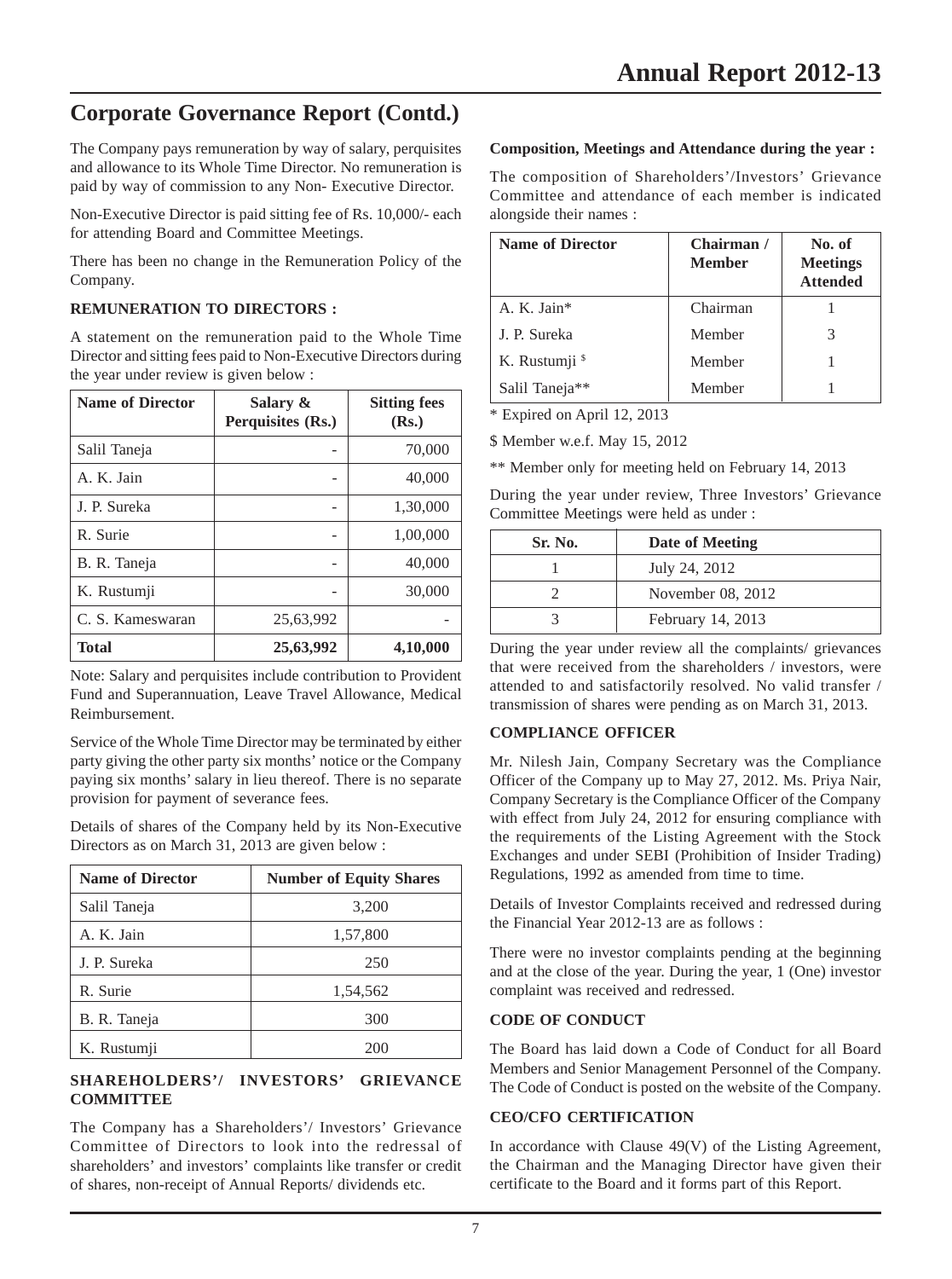### **GENERAL BODY MEETINGS**

Location and time of General Meetings held in last 3 years :

| Year    | Type | <b>Date</b>           | Location                                         | <b>Time</b> | Number of<br><b>Special</b><br><b>Resolution</b><br>passed |
|---------|------|-----------------------|--------------------------------------------------|-------------|------------------------------------------------------------|
| 2011-12 | AGM  | September<br>28, 2012 | Registered office and Works<br>at Belagondapalli | 2.00 PM     |                                                            |
| 2010-11 | AGM  | September<br>29.2011  | Registered office and Works<br>at Belagondapalli | 2.00 PM     |                                                            |
| 2009-10 | AGM  | September<br>29, 2010 | Registered office and Works<br>at Belagondapalli | 11.00 AM    |                                                            |

The Special Resolutions moved at the Annual General Meeting (AGM) was passed unanimously by show of hands.

#### **POSTAL BALLOT**

No postal ballot was conducted during the Financial Year 2012-13.

#### **DISCLOSURES**

Details of related party transaction are furnished under Notes to Financial Statement.

There were no instances of material non-compliances and no strictures or penalties imposed on the Company either by SEBI, Stock Exchanges or any statutory authorities on any matter related to capital markets during the last three years**.**

#### **MEANS OF COMMUNICATION**

The quarterly results are published in one English Daily News Paper and one Vernacular (Tamil) Daily News Paper. The quarterly results are also displayed on the website of the Company.

No presentations were made to Institutional Investors or to the Analysts during the year under review.

#### **DESIGNATED EXCLUSIVE E-MAIL ID OF THE COMPANY**

The Company has designated the following E-mail ID exclusively for investor servicing: secretarial@taal.co.in

#### **GENERAL SHAREHOLDERS' INFORMATION**

| <b>AGM</b> Date and Time                      | Monday, September 30, 2013 at 2.00 P.M.                                                                                  |
|-----------------------------------------------|--------------------------------------------------------------------------------------------------------------------------|
| Venue                                         | Registered office and Works at Belagondapalli                                                                            |
| Financial Year                                | April 1 to March 31                                                                                                      |
| Date of Book Closure                          | Thursday, September 26, 2013 to Monday,<br>September 30, 2013 (both days inclusive)                                      |
| Listed on Stock Exchange                      | Bombay Stock Exchange Limited (Equity),<br>Luxembourg Stock Exchange (GDR)                                               |
| Security Code (BSE)                           | 522229                                                                                                                   |
| Security Code<br>(Luxembourg)                 | US 8753891089                                                                                                            |
| ISIN Number allotted to<br>equity shares      | INE692C01020                                                                                                             |
| Registered Office & Works /<br>Plant Location | Belagondapalli Village, Thally Road,<br>Denkanikottai Taluk, Krishnagiri District,<br>Belagondapalli- 635114, Tamil Nadu |
| Address for Correspondence                    | Belagondapalli Village, Thally Road,<br>Denkanikottai Taluk, Krishnagiri District,<br>Belagondapalli- 635114, Tamil Nadu |

The Company has paid Listing Fees for the Financial Year 2013-14 to the Bombay Stock Exchange Limited where the Equity Shares of the Company are listed.

#### **STOCK MARKET DATA AND SHARE PRICE PERFORMANCE**

#### **BOMBAY STOCK EXCHANGE LIMITED (BSE) :**

The performance of the Company's scrip on the BSE as compared to BSE 500 Index is as under :

|                  |                     |       |             | (Rs.)                |  |
|------------------|---------------------|-------|-------------|----------------------|--|
|                  | <b>Market price</b> |       |             | <b>BSE 500 INDEX</b> |  |
| <b>Month</b>     | <b>High</b>         | Low   | <b>High</b> | Low                  |  |
| April 2012       | 49.85               | 38.80 | 6887.06     | 6585.99              |  |
| May 2012         | 41.95               | 28.00 | 6741.87     | 6129.37              |  |
| June 2012        | 33.85               | 28.00 | 6686.19     | 6088.62              |  |
| <b>July 2012</b> | 34.75               | 25.35 | 6797.05     | 6407.78              |  |
| August 2012      | 29.35               | 23.10 | 6848.80     | 6560.62              |  |
| September 2012   | 32.00               | 21.10 | 7243.40     | 6582.88              |  |
| October 2012     | 31.50               | 23.15 | 7364.54     | 7070.76              |  |
| November 2012    | 27.40               | 23.00 | 7478.35     | 7057.34              |  |
| December 2012    | 30.45               | 23.55 | 7627.07     | 7460.59              |  |
| January 2013     | 25.75               | 19.50 | 7792.70     | 7600.10              |  |
| February 2013    | 23.70               | 17.00 | 7697.72     | 7138.74              |  |
| March 2013       | 19.50               | 15.75 | 7478.62     | 6976.75              |  |

Source : BSE website.

#### **REGISTRAR AND SHARE TRANSFER AGENT**

Shareholders may contact Registrar and Share Transfer Agent at the following addresses :

| <b>Sharepro Services (India) Private Limited</b>    |
|-----------------------------------------------------|
| 13, AB Samhita Warehousing Complex, 2nd Floor, Saki |
| Naka Telephone Exchange Lane, Off. Andheri Kurla    |
| Road, Saki Naka, Andheri East, Mumbai - 400 072     |
| Tel.: 91 - 022- 67720300/400                        |
| Fax. - 022 - 28591568                               |
| e-mail:sharepro@shareproservices.com                |
| Sharenro Services (India) Private Limited           |

**Sharepro Services (India) Private Limited** 3, Chintamani Apartments, Lane No.13, Off V. G. Kale Path 824/D, Bhandarkar Road Pune - 411 004 Tel. +91-20-25662855 e-mail: sharepropune@vsnl.net

As regard to the shareholding in electronic form shareholders are requested to write to their respective Depository Participant and provide Bank Mandate details, N-ECS particulars, email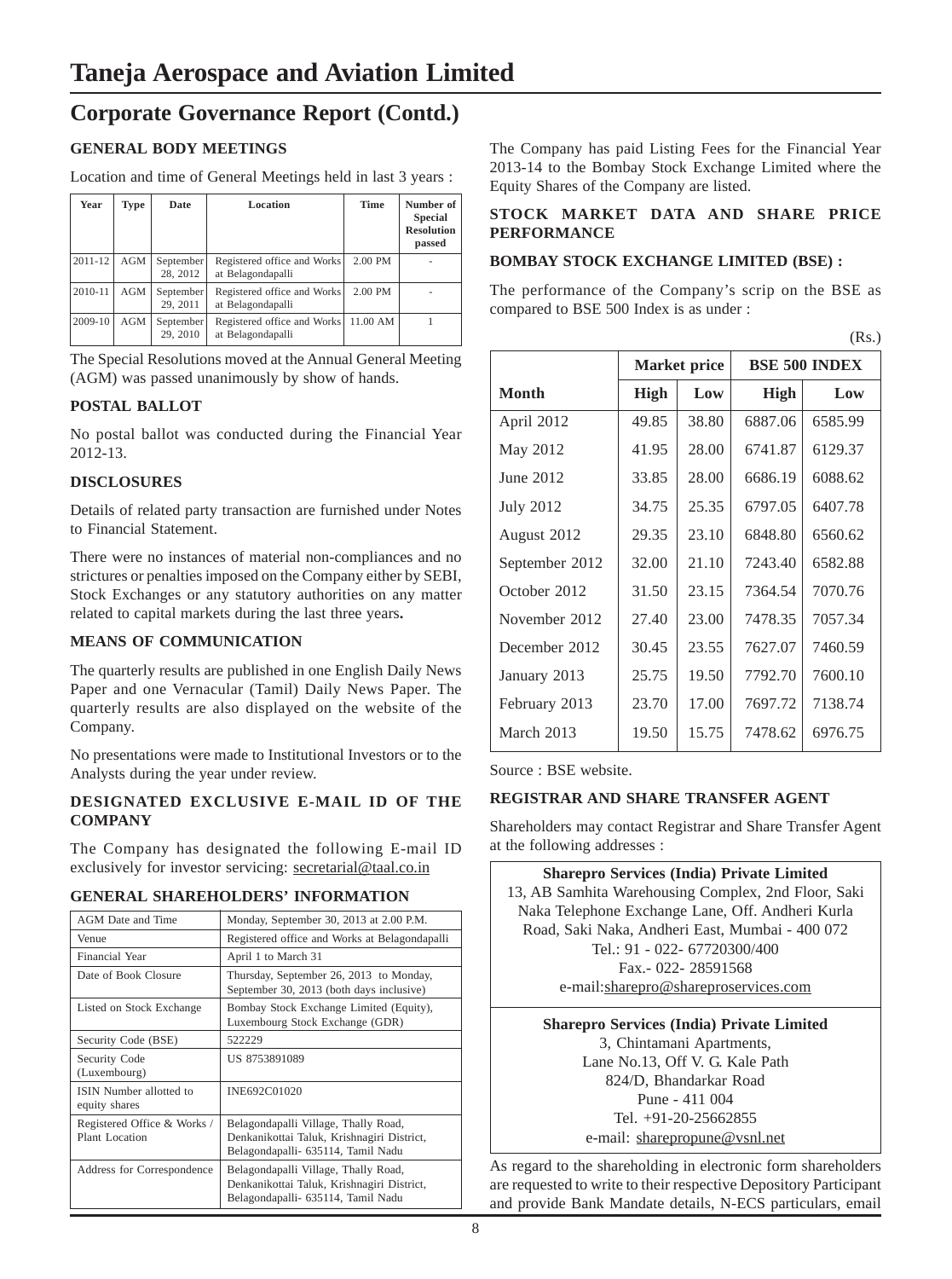ID etc. so as to facilitate expeditious payment of Corporate Action, if any.

#### **SHARE TRANSFER SYSTEM**

The Equity Shares of the Company are traded compulsorily in demat segment on the Stock Exchange. Shares received for transfer in physical mode are processed and valid transfers are approved within prescribed time limit. Duly transferred share certificates are generally dispatched within the prescribed time.

Pursuant to Clause 47 (c) of the Listing Agreement with the Stock Exchange, certificate on half yearly basis were filed with BSE in due compliance of share transfer formalities by the Company. In terms of guidelines issued by SEBI, the Reconciliation of Share Capital Audit Report for all the quarters were filed with BSE, which inter-alia gives details about the reconciliation of Share Capital (both physical and demat).

#### **DISTRIBUTION OF SHAREHOLDING OF THE COMPANY AS ON MARCH 31, 2013 :**

|              | Shareholding of<br><b>Nominal</b><br>Value of Rs. | No. of<br><b>Share</b><br>Holder(s) | $%$ to<br><b>Total</b> | No. of<br><b>Shares</b> | $%$ to<br><b>Total</b> |
|--------------|---------------------------------------------------|-------------------------------------|------------------------|-------------------------|------------------------|
| Upto         | 5,000                                             | 15,071                              | 93.62                  | 26,40,456               | 10.59                  |
| 5,001        | 10,000                                            | 428                                 | 2.66                   | 6,73,961                | 2.70                   |
| 10,001       | 20,000                                            | 261                                 | 1.62                   | 7,45,475                | 2.99                   |
| 20,001       | 30,000                                            | 124                                 | 0.77                   | 6,16,630                | 2.47                   |
| 30,001       | 40,000                                            | 36                                  | 0.22                   | 2,58,862                | 1.04                   |
| 40,001       | 50,000                                            | 50                                  | 0.31                   | 4,76,562                | 1.91                   |
| 50,001       | 1.00.000                                          | 67                                  | 0.42                   | 9,89,485                | 3.97                   |
| 1,00,001     | and above                                         | 62                                  | 0.38                   | 1,85,29,305             | 74.33                  |
| <b>Total</b> |                                                   | 16,099                              | 100.00                 | 2,49,30,736             | 100.00                 |

#### **DEMATERIALISATION OF SHARES AND LIQUIDITY**

95.95% of total Equity Capital is held in demat form with NSDL and CDSL as on March 31, 2013.

#### **CORPORATE FILING AND DISSEMINATION SYSTEM:**

The financial and other information filed by the Company with BSE, from time to time is also available on the Corporate Filing and Dissemination System maintained by BSE and NSE and can be accessed on www.corpfiling.co.in.

#### **OUTSTANDING GDRS/ ADRS / WARRANTS OR ANY CONVERTIBLE INSTRUMENTS, CONVERSION DATE AND LIKELY IMPACT ON EQUITY :**

The Company has not issued any ADRs/ Warrants or any convertible instruments during the year under review, however, the Company has 2,90,000 GDRs (equivalent to 5,80,000 Equity Shares) outstanding, which constituted 2.33% of the Company's total equity capital as on March 31, 2013.

For and on behalf of the Board of Directors

| Pune            | <b>Salil Taneja</b> |
|-----------------|---------------------|
| August 05, 2013 | Chairman            |

#### **DECLARATION REGARDING COMPLIANCE BY BOARD MEMBERS AND SENIOR MANAGEMENT PERSONNEL WITH THE COMPANY'S CODE OF CONDUCT, PURSUANT TO CLAUSE 49 OF THE LISTING AGREEMENT**

As required by Clause 49(D)(ii) of the Listing Agreement, this is to confirm that the Company has adopted a Code of Conduct for all Board Members and Senior Management of the Company. The Code of Conduct is available on the Company's website.

I confirm that the Company has in respect of Financial Year ended on March 31, 2013, received from the Senior Management Team of the Company and the Members of the Board, a declaration of compliance with the Code of Conduct as applicable to them.

For the purpose of this declaration, Senior Management Team comprises of employees in the Vice President and above Cadre as on March 31, 2013.

For Taneja Aerospace and Aviation Limited

August 05, 2013 Chairman

Pune **Salil Taneja**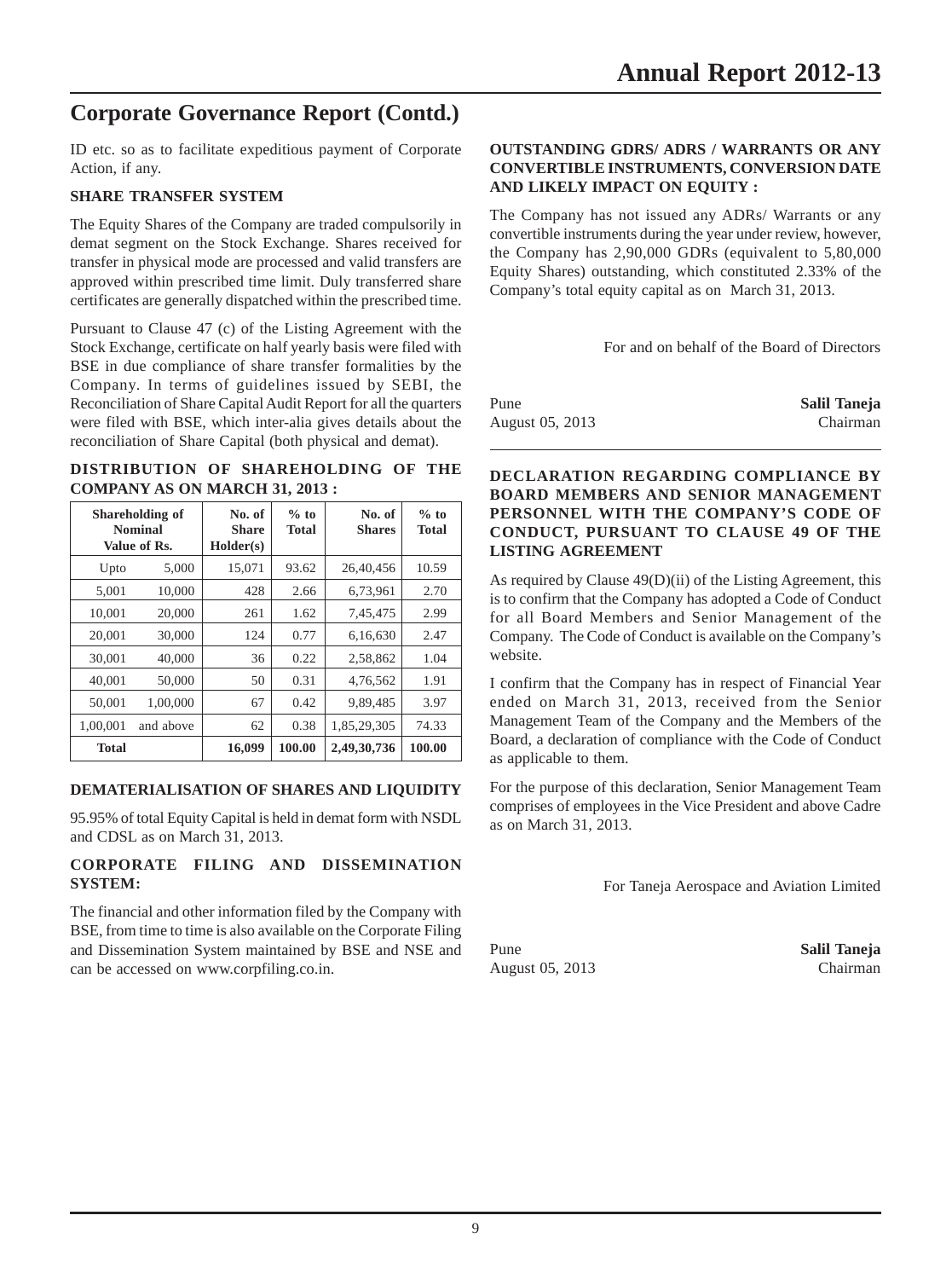#### **CEO/CFO CERTIFICATION TO THE BOARD (Under Clause 49 (V) of Listing Agreement)**

To

The Board of Directors Taneja Aerospace and Aviation Limited

We, Salil Taneja, Chairman and C. S. Kameswaran, Managing Director of Taneja Aerospace and Aviation Limited, to the best of our knowledge and belief, certify that:

- (1) We have reviewed the financial statements and the cash flow statement for the year ended March 31, 2013 and that to the best of our knowledge and belief :
	- (i) these statements do not contain any materially untrue statement or omit any material fact or contain statements that might be misleading ;
	- (ii) these statements together present a true and fair view of the Company's affairs and are in compliance with existing accounting standards, applicable laws and regulations.
- (2) There are, to the best of our knowledge and belief, no transactions entered into by the Company during the year which are fraudulent, illegal or violative of the Company's Code of Conduct.
- (3) We accept the responsibility for establishing and maintaining internal controls for financial reporting and that we have evaluated the effectiveness of the internal

#### **CERTIFICATE FROM AUDITORS REGARDING COMPLIANCE OF CONDITIONS OF CORPORATE GOVERNANCE**

#### To

The Shareholders of Taneja Aerospace and Aviation Limited

- 1. We have examined the compliance of conditions of Corporate Governance by Taneja Aerospace and Aviation Limited for the year ended on March 31, 2013, as stipulated in Clause 49 of the Listing Agreement of the said company with the Stock Exchange.
- 2. The compliance of conditions of Corporate Governance is the responsibility of the management. Our examination was limited to procedures and implementation thereof, adopted by the company for ensuring the compliance of the conditions of Corporate Governance. It is neither an audit nor an expression of opinion on the financial statements of the company.
- 3. The objective of our examination is to give our opinion on whether the company has complied with the conditions of Corporate Governance as stipulated in the provisions of Clause 49 of the Listing Agreement entered into by the company with the Stock Exchange.

control systems of the Company pertaining to the financial reporting and we have disclosed to the auditors and the Audit Committee, deficiencies in the design or operation of such internal controls, if any, of which we are aware and the steps we have taken or propose to take to rectify these deficiencies.

- (4) We have indicated to the Auditors and the Audit Committee:
	- (i) there are no significant changes in internal control over financial reporting during the financial year ended March 31, 2013;
	- (ii) all significant changes in accounting policies during the financial year ended March 31, 2013 and that the same have been disclosed in the notes to the financial statements; and
	- (iii) there are no instances of significant fraud of which we have become aware and the involvement therein, if any, of the management or an employee having a significant role in the Company's internal control system over financial reporting.

| Pune            | <b>Salil Taneja</b> | C. S. Kameswaran  |
|-----------------|---------------------|-------------------|
| August 05, 2013 | Chairman            | Managing Director |

- 4. We have conducted our examination on the basis of the relevant records and documents maintained by the company and furnished to us for examination and the information and explanations given to us by the company and based on that we report that the company has complied with most of the important conditions of the Corporate Governance as stipulated in Clause 49 of the above mentioned Listing Agreement.
- 5. We further state that such compliance is neither an assurance as to the future viability of the company nor the efficiency or effectiveness with which the Management has conducted the affairs of the company.

**For Haresh Upendra & Co.** Chartered Accountants Firm Reg. No. 103513W

**Haresh B. Shah** Partner Pune, August 05, 2013 Membership No.: 32208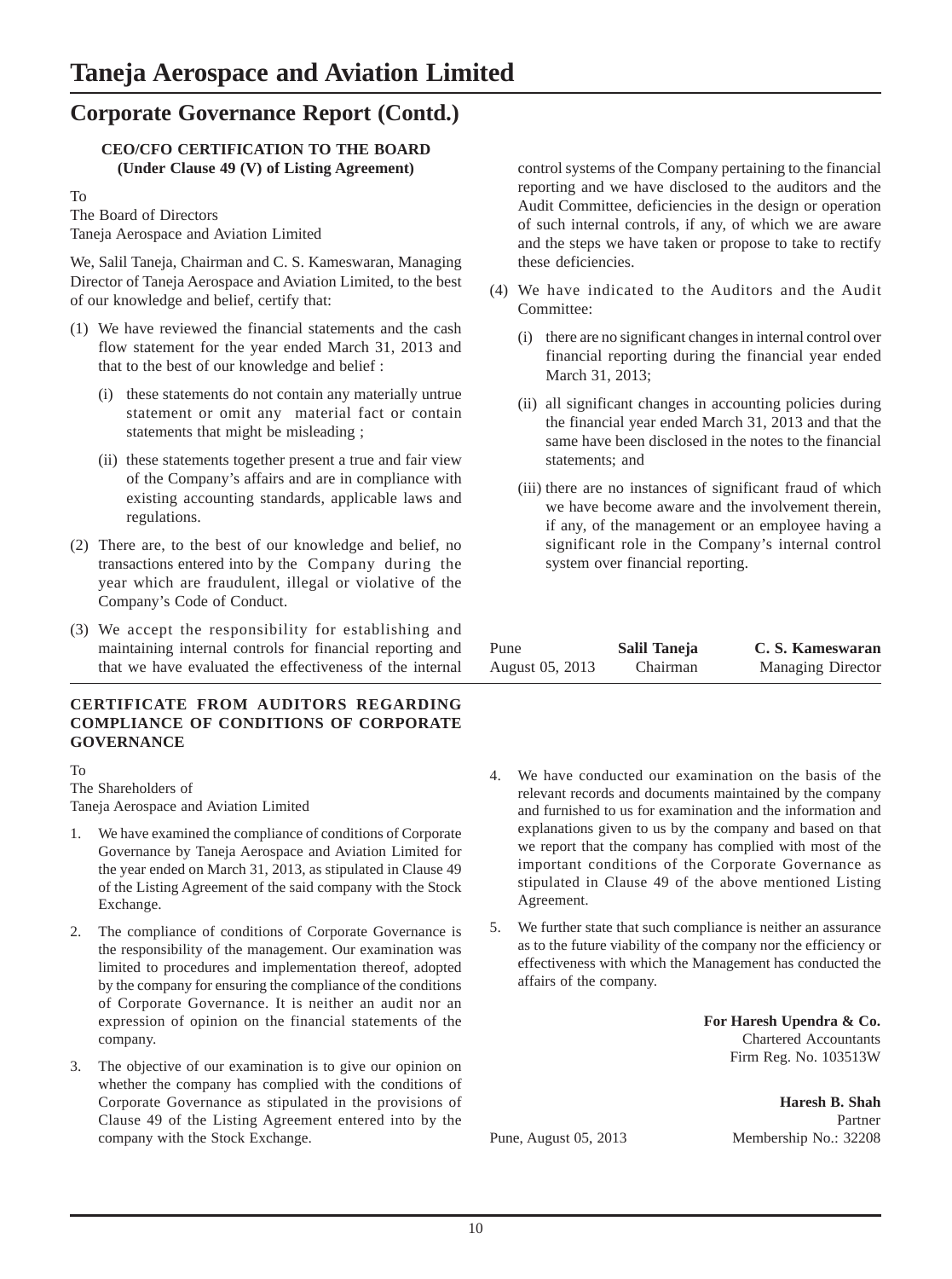## **Independent Auditor's Report**

#### **To the Members of Taneja Aerospace and Aviation Limited**

#### **Report on the Financial Statements**

We have audited the accompanying financial statements of Taneja Aerospace and Aviation Limited ("the company"), which comprise the Balance Sheet as at March 31, 2013, the Statement of Profit and Loss and the Cash Flow Statement for the year then ended, and a summary of the significant accounting policies and other explanatory information.

#### **Management's Responsibility for the Financial Statements**

The company's Management is responsible for the preparation of these financial statements that give a true and fair view of the financial position, financial performance and cash flows of the company in accordance with the Accounting Standards referred to in sub-section (3C) of Section 211 of the Companies Act, 1956 ("the Act"). This responsibility includes the design, implementation and maintenance of internal control relevant to the preparation and presentation of the financial statements that give a true and fair view and are free from material misstatement, whether due to fraud or error.

#### **Auditors' Responsibility**

Our responsibility is to express an opinion on these financial statements based on our audit. We conducted our audit in accordance with the Standards on Auditing issued by the Institute of Chartered Accountants of India. Those Standards require that we comply with the ethical requirements and plan and perform the audit to obtain reasonable assurance about whether the financial statements are free from material misstatement.

An audit involves performing procedures to obtain audit evidence about the amounts and the disclosures in the financial statements. The procedures selected depend on the auditor's judgment, including the assessment of the risks of material misstatement of the financial statements, whether due to fraud or error. In making those risk assessments, the auditor considers the internal control relevant to the company's preparation and fair presentation of the financial statements in order to design audit procedures that are appropriate in the circumstances. An audit also includes evaluating the appropriateness of accounting policies used and the reasonableness of the accounting estimates made by the Management, as well as evaluating the overall presentation of the financial statements.

We believe that the audit evidence we have obtained is sufficient and appropriate to provide a basis for our audit opinion.

#### **Opinion**

In our opinion and to the best of our information and according to the explanations given to us, the financial statements give the information required by the Act in the manner so required and give a true and fair view in conformity with the accounting principles generally accepted in India:

- (a) in the case of the Balance Sheet, of the state of affairs of the company as at March 31, 2013;
- (b) in the case of the Statement of Profit and Loss, of the profit of the company for the year ended on that date, and
- (c) in the case of the Cash Flow Statement, of the cash flows of the company for the year ended on that date.

#### **Report on Other Legal and Regulatory Requirements**

- 1. As required by the Companies (Auditor's Report) Order, 2003 ("the Order") issued by the Central Government of India in terms of sub-section (4A) of section 227 of the Act, we give in the Annexure a statement on the matters specified in paragraphs 4 and 5 of the Order.
- 2. As required by Section 227(3) of the Act, we report that:
	- (a) We have obtained all the information and explanations which to the best of our knowledge and belief were necessary for the purposes of our audit.
	- (b) In our opinion, proper books of account as required by law have been kept by the company so far as it appears from our examination of those books.
	- (c) The Balance Sheet, Statement of Profit and Loss, and the Cash Flow Statement dealt with by this Report are in agreement with the books of account.
	- (d) In our opinion, the Balance Sheet, Statement of Profit and Loss, and the Cash Flow Statement comply with the Accounting Standards referred to in sub-section (3C) of section 211 of the Act.
	- (e) On the basis of the written representations received from the directors as on March 31, 2013 taken on record by the Board of Directors, none of the directors is disqualified as on March 31, 2013 from being appointed as a director in terms of clause (g) of sub-section (1) of section 274 of the Companies Act, 1956.

**For Haresh Upendra & Co.** Chartered Accountants Firm Reg. No.: 103513W

Pune, August 05, 2013 Membership No.: 32208

**Haresh B. Shah** Partner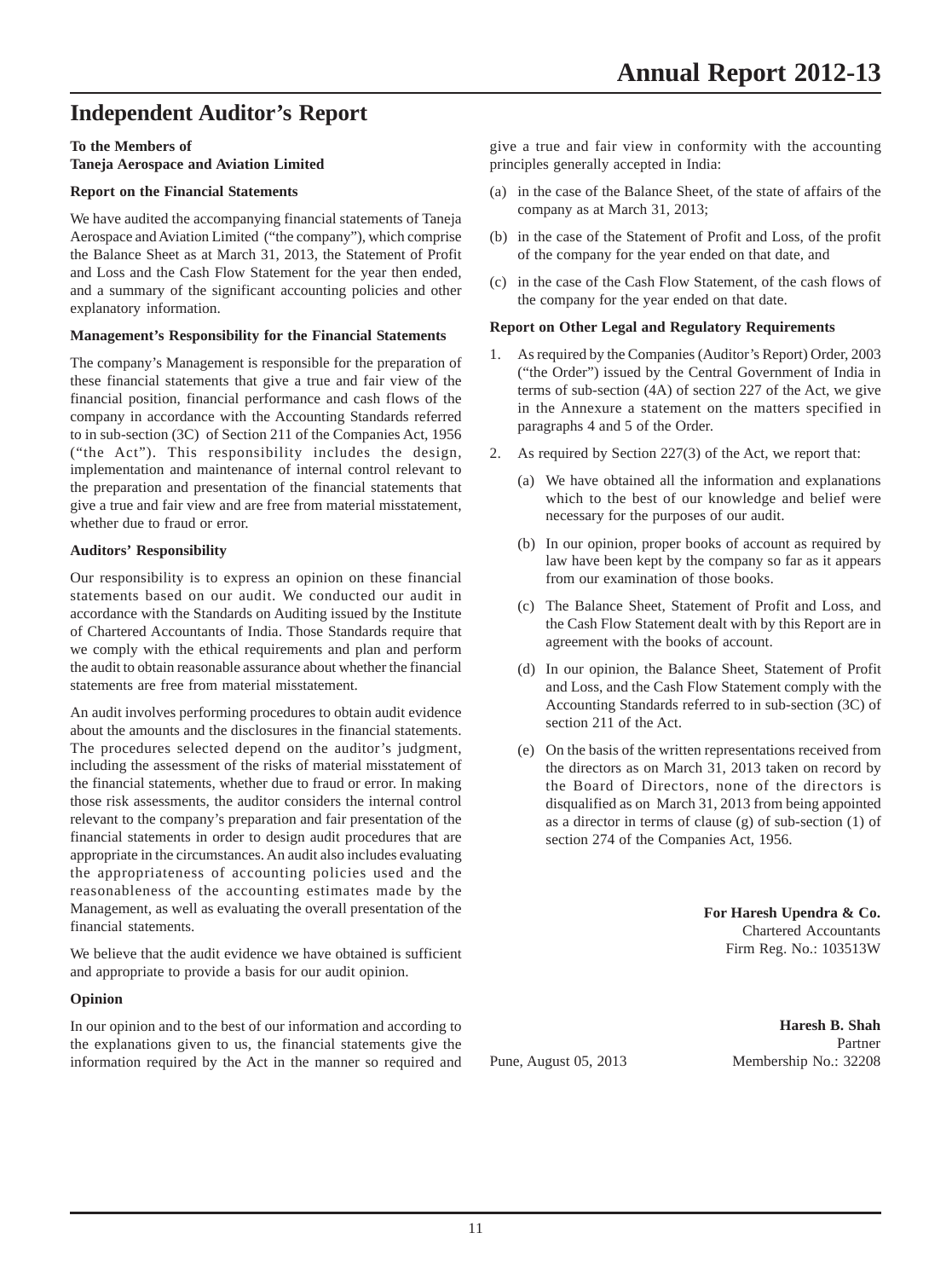## **Annexure to the Auditors' Report**

(Referred to in paragraph 3 of our report of even date)

- (i) a. The company is maintaining proper records showing full particulars, including quantitative details and situation of fixed assets.
	- b. According to the information and explanations given to us, the physical verification of the fixed assets was undertaken by the management during the year and no material discrepancies were noticed on such verification as compared to the book records.
	- c. According to the information and explanations given to us, the company has not disposed off substantial part of fixed assets during the year, which would affect the going concern of the company.
- (ii) a. As explained to us, inventories have been physically verified during the year by the Management. In our opinion, the frequency of verification is reasonable.
	- b. The procedures of physical verification of inventories followed by the management are generally reasonable and adequate in relation to the size of the company and nature of its business.
	- c. The company is maintaining proper records of inventory by way of manual bin cards, except in the case of work in progress. No material discrepancies were noticed on physical verification as compared to quantity as per manual records. The company is in the process of integrating its inventory with financial accounts.
- (iii) a. During the year under audit, the company has not granted any fresh loans, secured or unsecured, to companies, firms or other parties covered in the register maintained under Section 301 of the Companies Act, 1956. Out of the advance granted in earlier years by way of Inter Corporate Deposit, the maximum amount outstanding during the year was Rs. 29 lakhs and the balance of such loan as at March 31, 2013 is Rs. nil (Previous Year Rs. 29 lakhs).
	- b. In our opinion and according to the information and explanations given to us, the rate of interest and other terms and conditions on which the Inter Corporate Deposit indicated in paragraph (iii) (a) above was granted is not, prima facie, prejudicial to the interest of the company.
	- c. During the year, the company has taken unsecured loans aggregating to Rs. 1,645 lakhs from one of the companies covered in the register maintained under Section 301 of the Companies Act, 1956 (Previous year Rs. 1,674 lakhs). At the year end, the aggregate amount outstanding was Rs. 1,050 lakhs (Previous Year Rs. 1,340 lakhs). The maximum balance outstanding during the year was

Rs. 2,250 lakhs (Previous Year Rs. 2,300 lakhs).

- d. As explained to us, the loan (indicated in paragraph (iii) (c) above) is repayable on demand any time on or after April 01, 2013. In our opinion and according to the information and explanations given to us, the rate of interest and other terms and conditions of loan taken by the company, are prima facie, not prejudicial to the interest of the company.
- e. As the loan is repayable on demand, we are unable to comment on the regularity of repayment of principal amount and the interest thereon.
- (iv) In our opinion and according to the information and explanations given to us, there are adequate internal control procedures commensurate with the size of the company and the nature of its business, for purchase of fixed assets and for the sale of goods and services. However, the internal control procedure with regard to inventory control and reconciliation of Trade Receivables' balances need to be strengthened considering the increasing sales volume of business and transactions.
- (v) a) According to the information and explanations given to us and to the best of our knowledge and belief, we are of the opinion that, the transactions that need to be entered into the register maintained under Section 301 of the Companies Act, 1956 have been so entered.
	- b) In our opinion and according to explanations given to us, transactions (other than secured/unsecured loans given/taken dealt with in paragraph (iii) above) made in pursuance of contracts or arrangements entered in the register maintained under section 301 of the Companies Act, 1956 and exceeding the value of Rupees Five Lakhs have been made at prices which are reasonable having regard to prevailing market prices at the relevant time.
- (vi) As per explanations given to us, the company has not accepted any deposits from public to which the provisions of section 58A and 58AA of the Companies Act, 1956 and the Companies (Acceptance of Deposits) Rules, 1975 would apply. Therefore, the provisions of clause 4 (vi) of the Companies (Auditor's Report) Order, 2003 are not applicable to the company.
- (vii) Internal audit is conducted by a Group Internal Audit Department headed by senior chartered accountant. In our opinion, the company has an internal audit system commensurate with the size and nature of its business. However in our opinion, the scope and coverage of internal audit needs to be strengthened especially as mentioned in clause (iv) above.
- (viii) As per MCA order dated November 6, 2012, the company cost records are liable for cost audit from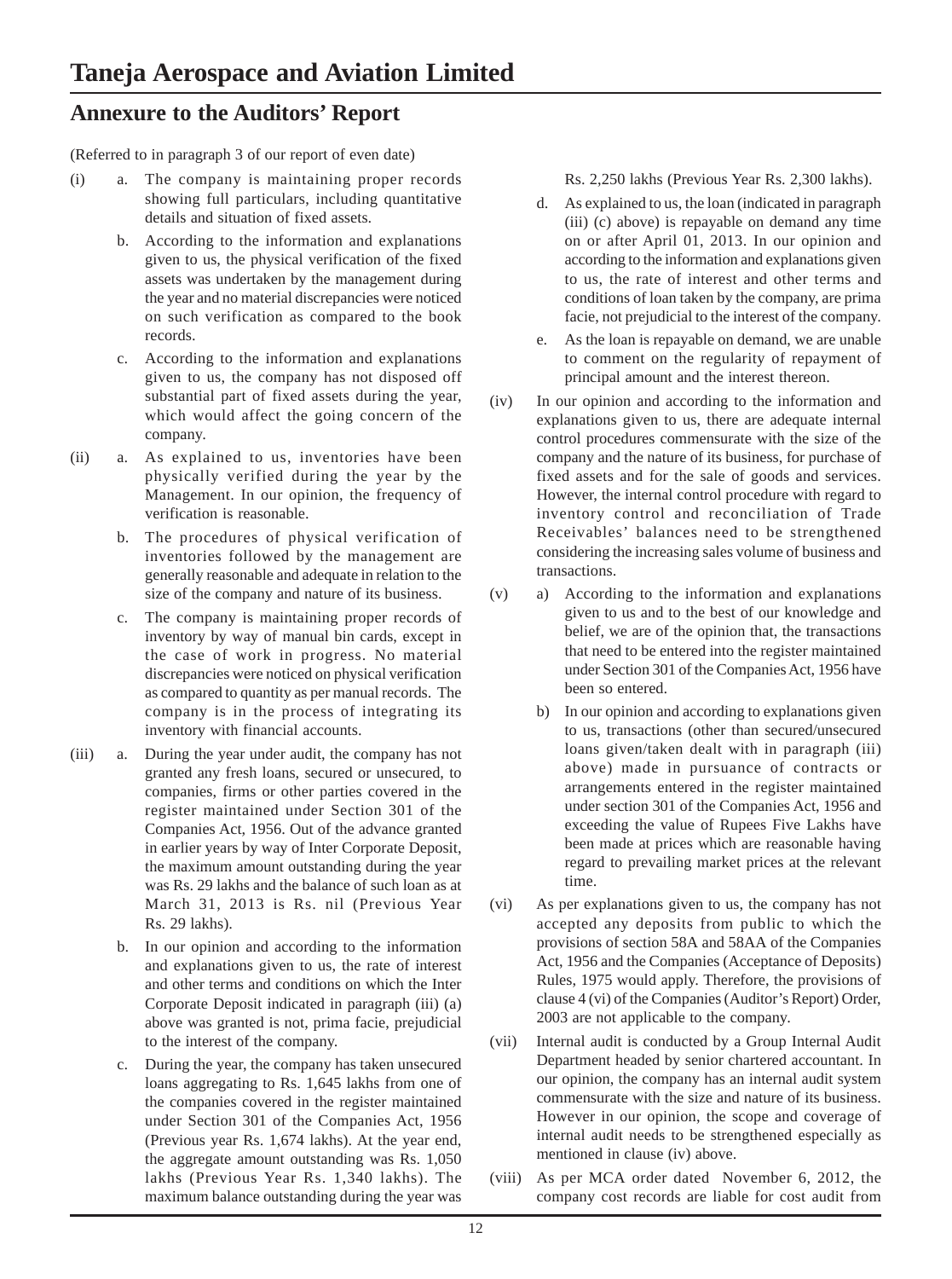## **Annexure to the Auditors' Report (Contd.)**

April 01, 2013.

- (ix) a) According to the information and explanations given to us, the company has been generally regular in depositing undisputed statutory dues including Provident Fund, Investor Education and Protection Fund, Income-Tax, Sales Tax, Wealth Tax, Service Tax, Custom Duty, Excise Duty, Education Cess, Higher Education Cess and any other material statutory dues with the appropriate authorities during the year.
	- b) According to the information and explanations given to us, no disputed amounts payable in respect of Income Tax, Wealth Tax, Sales Tax, Custom Duty, Excise Duty, Education Cess, Higher Education Cess and other material statutory dues, were in arrears, as at March 31, 2013, except :

| Name of        | Nature of | Amount  | Period to Forum |               |
|----------------|-----------|---------|-----------------|---------------|
| <b>Statute</b> | Dues      | (Rs. in | which it        | where the     |
|                |           | Lakhs)  | relates         | dispute is    |
|                |           |         |                 | pending       |
| Customs Act.   | Custom    | 622.67  | EY.             | <b>CESTAT</b> |
| 1962           | Duty      |         | 2007-08         |               |
| Service        | Service   | 317.70  | EY.             | <b>CESTAT</b> |
| <b>Tax</b>     | Tax       |         | 2005-06         |               |
|                |           |         | to F.Y.         |               |
|                |           |         | 2009-10         |               |

- (x) The company has no accumulated losses as at March 31, 2013. The company has not incurred any cash losses during the period covered by our audit and in the immediately preceding financial year.
- (xi) According to the records of the company examined by us and the information and explanations given to us, the company has not defaulted in repayment of dues to any financial institution or bank.
- (xii) According to the explanations given to us, the company has not granted loans and advances on the basis of security by way of pledge of shares, debentures and other securities.
- (xiii) In our opinion and according to the information and explanations given to us, the company is not a chit fund or a nidhi/ mutual benefit fund/society. Therefore, the provisions of clause 4 (xiii) of the Companies (Auditor's Report) Order, 2003 are not applicable to the company.
- (xiv) In our opinion and according to the information and explanations given to us, the company is not dealing or trading in shares, securities, debentures and other investments. Accordingly, the provisions of clause 4

(xiv) of the Companies (Auditor's Report) Order, 2003 are not applicable to the company.

- (xv) In our opinion and according to the information and explanations given to us, the company has not given any guarantee for loans taken by others from bank or financial institutions. Hence, the provisions of clause 4 (xv) of the Companies (Auditor's Report) Order, 2003 are not applicable to the company.
- (xvi) As per the information and explanations given to us, the company has raised the Term Loan of Rs. 1,500 Lakhs during the period under audit. Also, Term Loan taken during year has been, on an overall basis, applied for the purpose for which the said loans were obtained.
- (xvii) According to the information and explanations given to us, and on an overall examination of the Balance Sheet and the Cash Flow of the company, we report that no funds raised on short-term basis has been used for long-term investment.
- (xviii) According to the information and explanations given to us, during the period covered by our audit report, the company has not made preferential allotment of equity shares to parties and companies covered in the Register maintained under section 301 of the Companies Act, 1956.
- (xix) In our opinion and according to the information and explanations given to us, the company has not issued any secured debentures during the period of our audit. Therefore, clause 4 (xix) of the Companies (Auditor's Report) Order, 2003 is not applicable to the company.
- (xx) The company has not raised any funds by way of public issue during the year.
- (xxi) To the best of our knowledge and belief and according to the information and explanations given to us, no fraud on or by the company has been noticed or reported during the course of our audit.

**For Haresh Upendra & Co.**

Chartered Accountants Firm Reg. No.: 103513W

**Haresh B. Shah**

Partner Pune, August 05, 2013 Membership No.: 32208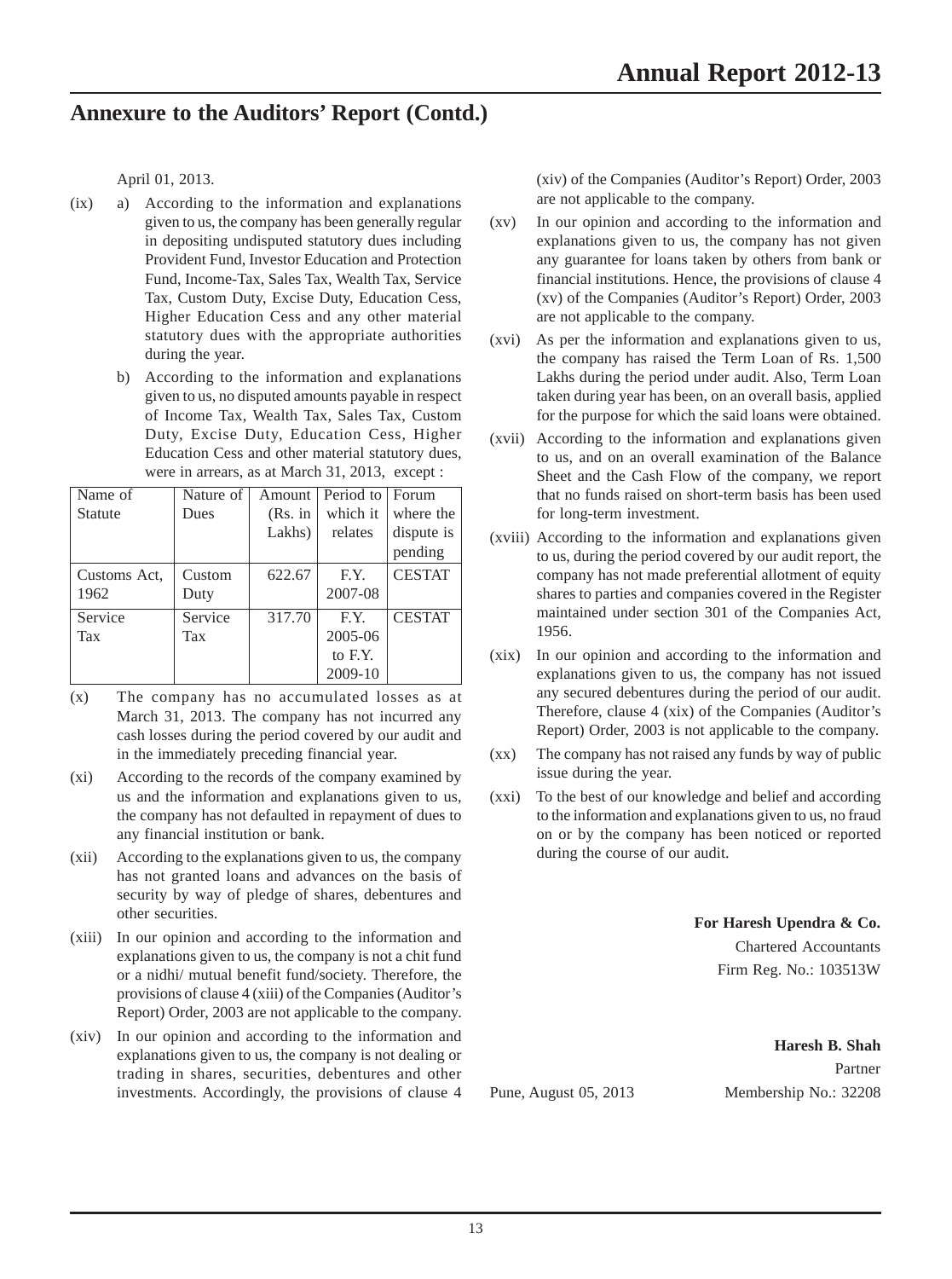## **Balance Sheet as at March 31, 2013** (Rs. in Lakhs)

| <b>Particulars</b>                                     | <b>Note</b><br>No. | As at<br>March 31, 2013 | As at<br>March 31, 2012 |
|--------------------------------------------------------|--------------------|-------------------------|-------------------------|
| <b>EQUITY AND LIABILITIES</b>                          |                    |                         |                         |
| <b>Shareholders' Funds</b>                             |                    |                         |                         |
| Share Capital                                          | $\mathbf{1}$       | 1,246.54                | 1,246.54                |
| Reserves and Surplus                                   | $\overline{2}$     | 9,747.25                | 9,718.26                |
|                                                        |                    | 10,993.79               | 10,964.80               |
| <b>Non-Current Liabilities</b>                         |                    |                         |                         |
| Long-Term Borrowings                                   | 3                  | 1,405.16                | 254.86                  |
| Deferred Tax Liabilities (Net)                         | $\overline{4}$     | 564.38                  | 564.38                  |
| Other Long-Term Liabilities                            | 5                  | 565.22                  | 564.64                  |
| Long-Term Provisions                                   | 6                  | 125.11                  | 122.98                  |
|                                                        |                    | 2,659.87                | 1,506.86                |
| <b>Current Liabilities</b>                             |                    |                         |                         |
| Short-Term Borrowings                                  | 7                  | 2,194.33                | 3,138.06                |
| <b>Trade Payables</b>                                  | 8                  | 527.26                  | 428.17                  |
| Other Current Liabilities                              | 9                  | 704.00                  | 571.20                  |
| <b>Short-Term Provisions</b>                           | 10                 | 141.61                  | 149.78                  |
|                                                        |                    | 3,567.20                | 4,287.21                |
| <b>Total</b>                                           |                    | 17,220.86               | 16,758.87               |
| <b>ASSETS</b>                                          |                    |                         |                         |
| <b>Non-Current Assets</b>                              |                    |                         |                         |
| <b>Fixed Assets</b>                                    |                    |                         |                         |
| Tangible Assets                                        | 11                 | 11,082.91               | 11,349.65               |
| Capital Work-in-Progress                               |                    | 1,546.31                | 1,124.99                |
|                                                        |                    | 12,629.22               | 12,474.64               |
| Non-Current Investments                                | 12                 | 488.25                  | 478.46                  |
| <b>Current Assets</b>                                  |                    |                         |                         |
| <b>Inventories</b>                                     | 13                 | 576.64                  | 472.36                  |
| <b>Trade Receivables</b>                               | 14                 | 1,642.76                | 1,348.23                |
| Cash and Bank Balances                                 | 15                 | 629.55                  | 589.91                  |
| Short-Term Loans and Advances                          | 16                 | 1,254.44                | 1,395.27                |
|                                                        |                    | 4103.39                 | 3,805.77                |
| <b>Total</b>                                           |                    | 17,220.86               | 16,758.87               |
| <b>Significant Accounting Policies</b>                 | 25                 |                         |                         |
| Notes are an Integral part of the Financial Statements | $26 - 45$          |                         |                         |
|                                                        |                    |                         |                         |

As per our report of even date For and on behalf of the Board of Directors

**For Haresh Upendra & Co.** Chartered Accountants Firm Reg. No.: 103513W

**Haresh B. Shah Priya Nair Salil Taneja C. S. Kameswaran** Partner **Company Secretary Chairman Managing Director** Membership No. 32208 Pune, August 05, 2013 Pune, August 05, 2013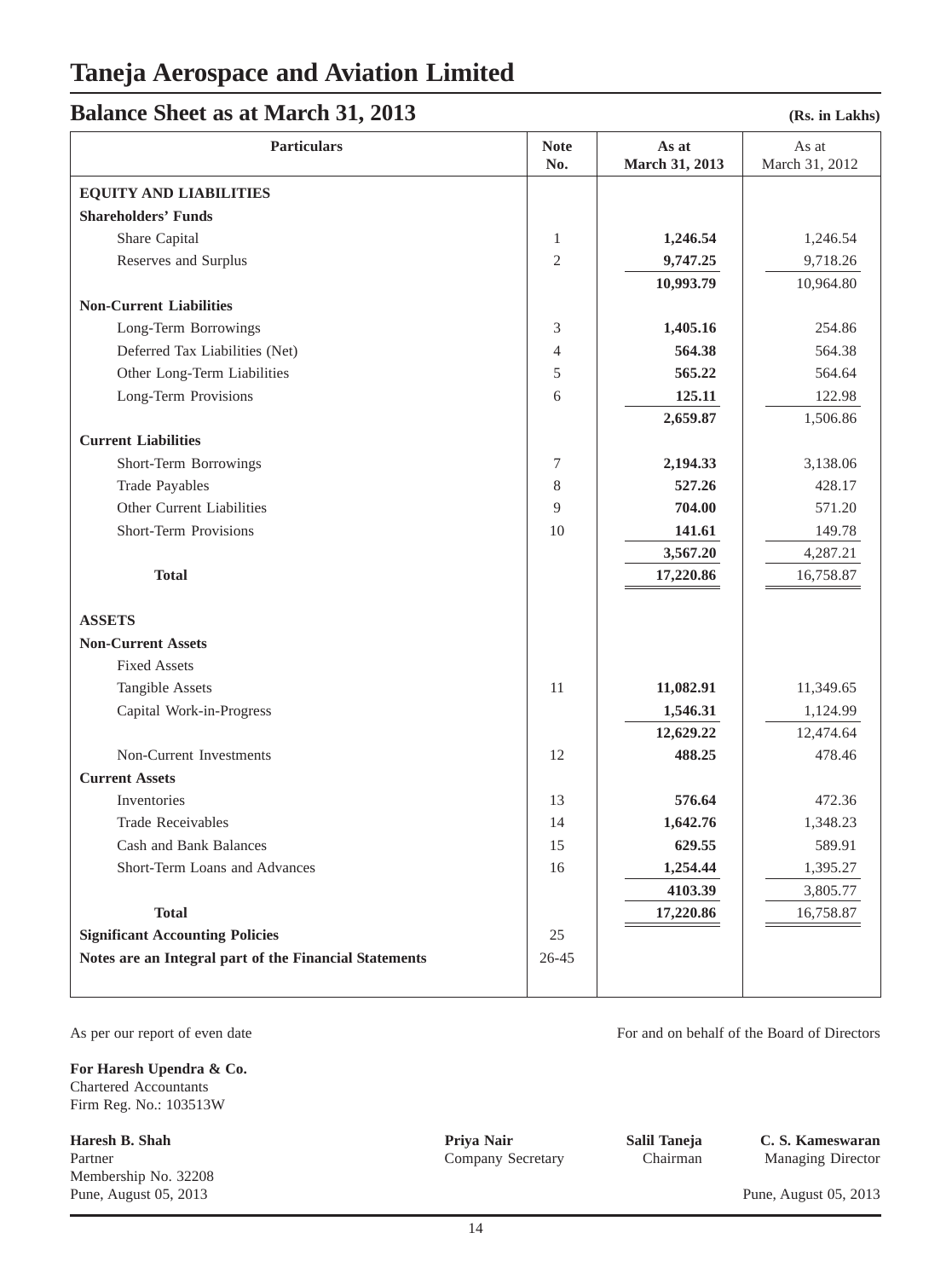## **Annual Report 2012-13**

| <b>Particulars</b>                                                              | <b>Note</b><br>No. | 2012-13  | 2011-12  |
|---------------------------------------------------------------------------------|--------------------|----------|----------|
| <b>INCOME</b>                                                                   |                    |          |          |
| Revenue from Operations                                                         | 17                 | 5,366.64 | 5,044.89 |
| Other Income                                                                    | 18                 | 55.81    | 180.62   |
| <b>Total Revenue</b>                                                            |                    | 5,422.45 | 5,225.51 |
| <b>EXPENSES</b>                                                                 |                    |          |          |
| Cost of Materials Consumed                                                      | 19                 | 738.59   | 859.79   |
| Changes in Inventories of Work-in-Progress and Stock-in-Trade                   | 20                 | (161.52) | 157.11   |
| Operational and Other Expenses                                                  | 21                 | 1,681.41 | 1,411.54 |
| <b>Employee Benefits Expense</b>                                                | 22                 | 2,317.06 | 1,575.66 |
| <b>Total Expenses</b>                                                           |                    | 4,575.54 | 4,004.10 |
| Earnings Before Interest, Tax, Depreciation and<br><b>Amortisation (EBITDA)</b> |                    | 846.91   | 1,221.41 |
| Finance Costs                                                                   | 23                 | 455.95   | 494.35   |
| Depreciation & Amortisation Expenses                                            | 24                 | 361.40   | 342.54   |
| Profit/(Loss) Before Extraordinary Items and Tax                                |                    | 29.56    | 384.52   |
| Less: Prior Period Items                                                        | 34                 | 0.57     | (1.87)   |
| Less: Transfer to General Reserve                                               |                    |          | 27.86    |
| Add: Provision for Rent, Rates & Taxes Written Back                             |                    |          | 27.86    |
| Profit/(Loss) Before Tax                                                        |                    | 28.99    | 386.39   |
| <b>Tax Expenses</b>                                                             |                    |          |          |
| Current Tax                                                                     | 28                 | 5.80     | 82.34    |
| Less: MAT Credit Entitlement                                                    |                    | 5.80     | 82.34    |
| <b>Total Tax Expenses</b>                                                       |                    |          |          |
| Profit/(Loss) After Tax                                                         |                    | 28.99    | 386.39   |
| Earnings per Share (Rs.) Basic and Diluted                                      | 29                 | 0.12     | 1.55     |
| (Face Value of Rs. 5/- each)                                                    |                    |          |          |
| <b>Significant Accounting Policies</b>                                          | 25                 |          |          |
| Notes are an Integral part of the Financial Statements                          | 26-45              |          |          |

As per our report of even date For and on behalf of the Board of Directors

**For Haresh Upendra & Co.** Chartered Accountants Firm Reg. No.: 103513W

**Haresh B. Shah Priya Nair Salil Taneja C. S. Kameswaran** Partner **Company Secretary** Chairman Managing Director Membership No. 32208 Pune, August 05, 2013 Pune, August 05, 2013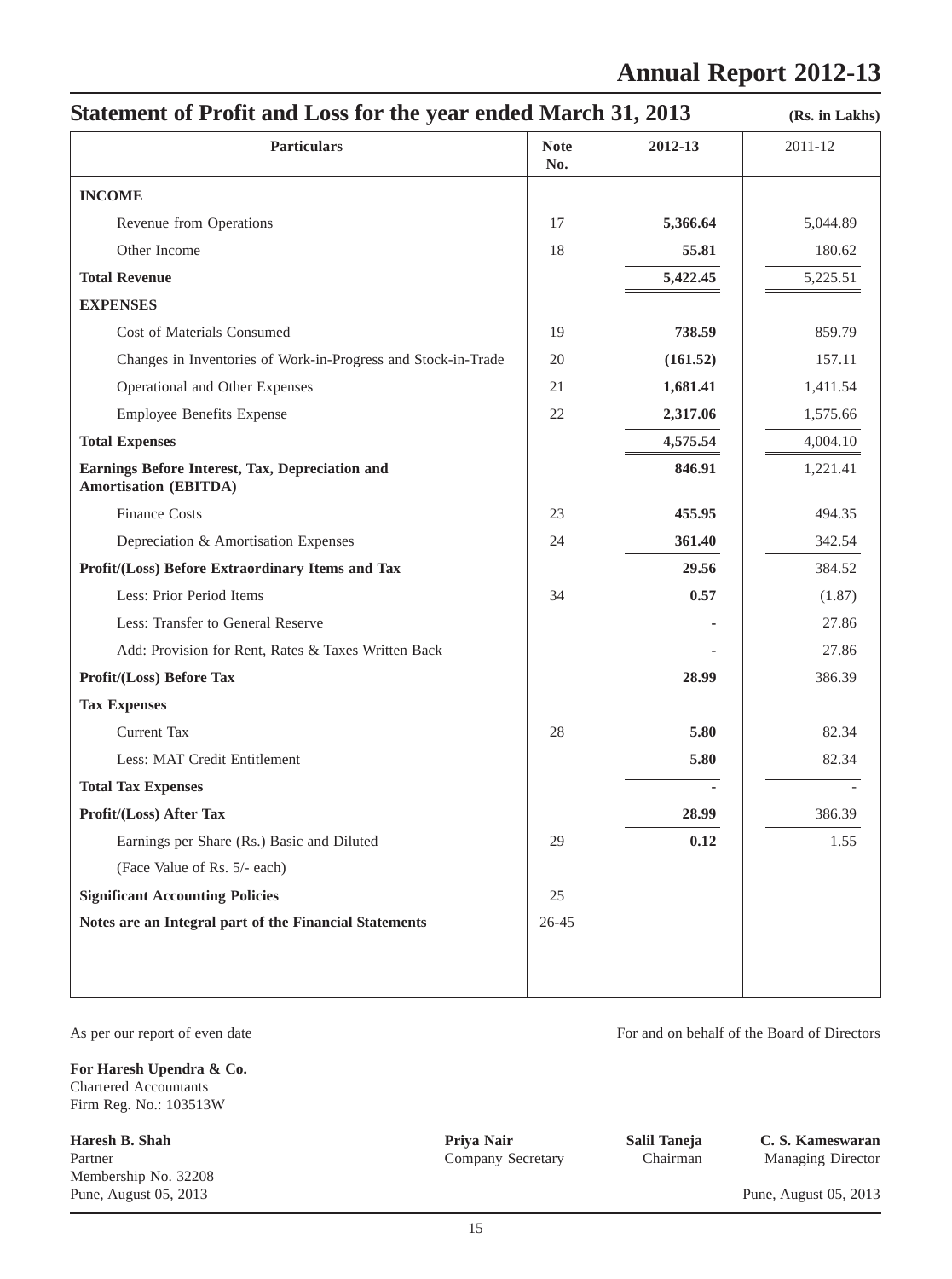| Cash Flow Statement for the year ended March 31, 2013 | (Rs. in Lakhs) |
|-------------------------------------------------------|----------------|
|-------------------------------------------------------|----------------|

|   | <b>Particulars</b>                                     |          | 2012-13  |          | 2011-12  |
|---|--------------------------------------------------------|----------|----------|----------|----------|
| A | <b>CASH FLOW FROM OPERATING ACTIVITIES</b>             |          |          |          |          |
|   | Profit/(Loss) before tax & Prior Period Items          | 29.56    |          | 384.53   |          |
|   | Adjustments for:                                       |          |          |          |          |
|   | Depreciation                                           | 361.40   |          | 342.54   |          |
|   | Prior Period Items                                     | (0.57)   |          | 1.87     |          |
|   | Extra Ordinary Item                                    |          |          | 27.86    |          |
|   | Profit on Sale of Fixed Assets                         | (0.42)   |          | (0.77)   |          |
|   | Profit on Sale of Investment                           | (0.20)   |          |          |          |
|   | Interest Paid                                          | 455.95   |          | 494.35   |          |
|   | <b>Interest Received</b>                               | (38.53)  |          | (73.18)  |          |
|   | <b>Operating Profit before Working Capital Changes</b> | 807.19   |          | 1,177.19 |          |
|   | Adjustments for :                                      |          |          |          |          |
|   | Trade and Other Receivables                            | (153.73) |          | (411.27) |          |
|   | Inventories                                            | (104.28) |          | 69.12    |          |
|   | Trade and Other Payables                               | (2.75)   |          | 175.26   |          |
|   | <b>Cash Generated from Operations</b>                  | 546.43   |          | 1,010.30 |          |
|   | Direct Tax Paid                                        |          |          |          |          |
|   | <b>Net Cash Flow from Operating Activities</b>         |          | 546.43   |          | 1,010.30 |
| B | <b>CASH FLOW FROM INVESTING ACTIVITIES</b>             |          |          |          |          |
|   | Purchase of Fixed Assets/ Capital WIP                  | (517.13) |          | (848.47) |          |
|   | Proceeds from Sale of Fixed Assets                     | 1.57     |          | 1.20     |          |
|   | Proceeds from Sale of Investment                       | 0.42     |          |          |          |
|   | Investment in Equity (Net)                             | (10.00)  |          | (0.75)   |          |
|   | Net Cash Flow used in Investing Activities             |          | (525.14) |          | (848.02) |
| C | <b>CASH FLOW FROM FINANCING ACTIVITIES</b>             |          |          |          |          |
|   | Additions/ (Repayment of Loans)                        | 435.77   |          | 68.68    |          |
|   | <b>Interest Received</b>                               | 38.53    |          | 73.18    |          |
|   | <b>Interest Paid</b>                                   | (455.95) |          | (494.35) |          |
|   | Net Cash Flow from/ (used in) Financing Activities     |          | 18.35    |          | (352.49) |
|   | Net Increase/(Decrease) in Cash and Cash Equivalents   |          | 39.64    |          | (190.21) |
|   | Cash and Cash Equivalents at the beginning of the year |          | 589.91   |          | 780.12   |
|   | Cash and Cash Equivalents at the end of the year       |          | 629.55   |          | 589.91   |
|   | Net Increase/ (Decrease) in Cash and Cash Equivalents  |          | 39.64    |          | (190.21) |

#### **Notes to Cash Flow Statement**

1 The above Cash Flow Statement has been prepared under the "Indirect Method" set out in Accounting Standard (AS) - 3 on Cash Flow Statement issued by the ICAI.

2 Figures in bracket indicate cash outflow.

3 Cash and Cash equivalents are Cash and Bank balances as mentioned in Note No. 15.

As per our report of even date For and on behalf of the Board of Directors

**For Haresh Upendra & Co.** Chartered Accountants

Firm Reg. No.: 103513W

Partner **Company Secretary Chairman Managing Director** Membership No. 32208 Pune, August 05, 2013 Pune, August 05, 2013

**Haresh B. Shah Priya Nair Salil Taneja C. S. Kameswaran**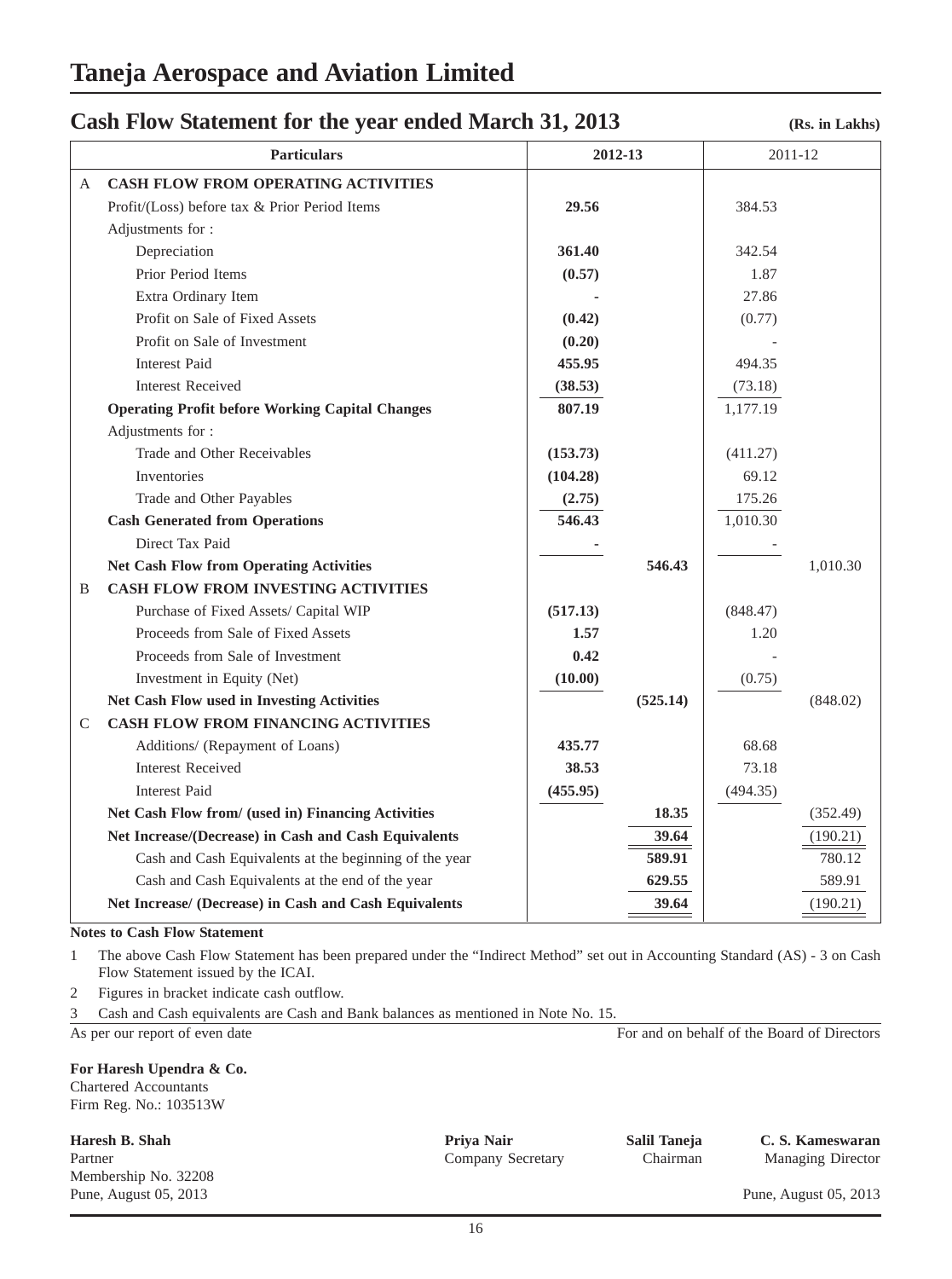## **Notes to Financial Statement for the year ended March 31, 2013**

#### **1. SHARE CAPITAL (Rs. in Lakhs)**

| <b>Particulars</b>                                                                                  | As at<br><b>March 31, 2013</b> | As at<br>March 31, 2012 |
|-----------------------------------------------------------------------------------------------------|--------------------------------|-------------------------|
| <b>Authorised Capital</b>                                                                           |                                |                         |
| 4,00,00,000 (Previous Year 4,00,00,000)<br>Equity Shares of Rs.5/- each                             | 2,000.00                       | 2,000.00                |
| 10,00,000 (Previous Year 10,00,000)<br>15% Redeemable Cumulative Preference Shares of Rs. 50/- each | 500.00                         | 500.00                  |
|                                                                                                     | 2,500.00                       | 2,500.00                |
| <b>Issued, Subscribed and Paid Up Capital</b>                                                       |                                |                         |
| 2,49,30,736 (Previous Year 2,49,30,736)<br>Equity Shares of Rs.5/- each fully paid                  | 1,246.54                       | 1,246.54                |

#### **1.1 Reconciliation of the number of shares outstanding at the beginning and at the end of the year :**

| <b>Particulars</b>                                                                            | As at<br>March 31, 2013 |                 | As at<br>March 31, 2012 |                 |
|-----------------------------------------------------------------------------------------------|-------------------------|-----------------|-------------------------|-----------------|
|                                                                                               | No. of<br>shares        | Rs.<br>in Lakhs | No. of<br>shares        | Rs.<br>in Lakhs |
| Equity Shares at the beginning of the year<br>Equity Shares issued during the year            | 2,49,30,736<br>٠        | 1246.54         | 2,49,30,736             | 1246.54         |
| Equity shares bought back during the year<br>Equity Shares outstanding at the end of the year | ٠<br>2,49,30,736        | ۰<br>1246.54    | 2,49,30,736             | 1246.54         |

#### **1.2 Details of shareholders holding more than 5% Equity Shares in the Company**

| Name of the Shareholders                 | As at<br>March 31, 2013 |               | As at<br>March 31, 2012 |         |
|------------------------------------------|-------------------------|---------------|-------------------------|---------|
|                                          | No. of                  | $\frac{0}{0}$ | No. of                  | $\%$    |
|                                          | shares                  | holding       | shares                  | holding |
| Indian Seamless Enterprises Limited      | 1,04,79,620             | 42.03         | 1,04,79,620             | 42.03   |
| Vishkul Leather Garments Private Limited | 16,89,179               | 6.78          | 16,89,179               | 6.78    |

#### **1.3 Terms/rights attached to Equity Shares**

The Company has only one class of issued share having par value of Rs.5/- each. Holder of Equity Share is entitled to one vote per share.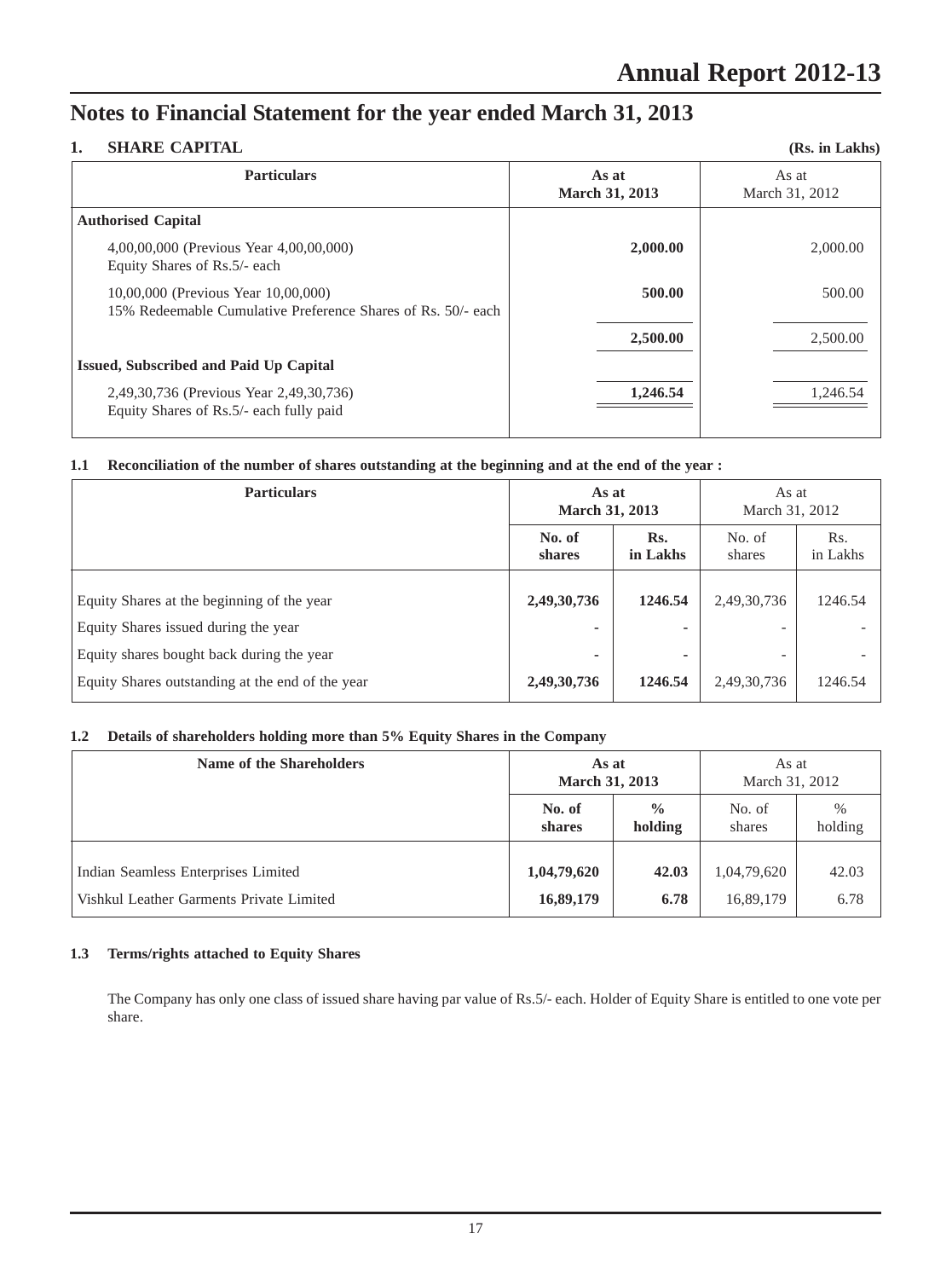## **Notes to Financial Statement for the year ended March 31, 2013 (Contd.)**

### **2. RESERVES AND SURPLUS (Rs. in Lakhs)**

| <b>Particulars</b>                                                         | As at<br>March 31, 2013 | As at<br>March 31, 2012 |
|----------------------------------------------------------------------------|-------------------------|-------------------------|
| <b>Capital Reserve</b>                                                     | 5.83                    | 5.83                    |
| <b>Securities Premium Account</b>                                          | 6,600.75                | 6,600.75                |
| <b>General Reserve</b>                                                     |                         |                         |
| Balance as per the last Balance Sheet                                      | 1,271.86                | 1,244.00                |
| Add: Transfer from Statement of Profit and Loss                            |                         | 27.86                   |
|                                                                            | 1,271.86                | 1,271.86                |
| <b>Surplus</b>                                                             |                         |                         |
| Balance as per the last Balance Sheet                                      | 1,839.82                | 1,453.43                |
| Add: Net Profit after tax transferred from<br>Statement of Profit and Loss | 28.99                   | 386.39                  |
| Surplus                                                                    | 1,868.81                | 1,839.82                |
| <b>Total</b>                                                               | 9,747.25                | 9,718.26                |

#### **3. LONG TERM BORROWINGS (Rs. in Lakhs)**

| <b>Particulars</b>                           | As at<br>March 31, 2013 | As at<br>March 31, 2012 |
|----------------------------------------------|-------------------------|-------------------------|
| <b>Secured Loans:</b><br>Term Loan from Bank | 1,405.16                | 254.86                  |
| <b>Total</b>                                 | 1,405.16                | 254.86                  |

#### **3.1 Maturity Profile of Secured Term loans from bank (Rs. in Lakhs)**

| <b>Particulars</b> | <b>Maturity Profile</b> |        |        |                                              |
|--------------------|-------------------------|--------|--------|----------------------------------------------|
|                    | 1-2 years               |        |        | 2-3 years $\vert$ 3-4 years   Beyond 4 years |
| Term Loans         | 394.40                  | 294.81 | 334.77 | 381.18                                       |

#### **3.2 Details of Securities and other terms :**

The Term Loan from Bank is secured by a first charge on Assets created out of TL – Building Rs. 4.60 Crore and Plant and Machinery Rs. 10.48 Crore of the Company and second charge on specific free hold lands to the extent of 26.87 acres and construction thereon of the Company at Belagondapalli Village, Thalli Road, Denkanikottai Taluk, Krishnagiri District, Belagondapalli – 635114, Tamil Nadu.

The Term Loan from Bank is secured by a first charge on assignment of rental/receivables from M/s. Airworks India (Engineering) Private Limited and specific free hold lands to the extent of 36.93 acres of land and development there on of the Company at Belagondapalli Village, Thalli Road, Denkanikottai Taluk, Krishnagiri District, Belagondapalli – 635114, Tamil Nadu. Second Pari-Passu Charge on other fixed assets (both movable and immovable) of the Company along with other consortium banks as collateral security.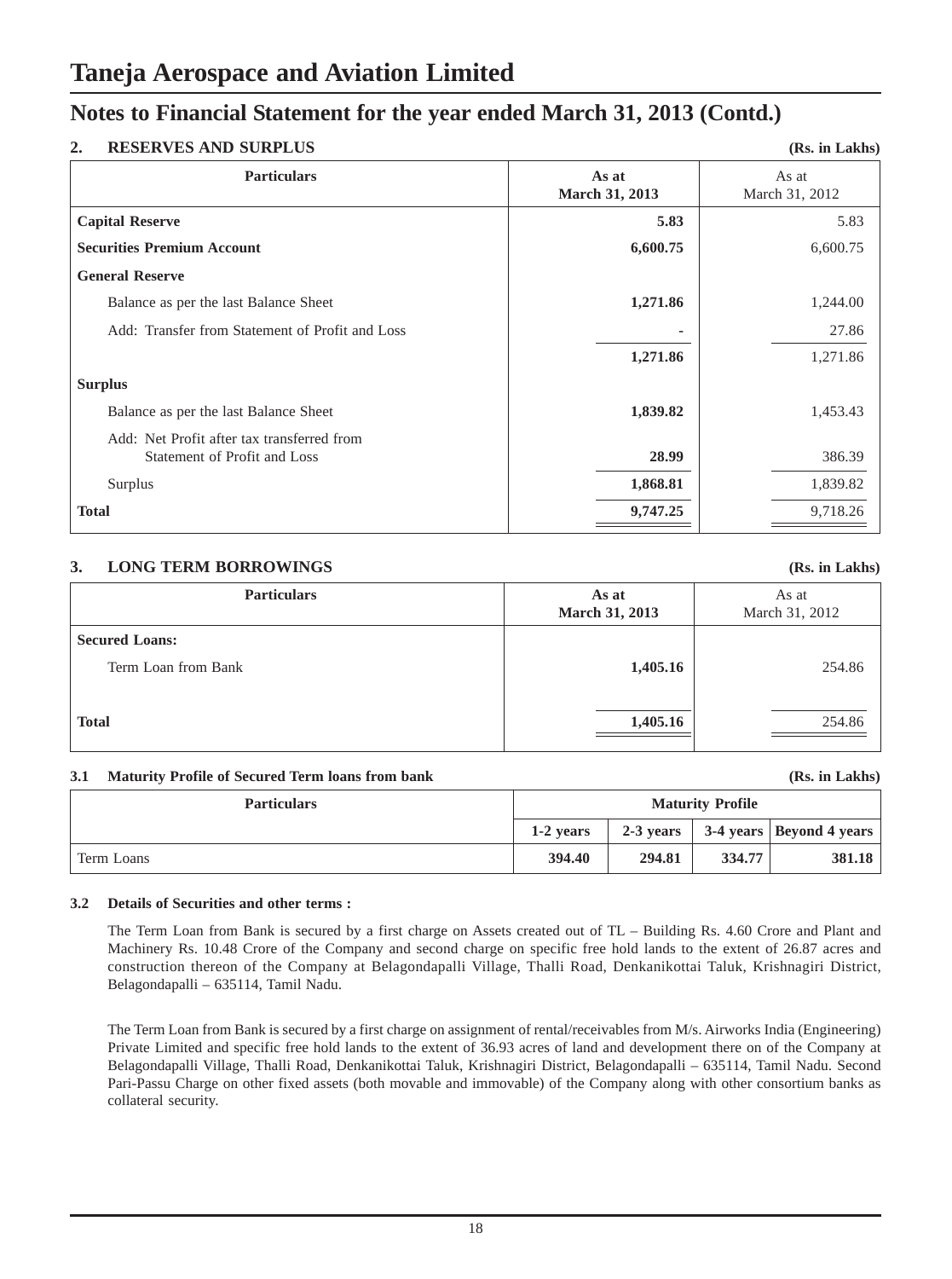#### **4. DEFERRED TAX LIABILITIES (NET) (Rs. in Lakhs)**

| <b>Particulars</b>                                                        | As at<br><b>March 31, 2013</b> | As at<br>March 31, 2012 |
|---------------------------------------------------------------------------|--------------------------------|-------------------------|
| <b>Deferred Tax Liabilities:</b>                                          |                                |                         |
| Difference in net book value of fixed assets<br>as per books and tax laws | 564.38                         | 564.38                  |
| <b>Net Deferred Tax Liability *</b>                                       | 564.38                         | 564.38                  |

\* Deferred tax calculation results in to working of deferred tax assets as at March 31, 2013. However as a matter of prudence, the Company has not recognised deferred tax asset and continues to carryover deferred tax liability.

#### **5. OTHER LONG TERM LIABILITIES (Rs. in Lakhs)**

| <b>Particulars</b>     | <b>Non-</b> Current              |        |  |
|------------------------|----------------------------------|--------|--|
|                        | As at<br>As at                   |        |  |
|                        | March 31, 2013<br>March 31, 2012 |        |  |
| Deposit from Customers | 565.22                           | 564.64 |  |
| <b>Total</b>           | 565.22                           | 564.64 |  |

#### **6. LONG TERM PROVISIONS (Rs. in Lakhs)**

| <b>Particulars</b>                                  | As at<br>March 31, 2013 | As at<br>March 31, 2012 |
|-----------------------------------------------------|-------------------------|-------------------------|
| Provision for Employee Benefits (Refer Note No. 41) |                         |                         |
| Gratuity                                            | 78.47                   | 74.48                   |
| Leave Encashment                                    | 46.64                   | 48.50                   |
| <b>Total</b>                                        | 125.11                  | 122.98                  |
|                                                     |                         |                         |

#### **7. SHORT TERM BORROWINGS (Rs. in Lakhs)**

| <b>Particulars</b>                                                                     | As at          | As at          |
|----------------------------------------------------------------------------------------|----------------|----------------|
|                                                                                        | March 31, 2013 | March 31, 2012 |
| <b>Secured Loans:</b>                                                                  |                |                |
| Working Capital Borrowing from Banks                                                   | 1,144.33       | 939.05         |
|                                                                                        | 1,144.33       | 939.05         |
| <b>Unsecured Loans:</b>                                                                |                |                |
| Loans and Advances from related party (Inter Corporate Deposit)<br>(Refer Note No. 36) | 1,050.00       | 1,340.00       |
| From Bank                                                                              | ٠              | 87.22          |
| From Other                                                                             | $\blacksquare$ | 771.79         |
|                                                                                        | 1,050.00       | 2,199.01       |
| <b>Total</b>                                                                           | 2,194.33       | 3,138.06       |

#### **7.1 Details of Securities and other terms**

Working Capital Loan from the banks is secured against hypothecation of Stocks and Book Debts on pari-passu basis and second charge on Fixed Assets.

#### **8. TRADE PAYABLES (Rs. in Lakhs)**

| <b>Particulars</b>                                       | As at<br><b>March 31, 2013</b> | As at<br>March 31, 2012 |
|----------------------------------------------------------|--------------------------------|-------------------------|
| Micro, Small and Medium Enterprises (Refer Note, No. 38) |                                |                         |
| <b>Other Trade Payables</b>                              | 527.26                         | 428.17                  |
| <b>TOTAL</b>                                             | 527.26                         | 428.17                  |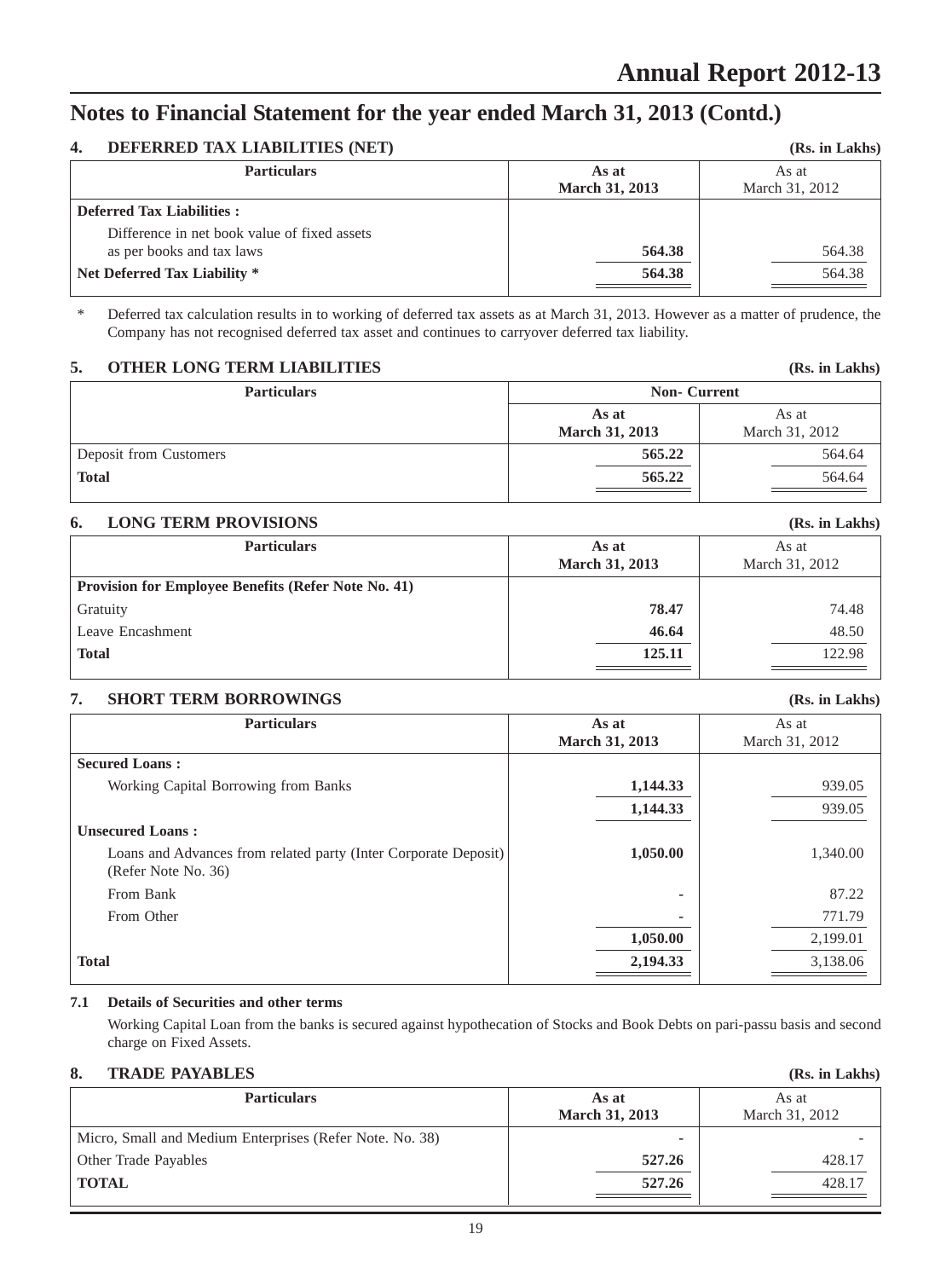## **Notes to Financial Statement for the year ended March 31, 2013 (Contd.)**

#### **9. OTHER CURRENT LIABILITIES (Rs. in Lakhs)**

| <b>Particulars</b>                                            | As at                 | As at          |
|---------------------------------------------------------------|-----------------------|----------------|
|                                                               | <b>March 31, 2013</b> | March 31, 2012 |
| Current Maturities of Long Term Borrowings (Refer Note No. 3) | 349.19                | 120.00         |
| <b>Advance from Customers</b>                                 | 12.08                 | 13.97          |
| <b>Other Current Liability</b>                                | 342.73                | 437.23         |
| <b>TOTAL</b>                                                  | 704.00                | 571.20         |

#### **10. SHORT TERM PROVISIONS (Rs. in Lakhs)**

| <b>Particulars</b>                     | As at<br>March 31, 2013 | As at<br>March 31, 2012 |
|----------------------------------------|-------------------------|-------------------------|
| <b>Provision for Employee Benefits</b> |                         |                         |
| <b>Provision For Bonus</b>             | ۰                       | 13.97                   |
| <b>Others</b>                          |                         |                         |
| Provision For Audit Fees               | 6.92                    | 6.92                    |
| <b>Provision For Taxes</b>             | 134.69                  | 128.89                  |
| <b>TOTAL</b>                           | 141.61                  | 149.78                  |
|                                        |                         |                         |

#### **11. FIXED ASSETS (Rs. in Lakhs)**

|                         | <b>GROSS BLOCK (AT COST)</b> |                          |                                   | <b>DEPRECIATION /AMORTISATION</b> |                            |                    | <b>NET BLOCK</b>                  |                            |                            |                              |
|-------------------------|------------------------------|--------------------------|-----------------------------------|-----------------------------------|----------------------------|--------------------|-----------------------------------|----------------------------|----------------------------|------------------------------|
| <b>Nature of Assets</b> | As at<br>April 01,<br>2012   | <b>Additions</b>         | Deductions/<br><b>Adjustments</b> | As at<br>March 31,<br>2013        | As at<br>April 01,<br>2012 | For<br>The<br>Year | Deductions/<br><b>Adjustments</b> | As at<br>March 31,<br>2013 | As at<br>March 31,<br>2013 | As at<br>March $31,$<br>2012 |
| Free Hold Land          | 6,274.67                     | 0.11                     |                                   | 6,274.78                          |                            |                    |                                   |                            | 6.274.78                   | 6.274.67                     |
| Building                | 1,259.61                     | $\overline{\phantom{a}}$ | $\overline{\phantom{a}}$          | 1.259.61                          | 397.30                     | 42.17              |                                   | 439.47                     | 820.14                     | 862.31                       |
| Plant And Machinery     | 6,066.90                     | 41.00                    | $\overline{\phantom{a}}$          | 6.107.90                          | 2.142.23                   | 270.57             |                                   | 2.412.79                   | 3.695.11                   | 3.924.67                     |
| Office Equipment        | 351.14                       | 33.21                    |                                   | 384.35                            | 123.73                     | 33.04              |                                   | 156.77                     | 227.58                     | 227.41                       |
| Furniture And Fixture   | 93.50                        | 0.30                     |                                   | 93.80                             | 75.57                      | 3.27               |                                   | 78.84                      | 14.96                      | 17.93                        |
| Computer - Hardware     | 39.50                        | 12.05                    |                                   | 51.55                             | 8.85                       | 7.54               |                                   | 16.39                      | 35.16                      | 30.65                        |
| Vehicles                | 40.82                        | 9.49                     | 9.17                              | 41.14                             | 28.81                      | 4.81               | 7.66                              | 25.96                      | 15.18                      | 12.01                        |
| <b>Total</b>            | 14,126.14                    | 96.16                    | 9.17                              | 14.213.13                         | 2,776.49                   | 361.40             | 7.66                              | 3.130.23                   | 11.082.91                  | 11,349.65                    |
| Previous Year           | 13.418.51                    | 714.53                   | 6.90                              | 14,126.14                         | 2,441.53                   | 342.54             | 7.58                              | 2,776.49                   | 11.349.65                  | 10,976.98                    |

#### **12. NON CURRENT INVESTMENTS (Rs. in Lakhs)**

| <b>Particulars</b>                                                                                | As at          | As at          |
|---------------------------------------------------------------------------------------------------|----------------|----------------|
|                                                                                                   | March 31, 2013 | March 31, 2012 |
| <b>Unquoted</b>                                                                                   |                |                |
| <b>Investment in Equity Shares</b>                                                                |                |                |
| <b>Subsidiary Companies</b>                                                                       |                |                |
| 11,50,000 Shares (Previous Year $11,50,000$ ) of<br>First Airways Inc., USA of USD 1/- Each       | 477.50         | 477.50         |
| 7,500 Shares (Previous Year 7,500) of<br>TAAL Aerosystems Private Limited of Rs. 10/- Each        | 0.75           | 0.75           |
| 1,00,000 Shares (Previous Year Nil) of<br>TAAL Tech India Private Limited of Rs. 10/- Each        | 10.00          |                |
| <b>Ouoted</b>                                                                                     |                |                |
| <b>Investment in Equity Shares</b>                                                                |                |                |
| Nil Shares (Previous Year 115) of ABG Shipyard Limited<br>(Market value Previous Year Rs. 43,827) | ٠              | 0.21           |
| <b>Total</b>                                                                                      | 488.25         | 478.46         |

# As perceived by Management, investment in First Airways Inc., USA does not require any provision for diminution in value of investment.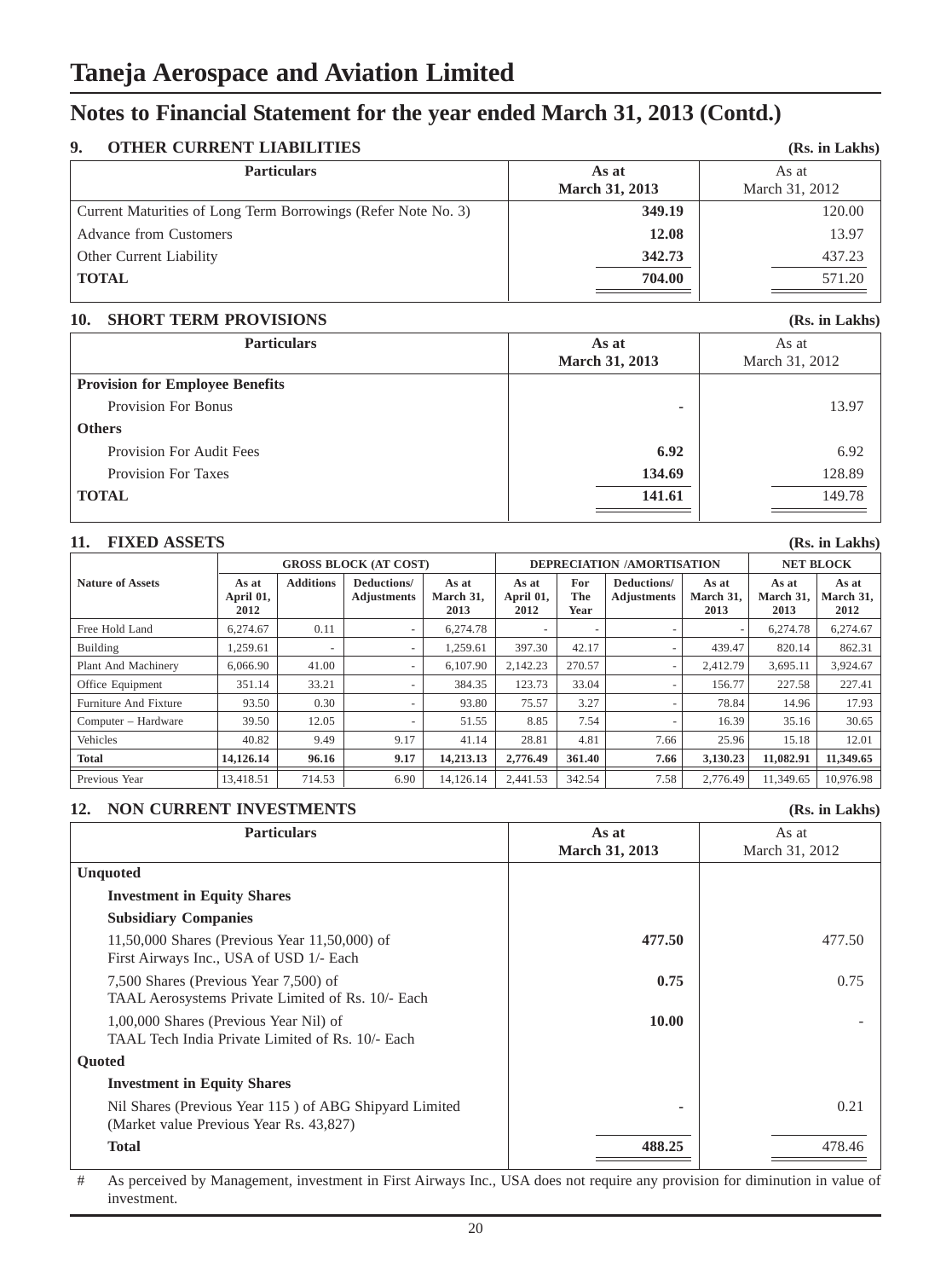## **13. INVENTORIES (Rs. in Lakhs)**

| <b>Particulars</b> | As at<br>March 31, 2013 | As at<br>March 31, 2012 |
|--------------------|-------------------------|-------------------------|
| Raw Materials      | 232.39                  | 289.63                  |
| Work in Progress   | 344.25                  | 182.73                  |
| <b>Total</b>       | 576.64                  | 472.36                  |
|                    |                         |                         |

#### **14. TRADE RECEIVABLES (Rs. in Lakhs)**

| <b>Particulars</b>                                             | As at                 | As at          |
|----------------------------------------------------------------|-----------------------|----------------|
|                                                                | <b>March 31, 2013</b> | March 31, 2012 |
| Outstanding for a period exceeding six months, Considered Good | 226.27                | 534.63         |
| Other Considered Good                                          | 1,424.56              | 821.67         |
|                                                                | 1,650.83              | 1,356.30       |
| Less: Provision for bad and doubtful debts                     | 8.07                  | 8.07           |
| <b>Total</b>                                                   | 1,642.76              | 1,348.23       |
|                                                                |                       |                |

### **15. CASH AND BANK BALANCES (Rs. in Lakhs)**

| <b>Particulars</b>        | As at<br>March 31, 2013 | As at<br>March 31, 2012 |
|---------------------------|-------------------------|-------------------------|
| <b>Balances with Bank</b> |                         |                         |
| <b>Current Accounts</b>   | 405.40                  | 96.15                   |
| Margin Money Deposits     | 218.41                  | 492.51                  |
| Cash on Hand              | 5.74                    | 1.25                    |
| <b>Total</b>              | 629.55                  | 589.91                  |

#### **16. SHORT TERM LOANS AND ADVANCES (Rs. in Lakhs)**

| <b>Particulars</b>                                          | As at          | As at          |
|-------------------------------------------------------------|----------------|----------------|
|                                                             | March 31, 2013 | March 31, 2012 |
| <b>Unsecured and Considered Good</b>                        |                |                |
| Advances to Suppliers                                       | 271.29         | 291.62         |
| Advances for Expenses                                       | 68.12          | 79.10          |
| Loans and Advances from Related Parties (Refer Note No. 36) |                | 28.84          |
| Advance Tax                                                 | 679.00         | 604.72         |
| <b>Others</b>                                               | 236.03         | 390.99         |
| <b>Total</b>                                                | 1,254.44       | 1,395.27       |
|                                                             |                |                |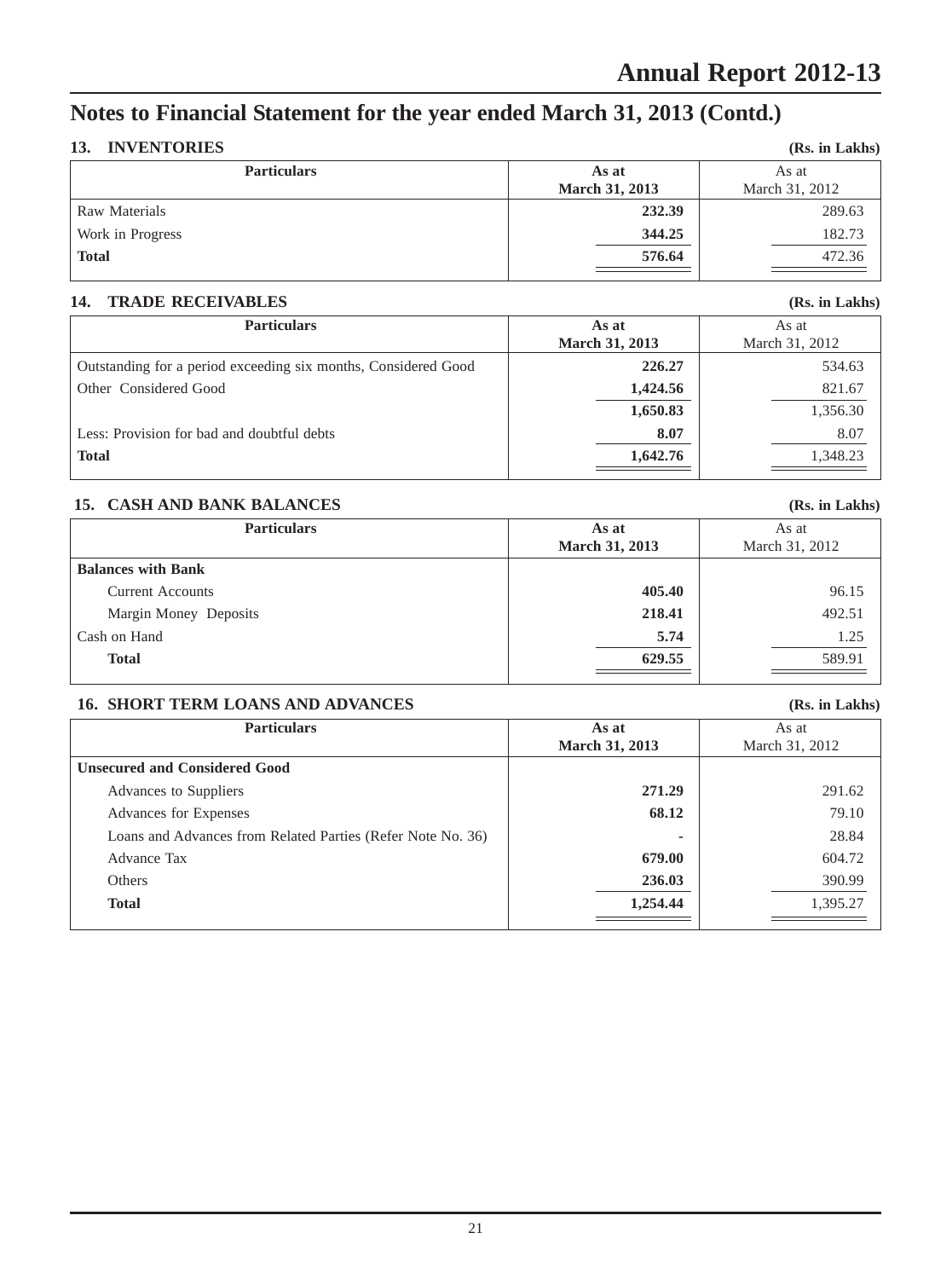## **Notes to Financial Statement for the year ended March 31, 2013 (Contd.)**

#### **17. REVENUE FROM OPERATIONS (Rs. in Lakhs)**

| <b>Particulars</b>                 | 2012-13  | 2011-12  |
|------------------------------------|----------|----------|
| Sales – Aviation                   |          |          |
| Gross Sales                        | 919.72   | 1,401.43 |
| Less: Excise Duty                  | 25.67    | 23.95    |
| Net Sales                          | 894.05   | 1,377.48 |
| <b>Services – Aviation</b>         |          |          |
| Charter Income                     | 659.14   | 449.51   |
| Hanger Charges                     | 612.84   | 553.38   |
| Sales Commission                   | 0.12     | 342.42   |
| <b>Conversion Charges</b>          | 1,117.76 | 1,417.85 |
| Training & Other Services          | 87.00    | 67.74    |
| <b>Engineering Design Services</b> | 1,995.73 | 836.51   |
| <b>Total</b>                       | 5,366.64 | 5,044.89 |

#### **18. OTHER INCOME (Rs. in Lakhs)**

| <b>Particulars</b>                       | 2012-13 | 2011-12 |
|------------------------------------------|---------|---------|
| Interest Income                          | 38.53   | 73.18   |
| Miscellaneous Income (Refer Note No. 31) | 17.28   | 107.44  |
| <b>Total</b>                             | 55.81   | 180.62  |

#### **19. COST OF MATERIAL CONSUMED** (Refer Note No. 43 (b) ) **(Rs. in Lakhs)** (Rs. in Lakhs)

## **Particulars** 2012-13 2011-12 Stock at Commencement **289.63** 201.64 Add: Purchases **681.35** 947.78 Less: Stock at Close **232.39** 289.63 **Total 738.59** 859.79

### **20. CHANGES IN INVENTORIES OF FINISHED GOODS, WORK-IN PROGRESS AND STOCK-IN-TRADE**

|  |  | (Rs. in Lakhs) |
|--|--|----------------|
|--|--|----------------|

| <b>Particulars</b>                | 2012-13  | 2011-12 |
|-----------------------------------|----------|---------|
| <b>Stock at close</b>             |          |         |
| Work in Progress                  | 344.25   | 182.73  |
| <b>Finished Goods</b>             | ۰        |         |
| <b>Total</b>                      | 344.25   | 182.73  |
| <b>Stock at commencement</b>      |          |         |
| Work in Progress                  | 182.73   | 289.84  |
| <b>Finished Goods</b>             | ۰        | 50.00   |
| <b>Total</b>                      | 182.73   | 339.84  |
| (Increase)/ Decrease in Inventory | (161.52) | 157.11  |
|                                   |          |         |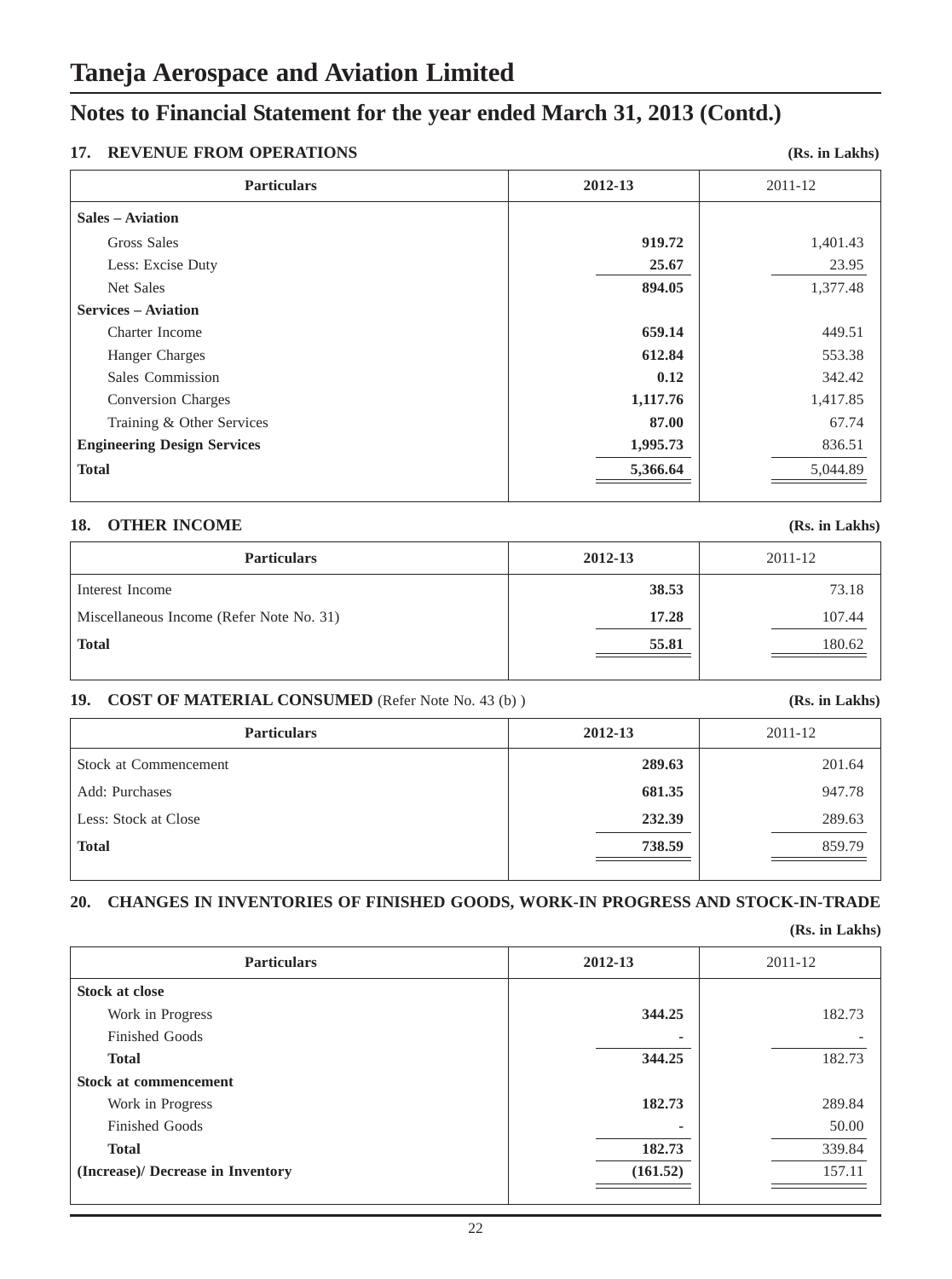### **21. OPERATIONAL AND OTHER EXPENSES (Rs. in Lakhs)**

| <b>Particulars</b>                               | 2012-13  | 2011-12  |
|--------------------------------------------------|----------|----------|
| <b>Charter Expenses</b>                          | 455.31   | 384.79   |
| Power & Fuel Expenses                            | 131.34   | 113.97   |
| Software & Hardware Hire and Maintenance Charges | 68.36    | 62.61    |
| Other Operational Expenses                       | 76.31    | 47.76    |
| Repairs and Maintenance Plant & Machinery        | 27.91    | 54.19    |
| Repairs and Maintenance Building                 | 12.41    | 3.02     |
| Selling Expenses                                 | 99.12    | 56.12    |
| Rent                                             | 107.63   | 74.53    |
| Rates & Taxes                                    | 48.28    | 21.33    |
| Insurance                                        | 16.83    | 10.05    |
| Traveling & Conveyance                           | 368.88   | 291.52   |
| <b>Communication Expenses</b>                    | 36.65    | 34.17    |
| Miscellaneous Expenses (Refer Note No. 32)       | 232.38   | 257.48   |
| <b>Total</b>                                     | 1,681.41 | 1,411.54 |

#### **22. EMPLOYEE BENEFITS EXPENSE (Rs. in Lakhs)**

| <b>Particulars</b>                        | 2012-13  | $2011 - 12$ |
|-------------------------------------------|----------|-------------|
| <b>Salaries and Wages</b>                 | 2,122.24 | 1.343.94    |
| Contribution to Provident and Other Funds | 87.13    | 57.26       |
| <b>Staff Welfare Expenses</b>             | 107.69   | 174.46      |
| <b>Total</b>                              | 2,317.06 | 1,575.66    |

#### **23. FINANCE COSTS (Rs. in Lakhs)**

| 2012-13 | 2011-12 |
|---------|---------|
|         |         |
| 140.46  | 171.28  |
| 46.29   | 67.79   |
| 254.58  | 267.45  |
| 441.33  | 506.52  |
| 66.72   | 55.62   |
| 374.61  | 450.90  |
| 81.34   | 43.45   |
| 455.95  | 494.35  |
|         |         |

#### **24. DEPRECIATION AND AMORTISATION EXPENSES (Rs. in Lakhs)**

| ______             |         | .<br>$  -$<br>$\sim$ $\sim$ |
|--------------------|---------|-----------------------------|
| <b>Particulars</b> | 2012-13 | 2011-12                     |
| Depreciation       | 361.40  | 342.54                      |
| Total              | 361.40  | 342.54                      |
|                    |         |                             |

#### **NOTE 25 : SIGNIFICANT ACCOUNTING POLICIES**

#### **25.1 Basis of Preparation of Financial Statements**

The Financial Statements have been prepared in accordance with the generally accepted accounting principles in India under the historical cost convention on an accrual basis, except for certain fixed assets which are being carried at revalued amounts. These financial statements have been prepared to comply in all material aspects with the accounting standards prescribed in the Companies (Accounting Standards) Rules, 2006 and with the relevant provisions of the Companies Act, 1956.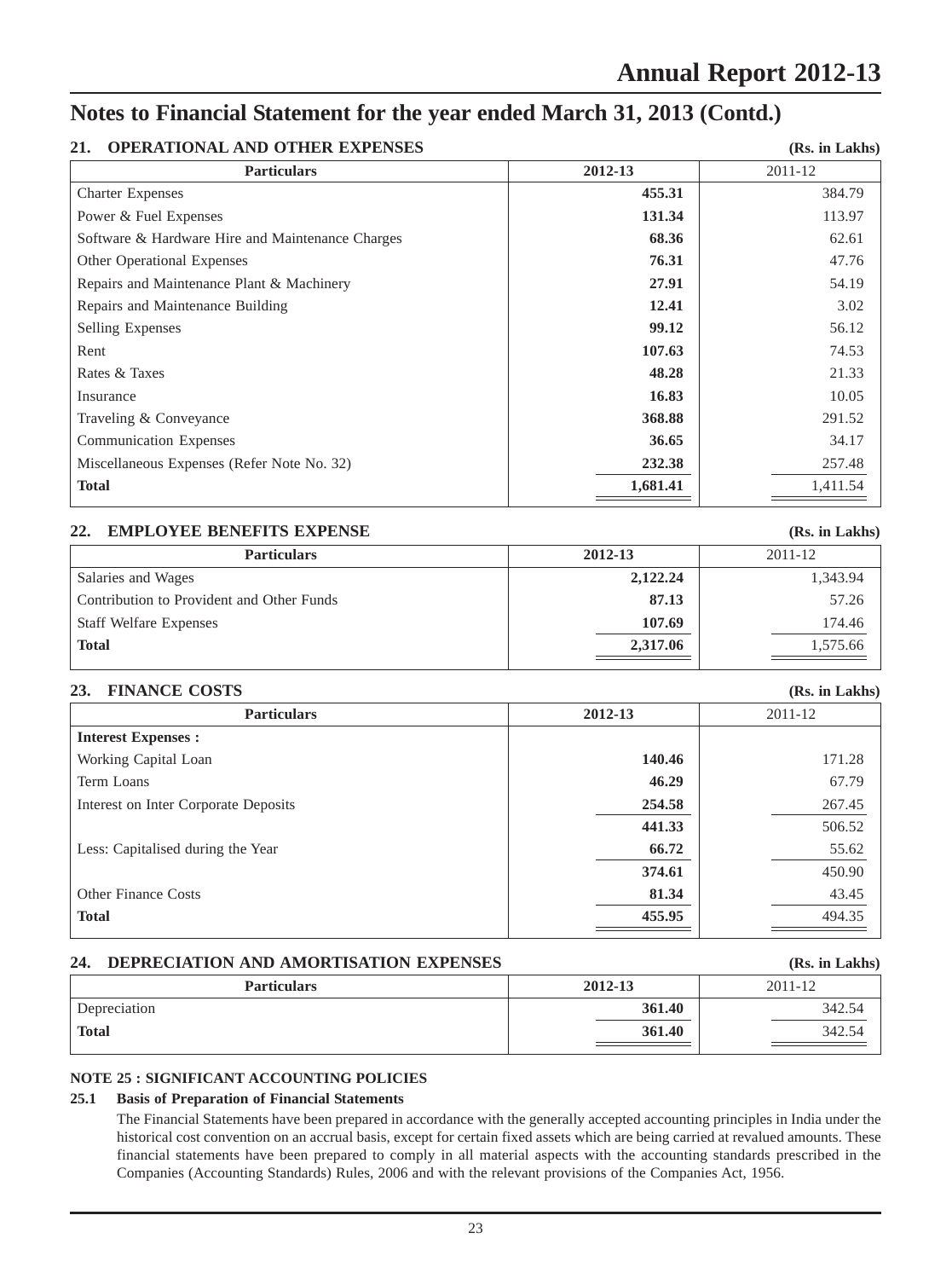#### **25.2 Use of Estimates**

The preparation of Financial Statements in conformity with generally accepted accounting principles (GAAP) in India requires the Management to make estimates and assumptions that affect the reported amounts of assets and liabilities (including contingent liabilities) as on the date of Financial Statements and the reported amounts of income and expenses during the period. Examples of such estimates include provision for doubtful debts, employee benefits, provision for income tax, proportionate completion in case of fixed price long term labour contracts, useful lives of fixed assets, etc. The Management believes that the estimates used in preparation of the Financial Statements are prudent and reasonable. Future results could differ from these estimates. Difference between the actual results and estimates are recognized in the period in which the results are known/ materialized.

#### **25.3 Fixed Assets**

- (a) Fixed Assets are stated at cost of acquisition or construction except in case of certain assets which have been revalued, at its revalued amount, less accumulated depreciation and impairment loss, if any. Cost comprises the purchase price including taxes, duties, freight and other incidental expenses related to acquisitions & installation of the concerned assets but excluding CENVAT benefit. Considering the nature of business activity the Runway has been treated as Plant and Machinery and depreciation has been provided accordingly.
- (b) All indirect expenses incurred on project implementation including interest cost on funds deployed for the project are treated as incidental expenditure during construction and subsequently capitalized.
- (c) Assets received on amalgamation are recorded at its fair value.

#### **25.4 Depreciation**

Depreciation is provided on Straight Line Method for Building, Plant Machinery and Hardware and on Written Down Value Method on all other assets at the rates prescribed under Schedule XIV of the Companies Act, 1956. Depreciation on assets added/disposed off during the year has been provided on prorata basis with reference to the month of addition/disposal.

#### **25.5 Leases**

Operating lease payments are recognised as an expense in the Statement of Profit and Loss on a straight-line basis over the lease term.

#### **25.6 Impairment of Assets**

Where there is an indication that an asset is impaired, the recoverable amount if any, is estimated and the impairment loss is recognised to the extent carrying amount exceeds recoverable amount.

#### **25.7 Foreign Currency Transactions**

- (a) Initial Recognition: Transactions denominated in foreign currencies are recorded at the exchange rates prevailing on the date of the transaction.
- (b) Conversion: At the year end, monetary items denominated in foreign currencies are converted into rupee equivalents at the year-end exchange rates.
- (c) Exchange Differences: All exchange differences arising on settlement/conversion of foreign currency transactions are charged to the Statement of Profit and Loss.

#### **25.8 Provision for Employee Benefits**

(a) Defined Contribution Plan

The Company makes defined contribution to Provident Fund and Superannuation Schemes, which are recognised in the Statement of Profit and Loss on accrual basis.

(b) Defined Benefit Plan

The Company's liabilities under Payment of Gratuity Act and Long Term Compensated Absences are determined on the basis of actuarial valuation made at the end of each financial year using the Projected Unit Credit Method except for short term compensated absences, which are provided on actual basis. Actuarial gain and losses are recognised immediately in the statement of Profit and Loss as income or expense. Obligations are measured at the present value of estimated future cash flows using a discounted rate that is determined by reference to market yields at the Balance Sheet date on Government Bonds where the currency and terms of the Government Bonds are consistent with the currency and estimated terms of the defined benefit obligation.

#### **25.9 Investments**

Investments that are readily realisable and intended to be held for not more than a year are classified as current investments. All other investments are classified as non-current investments.

- (a) Current investments are carried at lower of cost and fair value determined on an individual investment basis.
- (b) Non-current investments are carried at cost. Provision for diminution in the value of non-current investments is made only if such a decline is other than temporary in the opinion of the management.

#### **25.10 Revenue Recognition**

(a) Commission from agency business of sale of aircraft is accounted on proportionate basis considering completion of major service and time period of delivery.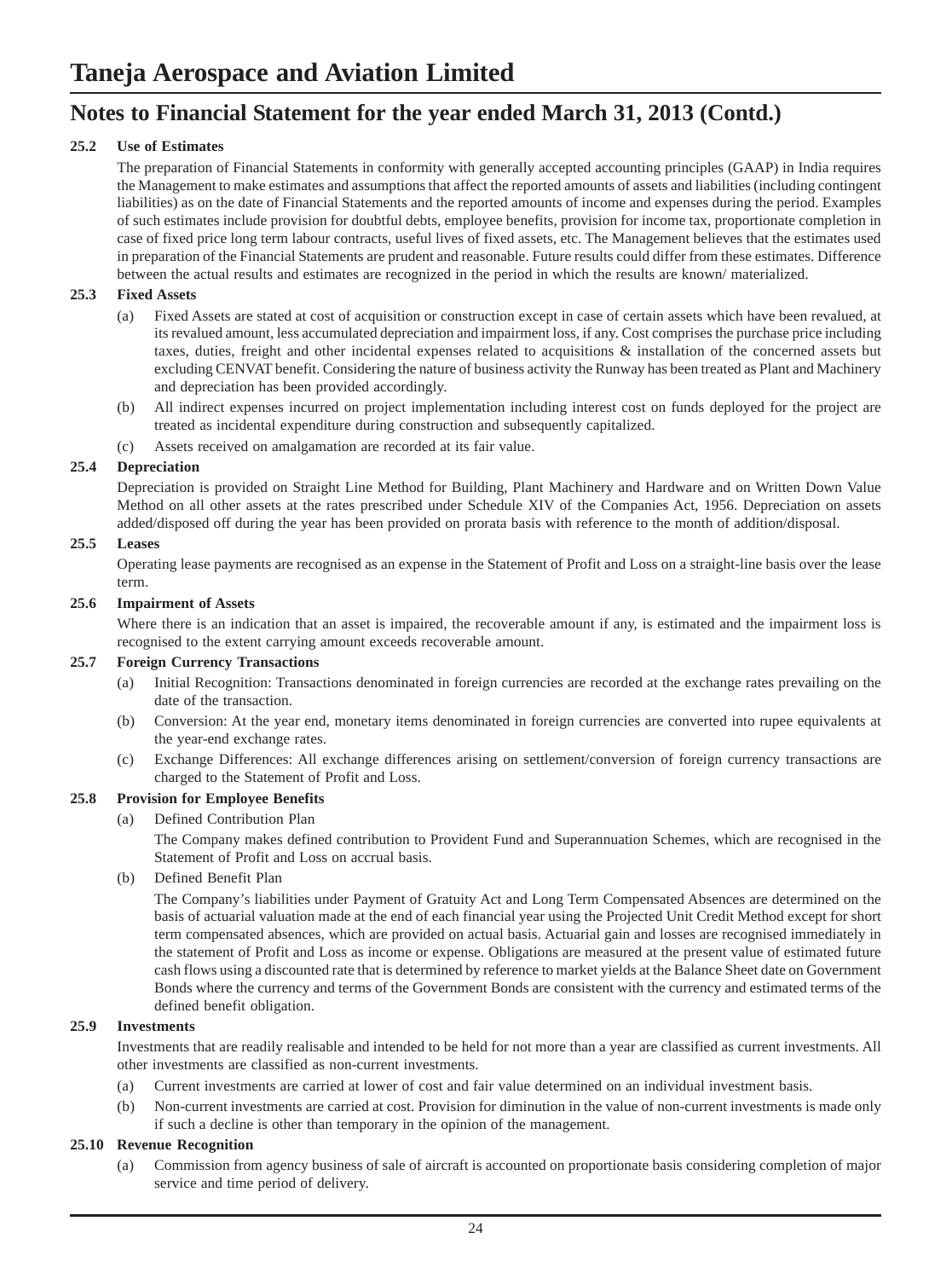- (b) Revenue from long-term fixed price contracts to manufacture aero structures, spares, etc. is recognised under proportionate completion method and the stage of completion for this purpose is determined based on technical estimate of actual work completed.
- (c) Income from Hanger Utilisation is accounted based on agreement/ contract entered into with the third party.
- (d) Income from aircraft given on charter is booked on the basis of contracts with customers and actual flying hours of the aircraft.
- (e) Training fees received, being non-refundable, is accounted in the year of receipt.
- (f) Engineering Design Service fees are accounted based on terms of contract with the customers.
- (g) Revenue on long term fixed price contracts for supply of certain sets of components and assemblies is recognized on the basis of proportionate completion method and billed in terms of agreement with and certification by the customer. Cost of processing incurred on sets of components which are not billable is included in work in process.
- (h) Revenue from sale of goods is recognised on transfer of all significant risks and rewards of ownership to the buyer. The amounts recognised as sale is exclusive of Sales Tax / VAT and are net of returns.
- (i) Interest income is recogised on time proportion basis taking into account the amount outstanding and the rate applicable.

#### **25.11 Inventories**

Stock of raw materials, bought out items and certain components and finished goods are valued at cost. Stock of certain aero structures, components and work in progress are valued at lower of the cost and net realizable value based on technical estimate even though in traditional basis of valuation, it may be considered as slow moving and/or obsolete. Stores and Spares are stated at cost. In determining the cost of raw materials, components, stores, spares and loose tools, the first in first out (FIFO) method is used. Cost of work in progress and manufactured finished products include material cost, labour and factory overheads on technical estimate of percentage completed.

#### **25.12 Provision for Taxation**

Tax expense for the period, comprising Current Tax and Deferred Tax are included in the determination of the net profit or loss for the year.

Current Tax is measured at the amount expected to be paid to the tax authorities in accordance with the taxation laws prevailing in India.

Minimum Alternate Tax (MAT) paid in accordance with the tax laws, which gives future economic benefits in the form of adjustment to future income tax liability, is considered as an asset. Accordingly, MAT is recognised as an asset in the Balance Sheet when it is probable that future economic benefit associated with it will flow to the Company.

Deferred tax resulting from timing difference between book and taxable profit is accounted for using tax rates and tax laws that have been enacted or substantively enacted as at the Balance Sheet date. The deferred tax asset is recognized and carried forward only to the extent there is a reasonable certainty that the asset will be realized in the future.

#### **25.13 Segment Reporting**

The Company is primarily engaged in manufacturing, selling of products and services connected with aviation and also in Engineering Design Services.

#### **25.14 Contingencies and Events Occurring after the Date of Balance Sheet**

- (a) Accounting for contingencies arising out of contractual obligation, are made only on the basis of mutual acceptances.
- (b) Material events occurring after the date of Balance Sheet up to the date of adoption of the accounts are considered in preparation and presentation of Financial Statements.

#### **25.15 Provisions, Contingent Liabilities and Contingent Assets**

- (a) Provisions are recognised when the Company has a legal and constrictive obligation as a result of past event, for which it is probable that a cash outflow will be required and a reliable estimate can be made of the amount of obligation.
- (b) A disclosure for a contingent liability is made when there is a possible obligation or a present obligation that may, but probably will not require an outflow of resources.
- (c) Contingent Assets are neither recognised nor disclosed in the Financial Statements.

#### **25.16 Trade Receivables**

Trade receivables are stated after writing off debts considered as bad. Adequate provision is made for debts considered doubtful. Bad Debts previously written off and recovered during the year is credited to the Statement of Profit and Loss.

#### **25.17 Borrowing Cost**

Borrowing Costs directly attributable to the acquisition or construction of qualifying assets are capitalised as part of the cost of the assets, upto the date the asset is ready for their intended use. All other borrowing costs are recognised in Statement of Profit and Loss in the year in which they are incurred.

#### **25.18 Earnings Per Share**

The Basic and Diluted Earnings Per Share ("EPS") is computed by dividing the net profit after tax for the year by weighted average number of Equity Shares outstanding during the year.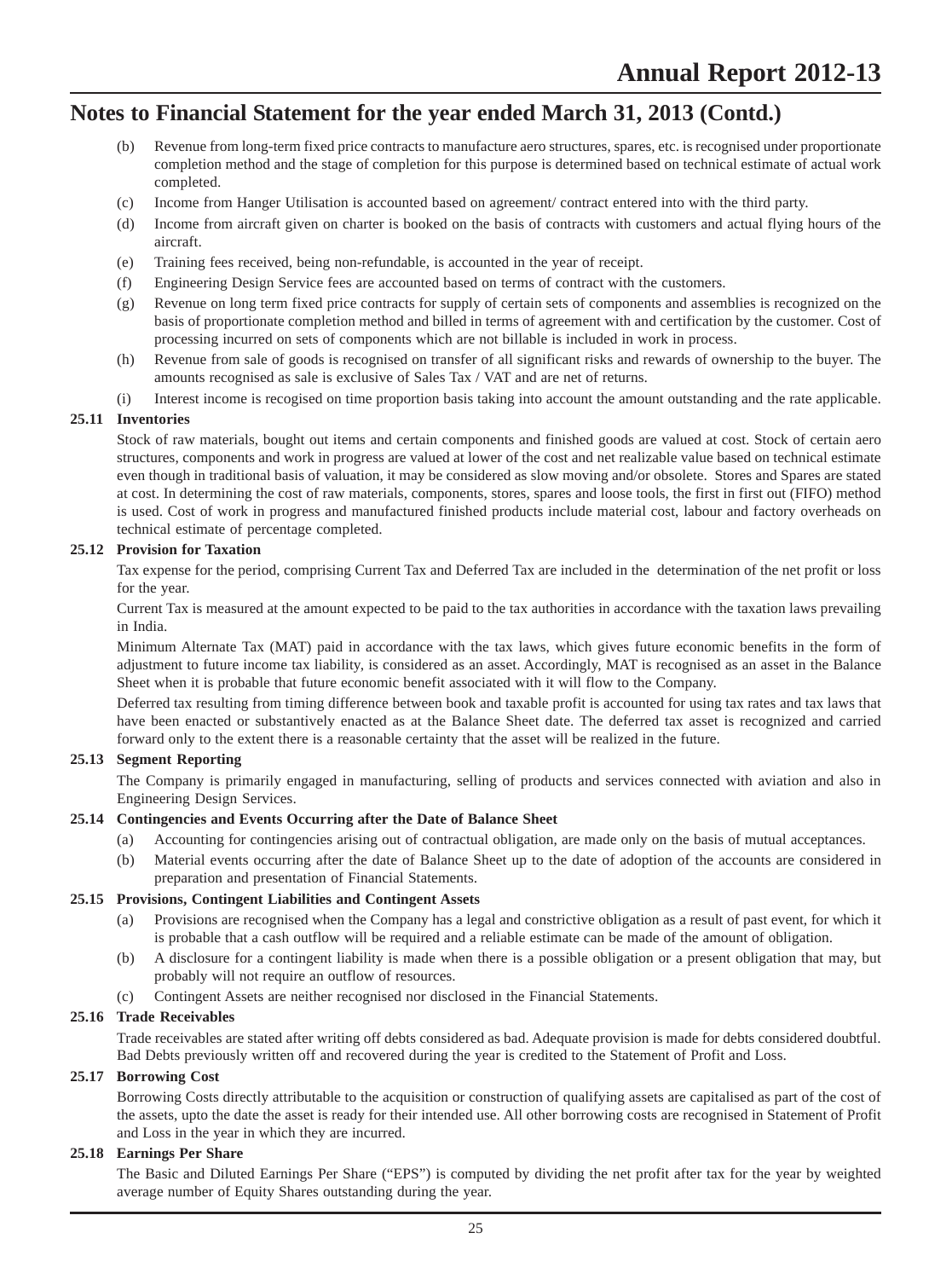#### **NOTES TO FINANCIAL STATEMENTS**

#### **26. Provisions and Contingencies**

- a. Bank Guarantees Rs. 1664.03 lakhs (Previous Year Rs. 1567.81 lakhs)
- b. Indemnity issued to customers Rs. 1045.46 lakhs (Previous Year Rs. 1477.78 lakhs)
- c. EPCG Export sales obligation to be fulfilled Rs. 991.10 lakhs (Previous Year Rs. 1189.52 lakhs)
- d. Capital commitment towards the new project is Rs. 531.57 lakhs (Previous Year Rs. 1573.29 lakhs)

#### **27. The Company has capitalised the following expenses to New Project, in accordance with the accounting policy consistently followed :**

|             |                                   |         | $\sqrt{-1}$              |
|-------------|-----------------------------------|---------|--------------------------|
|             | <b>Particulars</b>                | 2012-13 | 2011-12                  |
| a.          | Personnel Expenses                |         |                          |
|             | Managing Directors Salary<br>1)   | 16.80   | $\overline{\phantom{a}}$ |
|             | $\overline{ii}$ )<br>Other Salary | 14.80   | 12.33                    |
| b.          | <b>Traveling Expenses</b>         | 4.12    | 0.40                     |
| $C_{\star}$ | Interest                          | 66.72   | 55.62                    |
| d.          | Other Expenses                    | 9.58    | $\overline{\phantom{a}}$ |
|             | <b>Total</b>                      | 112.02  | 68.35                    |

#### **28. Minimum Alternate Tax (Rs. in Lakhs)**

| <b>Particulars</b>      | 2012-13 | 2011-12 |
|-------------------------|---------|---------|
| Minimum Alternate Tax * | 5.80    | 82      |

\* Since the Company is covered by the provisions of Sec. 115 JB of the Income Tax Act, 1961 and credit entitlement would be available in the subsequent years, no provision has been made for Tax Expenses.

#### **29. Computation of Earning Per Share (Rs. in Lakhs)**

| <b>Particulars</b>                                                                  | 2012-13     | 2011-12     |
|-------------------------------------------------------------------------------------|-------------|-------------|
| Profit/(Loss) after tax available for equity shareholders                           | 28.99       | 386.39      |
| Adjusted Weighted Average number of Equity Shares of<br>Nominal value of Rs. 5 each | 2,49,30,736 | 2,49,30,736 |
| Computation of EPS- Basic <sup>*</sup> (in Rs.)                                     | 0.12        | 1.55        |

\* Diluted EPS is same as Basic as there are no outstanding potential Equity Shares as on date.

**30.** During the year 2007-08, Company acquired an Aircraft on operating lease from an overseas lease finance company for the period of 120 months. Based on the legal opinion obtained by the Company, the lease rental has been grouped under the head Charter Expenses. The payments under lease for the future period are :

|  |  | (Rs. in Lakhs) |
|--|--|----------------|
|--|--|----------------|

| <b>Particulars</b>                    | <b>Amount in US \$</b>   | <b>Equivalent in Rs.</b> |
|---------------------------------------|--------------------------|--------------------------|
| Less than One Year                    | 4.19                     | 227.73                   |
| More than 1 Year and Less than 5 Year | 18.27                    | 993.94                   |
| More than 5 Years                     | $\overline{\phantom{0}}$ |                          |
| <b>Total</b>                          | 22.46                    | 1,221.67                 |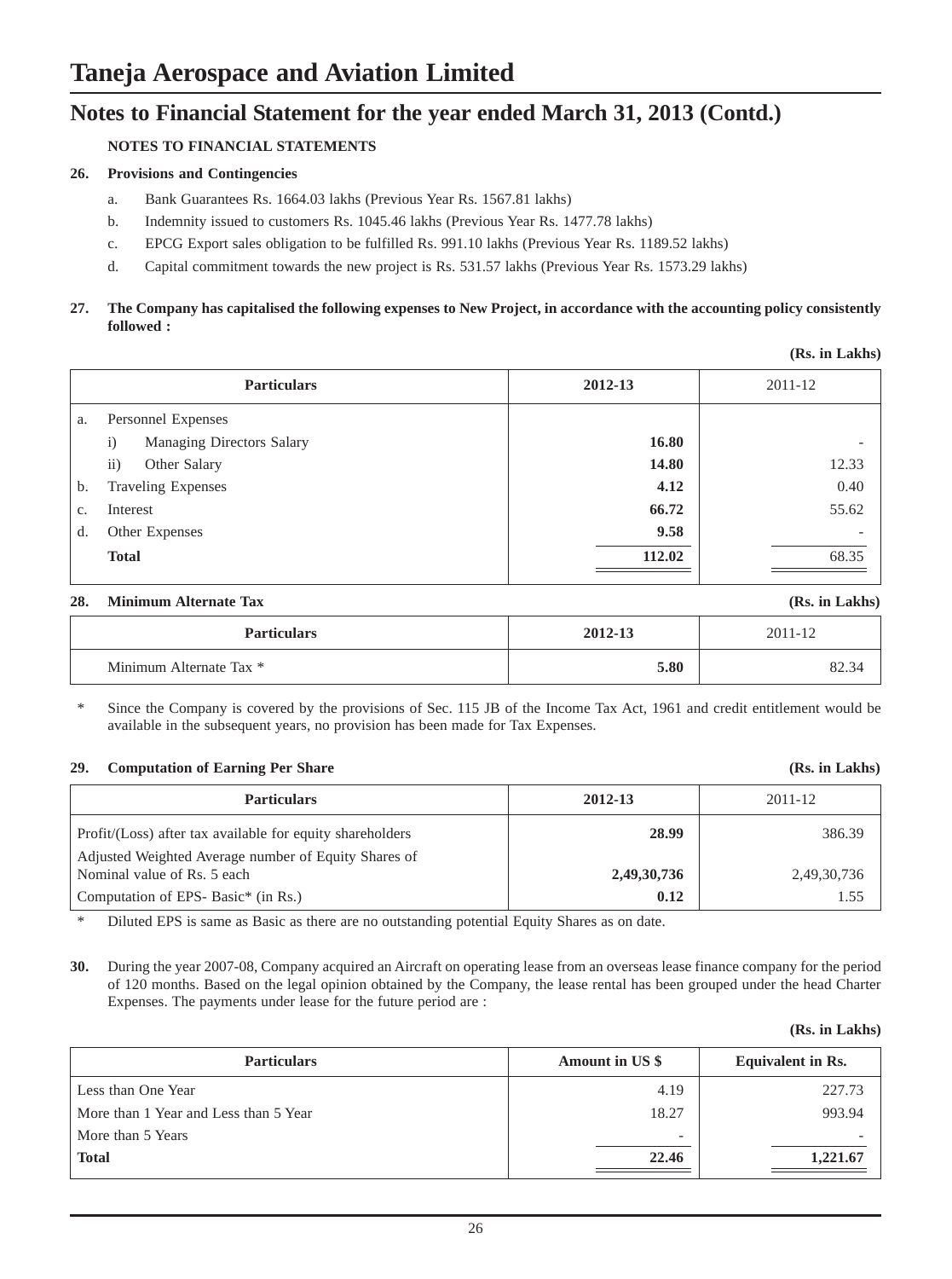#### **NOTES TO FINANCIAL STATEMENTS**

**31.** Miscellaneous Income Includes : **(Rs. in Lakhs)**

|                | <b>Particulars</b>            | 2012-13 | 2011-12 |
|----------------|-------------------------------|---------|---------|
| a.             | Profit on Sale of Assets      | 0.42    | 0.77    |
| $b$            | Profit on Sale of Investment  | 0.20    |         |
| C <sub>1</sub> | Miscellaneous Income          | 1.37    | 21.68   |
| $d$ .          | <b>Bad Debts Recovered</b>    | ۰       | 81.62   |
| e.             | Agriculture Income            | 13.87   | 3.37    |
| f.             | Sundry Creditors Written Back | 1.42    |         |
|                | <b>Total</b>                  | 17.28   | 107.44  |

#### **32.** Miscellaneous Expenses Includes : **(Rs. in Lakhs)**

## **Particulars** 2011-12 202012-13 2011-12 a. Sitting Fees 5.00 b. Bad Debts Written Off 5.96 c. Office & Other Administrative Expenses **121.92** 104.04 d. Legal, Professional & Consultancy Charges **93.31** 135.88 e. Exchange Fluctuation Loss/(Gain) **7.19** (0.39) f. Auditors Remuneration Audit Fees 3.00 Tax Audit Fees **1.00** 1.00 Fees for Taxation **1.50** Fees for Other Services **1.05** 1.00 Out of Pocket Expenses/Travelling **0.31** 0.49 **Total 232.38** 257.48

#### **33. Details of Managerial Remuneration (Rs. in Lakhs)**

| <b>Particulars</b>         | 2012-13  | 2011-12  |
|----------------------------|----------|----------|
| Remuneration (Basic + HRA) | $*19.20$ | $*19.20$ |
| $LTA + Medical$            | 2.00     | 2.00     |
| Provident Fund             | 1.44     | 1.44     |
| Superannuation             | 1.80     | 1.80     |
| Perquisites                | 1.20     | 1.20     |
| <b>Total</b>               | 25.64    | 25.64    |

\* Including the part amount capitalised

The above figures do not include contribution to gratuity fund and provision for leave encashment as separate figures are not ascertainable for the Whole-time Director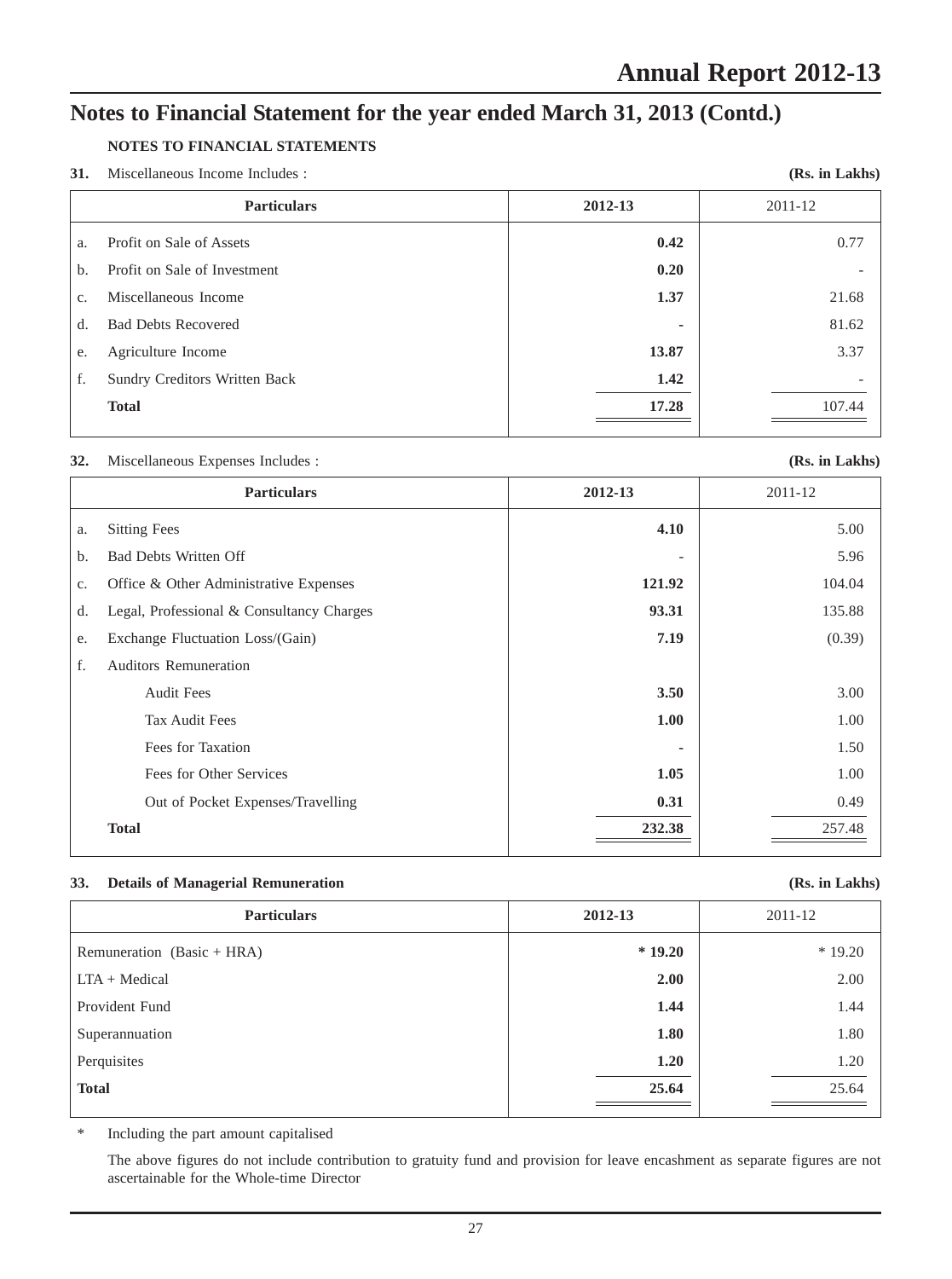#### **NOTES TO FINANCIAL STATEMENTS**

**Computation of Net Profit in accordance with Section 198 read with Section 349 and 350 of the Companies Act, 1956 and calculation of commission payable to Whole-time Director**

**(Rs. in Lakhs)**

| <b>Particulars</b>                                                                                                                                  | 2012-13  | 2011-12  |
|-----------------------------------------------------------------------------------------------------------------------------------------------------|----------|----------|
| Profit Before Taxation as per Statement of Profit and Loss                                                                                          | 28.99    | 386.39   |
| Add: Depreciation Provided in Accounts                                                                                                              | 361.40   | 342.54   |
| Add: Remuneration paid to Managing Director                                                                                                         | 25.64    | 25.64    |
| Less: Profit(net) on Sale of Asset as per Statement of Profit and Loss                                                                              | 0.42     | 0.77     |
|                                                                                                                                                     | 415.61   | 753.80   |
| Less: Depreciation computed in accordance with provision of<br>Section 350 of the Companies Act, 1956                                               | 488.29   | 529.53   |
| Less: Amount Charged to reserve as per Statement of Profit and Loss                                                                                 |          |          |
| Less: Loss of earlier year computed in accordance with Section 349                                                                                  | 143.05   | 367.32   |
| Profit as per Section 349 of Companies Act, 1956                                                                                                    | (215.73) | (143.05) |
| Maximum Permissible remuneration to the whole time Director<br>under Section 198 of the Companies Act, 1956 $@5\%$ of<br>the profit computed above. | ۰        |          |

The Managing Director has been reappointed from December 1, 2012 and remuneration provided/paid from December 1, 2012 to March 2013 is subject to the approval of members in general meeting to comply the provision of Schedule XIII of Companies Act, 1956.

#### **34.** Details of Prior Period items **(Rs. in Lakhs)**

| <b>Particulars</b>            | 2012-13 | 2011-12 |
|-------------------------------|---------|---------|
| Prior Period Expenses         | 0.57    | 4.09    |
| Prior Period Income           |         | (5.95)  |
| <b>Net Prior Period items</b> | 0.57    | (1.87   |

#### **35. Disclosure required by Clause 32 of the Listing Agreement**

Amount of Loans and Advances in nature of loans outstanding from subsidiaries and associates for the year ended March 31, 2013

|                                        |                              |                                 |                                   |                   | (Rs. in Lakhs)    |
|----------------------------------------|------------------------------|---------------------------------|-----------------------------------|-------------------|-------------------|
| Name of the Company                    | Nature of<br><b>Relation</b> | Nature of<br><b>Transaction</b> | Max. Balance<br>during the Period | March 31,<br>2013 | March 31,<br>2012 |
| First Airways Inc.                     | <b>Subsidiary</b>            | Investment                      | 477.49                            | 477.49            | 477.49            |
| <b>TAAL Aerosystem Private Limited</b> | <b>Subsidiary</b>            | Investment                      | 0.75                              | 0.75              | 0.75              |
| <b>TAAL Tech India Private Limited</b> | <b>Subsidiary</b>            | Investment                      | 10.00                             | 10.00             |                   |
| ISMT Limited *                         | <b>Associate</b>             | Loan $(Cr)$                     | 2,273.23                          | 1,101.41          | 1.420.48          |
| Indian Seamless Enterprises Ltd. * #   | <b>Associate</b>             | Loan                            | 25.00                             | -                 |                   |
| Vishkul Leather Garments Pvt. Ltd. *   | <b>Associate</b>             | Advances (Dr)                   | 28.84                             |                   | 28.84             |

\* No repayment schedule

# No interest Charged on this loan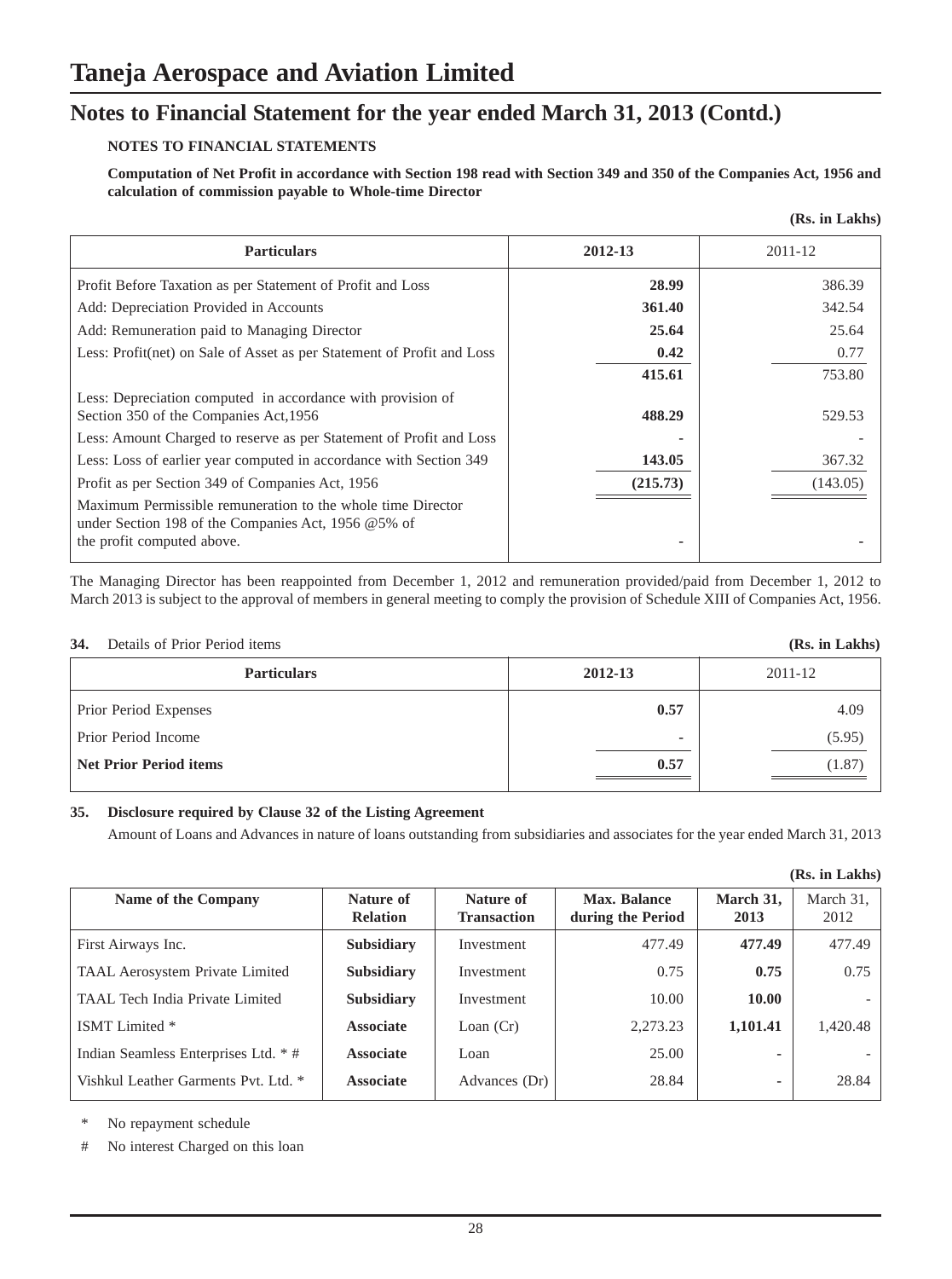#### **NOTES TO FINANCIAL STATEMENTS**

| 36. Disclosure in respect of related parties pursuant to Accounting Standard 18. |  |  |  |
|----------------------------------------------------------------------------------|--|--|--|
|                                                                                  |  |  |  |

| <b>Related Parties</b>        | Name of the Party                                                                                       |
|-------------------------------|---------------------------------------------------------------------------------------------------------|
| i) Subsidiary Companies       | First Airways Inc.<br><b>TAAL Aerosystems Private Limited</b><br><b>TAAL Tech India Private Limited</b> |
| ii) Associate Companies       | <b>ISMT</b> Limited<br>Indian Seamless Enterprises Limited<br>Vishkul Leather Garments Private Limited  |
| iii) Key Management Personnel | Salil Taneja (Chairman)<br>C. S. Kameswaran (Managing Director)                                         |

#### **Transactions with the Related Parties : (Rs. in Lakhs)**

| <b>Particulars</b>                               | <b>Subsidiaries</b> | <b>Associates</b>      | <b>Key Management</b><br>Personnel |
|--------------------------------------------------|---------------------|------------------------|------------------------------------|
| Investment in Equity                             | 10.00<br>(0.75)     | $(-)$                  | $(-)$                              |
| Inter-corporate Deposit Received during the year | ٠<br>$(-)$          | 1,645.00<br>(1,674.00) | $(-)$                              |
| Aircraft Hiring Charges                          | $(-)$               | 240.00<br>(240.00)     | $(-)$                              |
| Sale of Material                                 | $(-)$               | 69.00<br>(13.16)       | $(-)$                              |
| <b>Sitting Fees</b>                              | ٠<br>$(-)$          | ٠<br>$(-)$             | 0.70<br>(0.50)                     |
| Interest paid                                    | $(-)$               | 202.11<br>(226.38)     | $(-)$                              |
| <b>Interest Received</b>                         | $(-)$               | (28.84)                | $\left( -\right)$                  |
| Managerial Remuneration                          | $(-)$               | $(-)$                  | 25.64<br>(25.64)                   |
| Balance payable                                  | $(-)$               | 1,101.41<br>(1,420.48) | $(-)$                              |
| Balance receivable                               | $(-)$               | (28.84)                | $(\text{-})$                       |

(Figures in brackets relate to Previous Year)

**37.** The balances in debtors and creditors accounts are subject to confirmations.

**38.** As informed to us by the Management, the Company owes no dues, which are outstanding for more than 45 days as at March 31, 2013 to any "Micro, Small And Medium Enterprises " as required under "Micro, Small And Medium Enterprises Development Act 2006".

**39.** In the Opinion of the Board, adequate steps are taken to make sufficient provision for all liabilities.

**40.** Current Assets, Loans and Advances are of the value stated if realised in the ordinary course of business.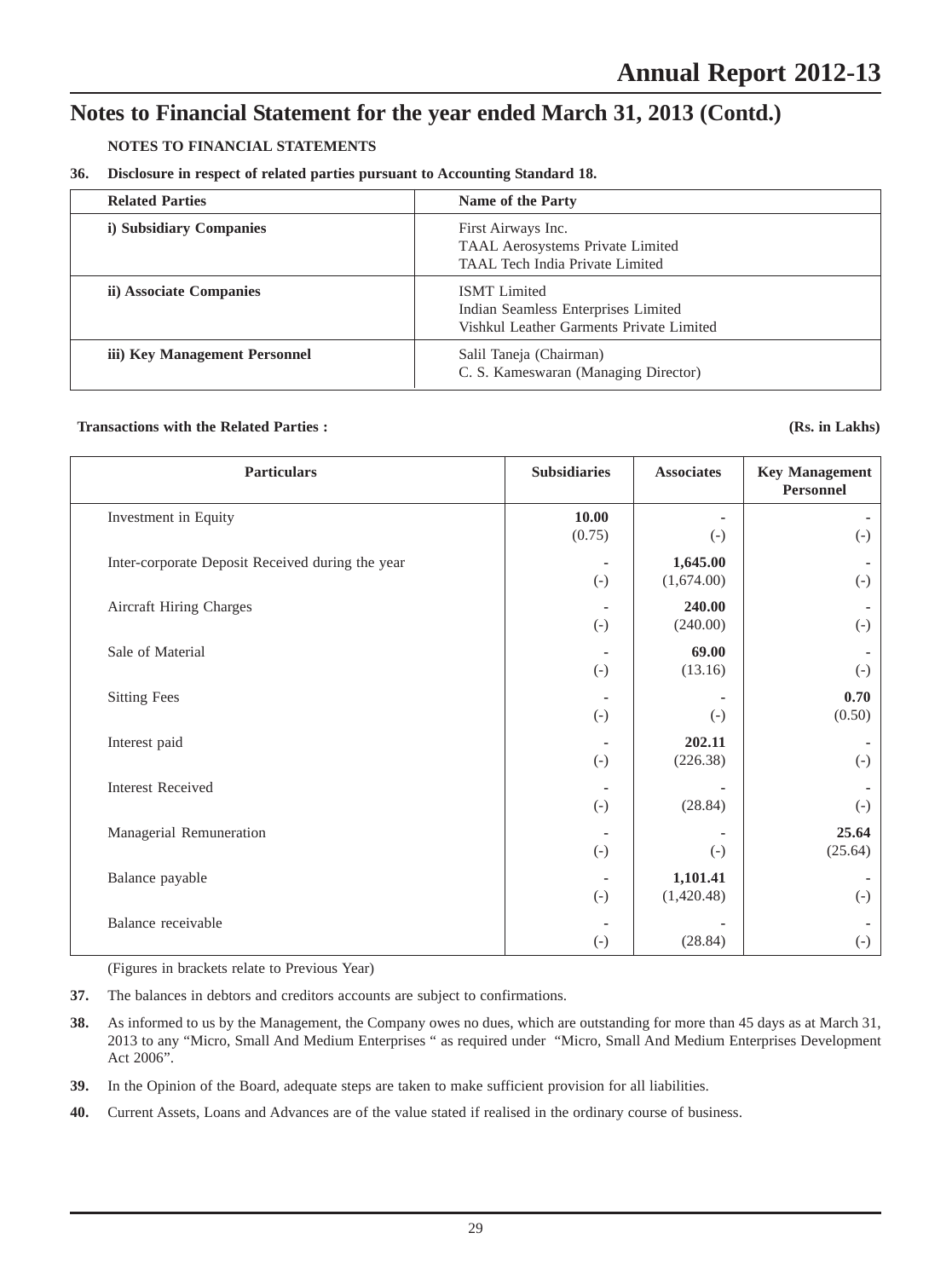## **Notes to Financial Statement for the year ended March 31, 2013 (Contd.)**

#### **NOTES TO FINANCIAL STATEMENTS**

**41** The Accounting Standard 15 (Revised 2005) on "Employee Benefits" has been adopted by the Company effective from April 1, 2007.

#### **i) Defined Contribution Plan :**

The Company has recognized the following amounts as an expense and included under the head " Personnel Cost" .

|  | (Rs. in Lakhs) |
|--|----------------|
|  |                |

| <b>Particulars</b>                                                                       | 2012-13 | 2011-12 |
|------------------------------------------------------------------------------------------|---------|---------|
| <b>Employer's Contribution to Provident Fund, Family Pension Fund</b><br>and Other Funds | 56.67   |         |

#### **ii) Defined Benefit Plan :**

#### a. Changes in present value of Defined Benefit Obligations : **(Rs. in Lakhs)**

| <b>Particulars</b>                                                    | 2012-13 | 2011-12 |
|-----------------------------------------------------------------------|---------|---------|
| <b>Gratuity (Funded)</b>                                              |         |         |
| Present Value of Obligations as at April 01, 2012 (April 01, 2011)    | 84.91   | 65.56   |
| <b>Current Service Cost</b>                                           | 15.56   | 12.43   |
| Interest Cost                                                         | 6.80    | 5.46    |
| Past Service Cost                                                     | 0.00    | 0.00    |
| Actuarial (Gain)/ Loss                                                | (6.16)  | 1.46    |
| <b>Benefits</b> Paid                                                  | (9.75)  | 0.00    |
| Present Value of Obligations as at March 31, 2013<br>(March 31, 2012) | 91.37   | 84.91   |
| <b>Leave Encashment (Non Funded)</b>                                  |         |         |
| Present Value of Obligations as at April 01, 2012 (April 01, 2011)    | 48.49   | 46.48   |
| <b>Current Service Cost</b>                                           | 12.07   | 8.61    |
| Interest Cost                                                         | 3.40    | 3.56    |
| Past Service Cost -                                                   | 0.00    | 0.00    |
| Actuarial (Gain)/ Loss                                                | (0.28)  | (2.54)  |
| <b>Benefits</b> Paid                                                  | (17.05) | (7.61)  |
| Present Value of Obligations as at March 31, 2013<br>(March 31, 2012) | 46.64   | 48.50   |

b. Changes in fair value of plan Assets : The Company has not made any investment in plan Assets and therefore, there are no changes in fair value and returns thereon.

c. Amounts recognised in the Balance Sheet in respect of : **(Rs. in Lakhs)**

| <b>Particulars</b>                                                |                   | <b>Gratuity Funded</b> | <b>Leave Encashment</b><br>(Non Funded) |                   |
|-------------------------------------------------------------------|-------------------|------------------------|-----------------------------------------|-------------------|
|                                                                   | March 31,<br>2013 | March 31,<br>2012      | March 31,<br>2013                       | March 31,<br>2012 |
| Present Value of Obligation as at March 31, 2013 (March 31, 2012) | 91.37             | 84.91                  | 46.64                                   | 48.50             |
| Less: Funded with LIC                                             | 12.90             | 10.43                  |                                         |                   |
| Net Liability                                                     | 78.47             | 74.48                  | 46.64                                   | 48.50             |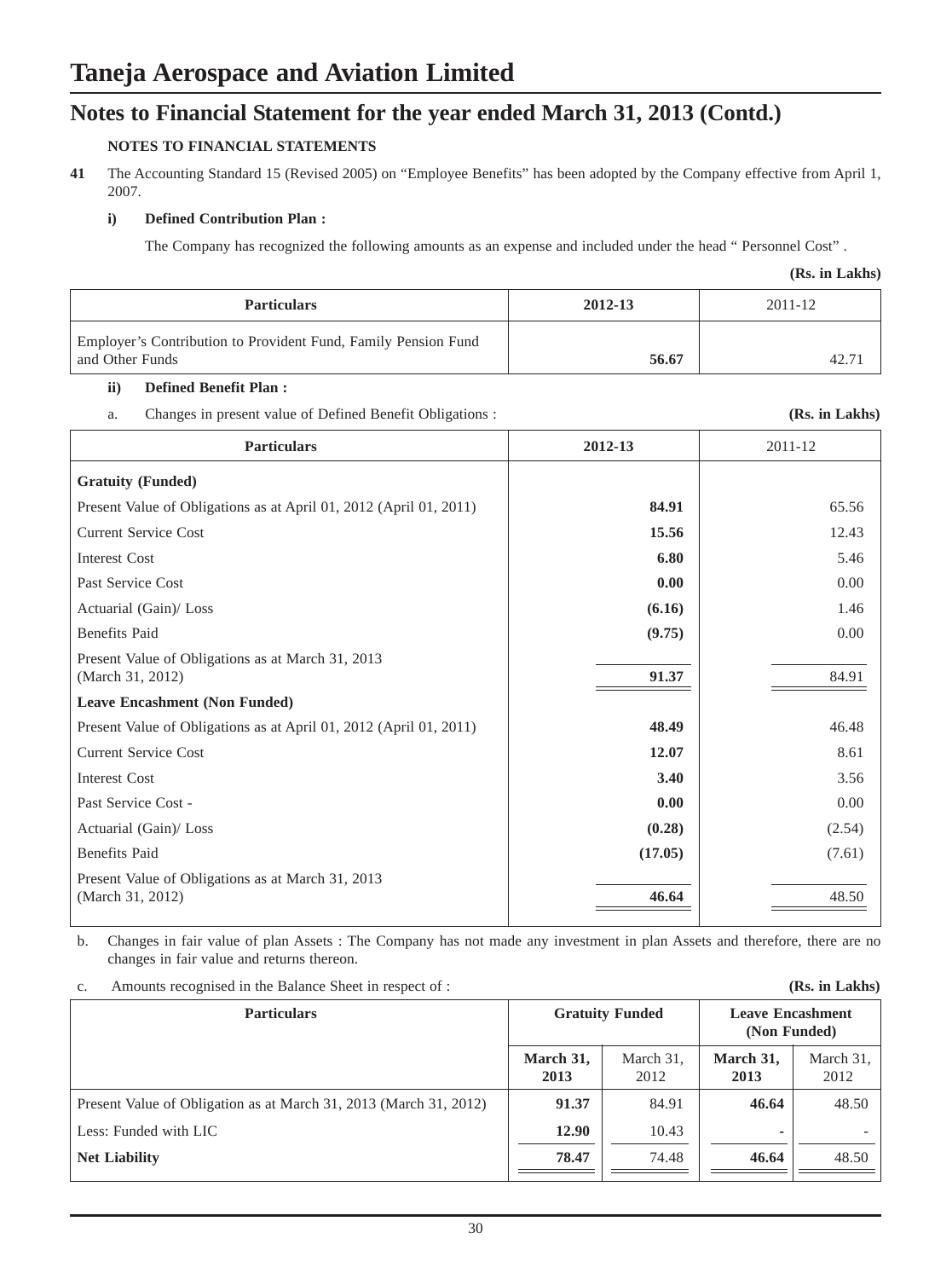## **NOTES TO FINANCIAL STATEMENTS**

d. Expenses recognized in the Statement of Profit & Loss (under the head "Personnel Cost")

|                                                         |                        |                          |                                         | (Rs. in Lakhs)    |
|---------------------------------------------------------|------------------------|--------------------------|-----------------------------------------|-------------------|
| <b>Particulars</b>                                      | <b>Gratuity Funded</b> |                          | <b>Leave Encashment</b><br>(Non Funded) |                   |
|                                                         | March 31,<br>2013      | March 31,<br>2012        | March 31,<br>2013                       | March 31,<br>2012 |
| Current Service Cost                                    | 15.56                  | 12.43                    | 10.59                                   | 8.61              |
| Interest Cost                                           | 6.80                   | 5.46                     | 3.40                                    | 3.56              |
| Past Service Cost                                       |                        | $\overline{\phantom{a}}$ |                                         |                   |
| Actuarial (Gain)/ Loss                                  | (6.16)                 | 1.46                     | (0.28)                                  | (2.54)            |
| Expenses recognised in the Statement of Profit and Loss | 16.20                  | 19.35                    | 13.71                                   | 9.62              |

### e. Principal Actuarial Assumptions used as at the Balance Sheet date : **(Rs. in Lakhs)**

| <b>Leave Encashment</b><br>(Non Funded)  |  |
|------------------------------------------|--|
| March 31,<br>2012                        |  |
| 8.50%                                    |  |
| 7.40%                                    |  |
| 13.62%                                   |  |
| March 31,<br>8.20%<br>$6.54\%$<br>13.54% |  |

| 42.              | <b>Segment Reporting</b>                                     |                 |                                      |                         |           |                        | (Rs. in Lakhs)   |
|------------------|--------------------------------------------------------------|-----------------|--------------------------------------|-------------------------|-----------|------------------------|------------------|
|                  | <b>Particulars</b>                                           | <b>Aviation</b> | <b>Engg Design</b><br><b>Service</b> | <b>Total</b><br>2012-13 | Aviation  | Engg Design<br>Service | Total<br>2011-12 |
| 1.               |                                                              |                 |                                      |                         |           |                        |                  |
|                  | <b>Segment Revenue</b>                                       |                 |                                      |                         |           |                        |                  |
|                  | Segmental Revenue from<br>Sales and Services                 | 3,370.91        | 1,995.73                             | 5,366.64                | 4,208.38  | 836.51                 | 5,044.89         |
|                  | Unallocable Revenue                                          |                 |                                      | 55.81                   |           |                        | 180.62           |
|                  | <b>Total Revenue</b>                                         | 3,370.91        | 1,995.73                             | 5,422.45                | 4,208.38  | 836.51                 | 5,225.51         |
| 2.               |                                                              |                 |                                      |                         |           |                        |                  |
|                  | <b>Segment Result before</b><br><b>Interest and Taxation</b> | 526.18          | (41.24)                              | 484.94                  | 912.26    | (31.51)                | 880.75           |
|                  | Less: Finance Charges                                        | 430.79          | 25.15                                | 455.95                  | 491.97    | 2.38                   | 494.35           |
|                  | Profit/Loss before Taxation                                  | 95.38           | (66.39)                              | 28.99                   | 420.29    | (33.89)                | 386.40           |
|                  | Less: Taxation                                               |                 |                                      | 0.00                    |           |                        |                  |
|                  | Profit/Loss after Taxation                                   | 95.38           | (66.39)                              | 28.99                   | 420.29    | (33.89)                | 386.40           |
| 3.               | <b>Other Information</b>                                     |                 |                                      |                         |           |                        |                  |
|                  | <b>Total Segment Assets</b>                                  | 15,716.09       | 696.88                               | 16,412.97               | 15,526.02 | 499.24                 | 16,025.26        |
|                  | Unallocable assets                                           |                 |                                      | 807.89                  |           |                        | 733.61           |
|                  | <b>Total Assets</b>                                          |                 | 17,220.86                            |                         |           | 16,758.87              |                  |
|                  | <b>Total Segment Liabilities</b>                             | 3,006.53        | 266.72                               | 3,273.24                | 1,832.20  | 217.74                 | 2,049.95         |
|                  | Unallocable Liability                                        |                 |                                      | 2,953.82                |           |                        | 3,744.12         |
|                  | <b>Total Liability</b>                                       |                 |                                      | 6,227.06                |           |                        | 5,794.07         |
|                  | <b>Total Capital Employed</b>                                | 12,709.57       | 430.16                               | 10,993.80               | 13,693.82 | 281.49                 | 10,964.81        |
| $\overline{4}$ . | <b>Cost Incurred for Acquiring</b>                           |                 |                                      |                         |           |                        |                  |
|                  | Assets                                                       | 59.56           | 36.60                                | 96.16                   | 571.63    | 142.90                 | 714.53           |
|                  | Segment Depreciation                                         | 332.91          | 28.49                                | 361.40                  | 327.75    | 14.79                  | 342.54           |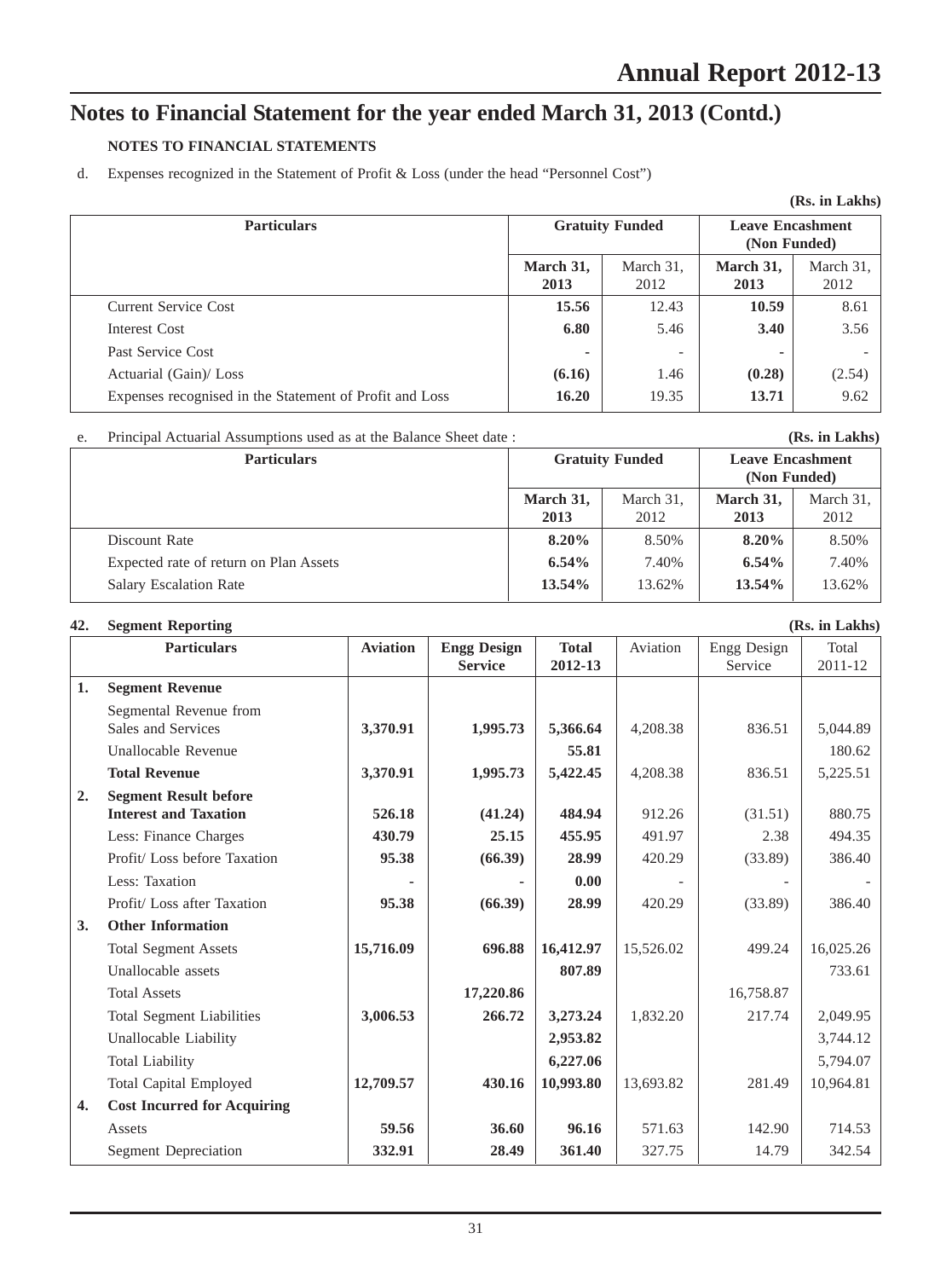### **NOTES TO FINANCIAL STATEMENTS**

### **43. Statement of Additional Information :**

a. Details of Finished Goods in No. (Light Transport Aircraft) **(Rs. in Lakhs)**

| <b>Particulars</b> | <b>Quantity (No.)</b> |                          |         |         | Value |  |
|--------------------|-----------------------|--------------------------|---------|---------|-------|--|
|                    | 2012-13               | 2011-12                  | 2012-13 | 2011-12 |       |  |
| Opening Stock      |                       | 0.50                     |         | 50.00   |       |  |
| Closing Stock      |                       | $\overline{\phantom{0}}$ |         |         |       |  |

### b. Value of Raw Materials and Components consumed during the Year **(Rs. in Lakhs)**

| <b>Particulars</b> | Percentage $(\% )$ |         | <b>Value</b> |         |
|--------------------|--------------------|---------|--------------|---------|
|                    | 2012-13            | 2011-12 | 2012-13      | 2011-12 |
| Imported*          | 11%                | 14%     | 82.72        | 123.23  |
| Indigenous         | 89%                | 86%     | 655.87       | 736.56  |
|                    | 100%               | 100%    | 738.59       | 859.79  |
|                    |                    |         |              |         |

\* The imported Raw Material and Components are presumed to be consumed during the year itself

| Earnings in Foreign Currency<br>(Rs. in Lakhs)<br>c. |          |          |  |  |
|------------------------------------------------------|----------|----------|--|--|
| <b>Particulars</b>                                   | 2012-13  | 2011-12  |  |  |
| <b>Export of Goods/Services</b>                      | 2,368.61 | 830.93   |  |  |
| Commission                                           | ۰        | 342.42   |  |  |
| <b>Total</b>                                         | 2,368.61 | 1,173.35 |  |  |

#### d. Expenditure in Foreign Currency **(Rs. in Lakhs)**

| <b>Particulars</b>                                                    | 2012-13  | 2011-12 |
|-----------------------------------------------------------------------|----------|---------|
| Parts and Components                                                  | 76.47    | 100.55  |
| <b>Travelling Expenses</b>                                            | 89.58    | 154.42  |
| Work Permit Fees                                                      | 34.78    |         |
| Lease Rent                                                            | 275.12   | 258.15  |
| <b>Onsite Expenses</b>                                                | 621.69   | 172.46  |
| Subscription Fees                                                     | 1.81     | 1.63    |
| Other                                                                 | 2.39     | 2.41    |
| <b>Total</b>                                                          | 1,101.84 | 689.62  |
| CIF Value of Imports of Raw Material, Spares, etc. for the year<br>e. | 82.72    | 123.23  |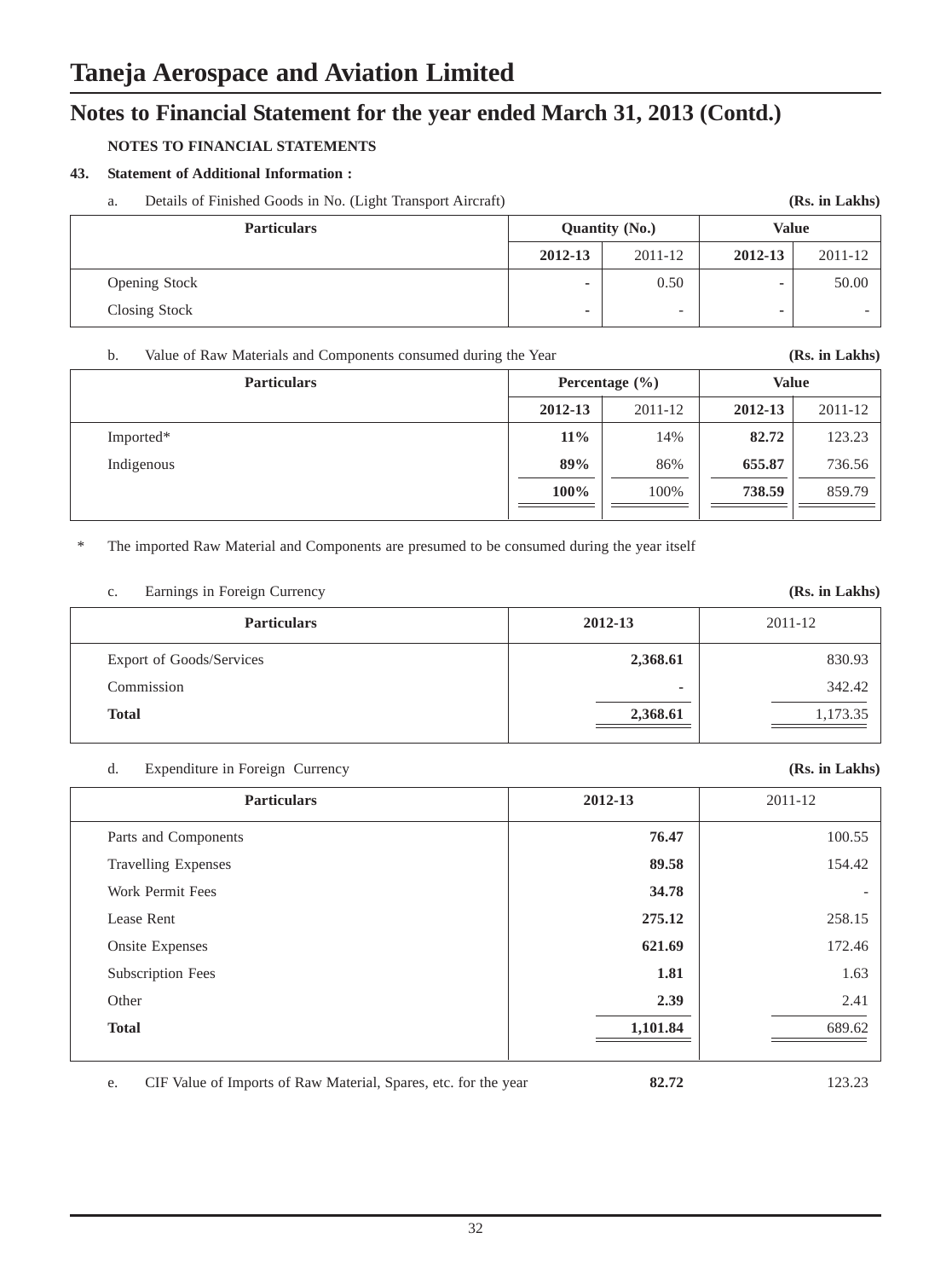### **NOTES TO FINANCIAL STATEMENTS**

**44.** The Company has not hedged its Foreign Currency Exposure outstanding as on March 31, 2013 as per the policy consistently followed.

| <b>Particulars</b>        | <b>Foreign Currency</b> | <b>Exchange Rate</b> | Amount |
|---------------------------|-------------------------|----------------------|--------|
| Receivable                |                         |                      |        |
| <b>Debtors Receivable</b> |                         |                      |        |
| <b>USD</b>                | 6.08                    | 54.39                | 330.51 |
| Euro                      | 2.51                    | 69.54                | 174.32 |
| <b>NOK</b>                | 7.92                    | 9.29                 | 73.53  |
| CAD                       | 0.31                    | 53.36                | 16.69  |
| GBP                       | 0.02                    | 83.32                | 1.84   |
| <b>Total</b>              |                         |                      | 596.89 |
| Payable                   |                         |                      |        |
| <b>Expenses Payable</b>   |                         |                      |        |
| <b>USD</b>                | 0.16                    | 54.39                | 8.95   |
| Euro                      | 0.34                    | 69.54                | 23.77  |
| <b>Lease Rent Payable</b> |                         |                      |        |
| <b>USD</b>                | 0.41                    | 54.39                | 22.55  |
| <b>Total</b>              |                         |                      | 55.27  |

**45.** Previous year figure have been regrouped and reclassified wherever necessary to confirm to the current year classification.

As per our report of even date For and on behalf of the Board of Directors

**For Haresh Upendra & Co.** Chartered Accountants

Firm Reg. No.: 103513W

**Haresh B. Shah Priya Nair Salil Taneja C. S. Kameswaran** Partner Company Secretary Chairman Managing Director Membership No. 32208<br>Pune, August 05, 2013

Pune, August 05, 2013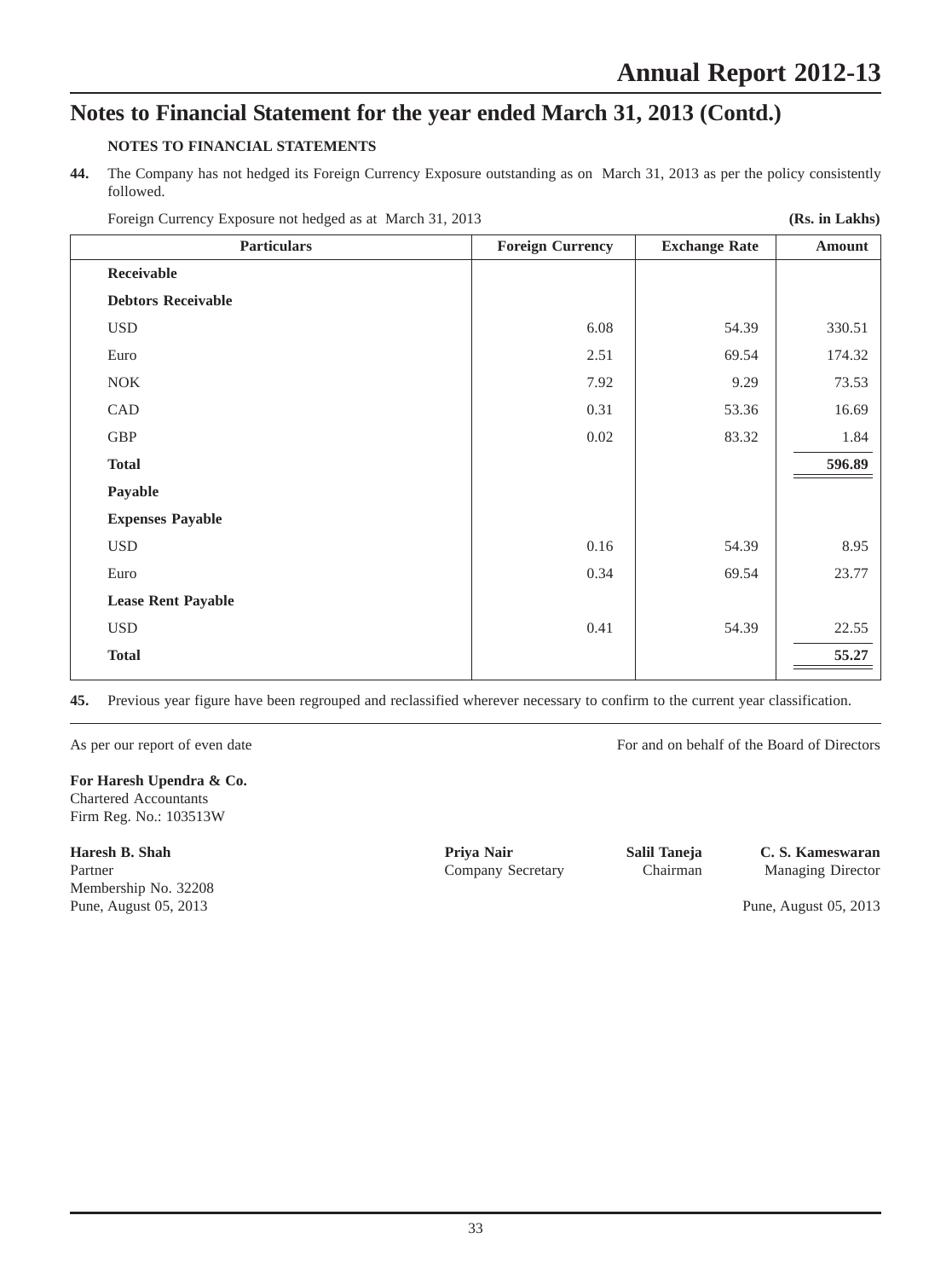## **Disclosure of information relating to subsidiary companies under section 212(8) of the Companies Act, 1956**

**(Rs. in Lakhs)**

| (RS. In Lakns)                                |                           |                                                  |                                                  |  |
|-----------------------------------------------|---------------------------|--------------------------------------------------|--------------------------------------------------|--|
| <b>Particulars</b>                            | <b>First Airways Inc.</b> | <b>TAAL Aerosystem</b><br><b>Private Limited</b> | <b>TAAL Tech India</b><br><b>Private Limited</b> |  |
| Capital                                       | 477.50                    | 1.00                                             | 10.00                                            |  |
| Reserve                                       | (210.50)                  | (0.22)                                           | (0.19)                                           |  |
| <b>Total Liabilities</b>                      | $\overline{\phantom{a}}$  | 0.02                                             | 0.01                                             |  |
| <b>Total Assets</b>                           | 267.00                    | 0.80                                             | 9.82                                             |  |
| Investment other than in Subsidiaries Company | $\overline{\phantom{a}}$  | $\overline{\phantom{a}}$                         |                                                  |  |
| Turnover & Other Income                       | $\overline{\phantom{a}}$  | $\overline{\phantom{a}}$                         |                                                  |  |
| Profit/(Loss) Before Taxation                 | (50.56)                   | (0.12)                                           | (0.19)                                           |  |
| Provision for Taxation                        | 2.24                      | $\overline{\phantom{a}}$                         |                                                  |  |
| Profit/(Loss) After Taxation                  | (52.81)                   | (0.12)                                           | (0.19)                                           |  |
| Proposed Dividend                             |                           | $\overline{\phantom{a}}$                         |                                                  |  |

Notes :

- 1. The accounts of subsidiaries have been re-stated in line with Indian GAAP and as required by Accounting Standard 21 issued by the Institute of Chartered Accountants of India, wherever applicable.
- 2. The Financial Statement of the subsidiaries whose reporting currency are other than INR are covered into Indian Rupees on the basis of following exchange rates.

| <b>Particulars</b> | <b>For Assets and Liabilities at</b><br><b>Closing Exchange Rate</b> | For Profit and Loss items at<br><b>Average Rate</b> |
|--------------------|----------------------------------------------------------------------|-----------------------------------------------------|
| US Dollar to INR   | Rs. 54.39/US Dollar                                                  | Rs. 52.77/US Dollar                                 |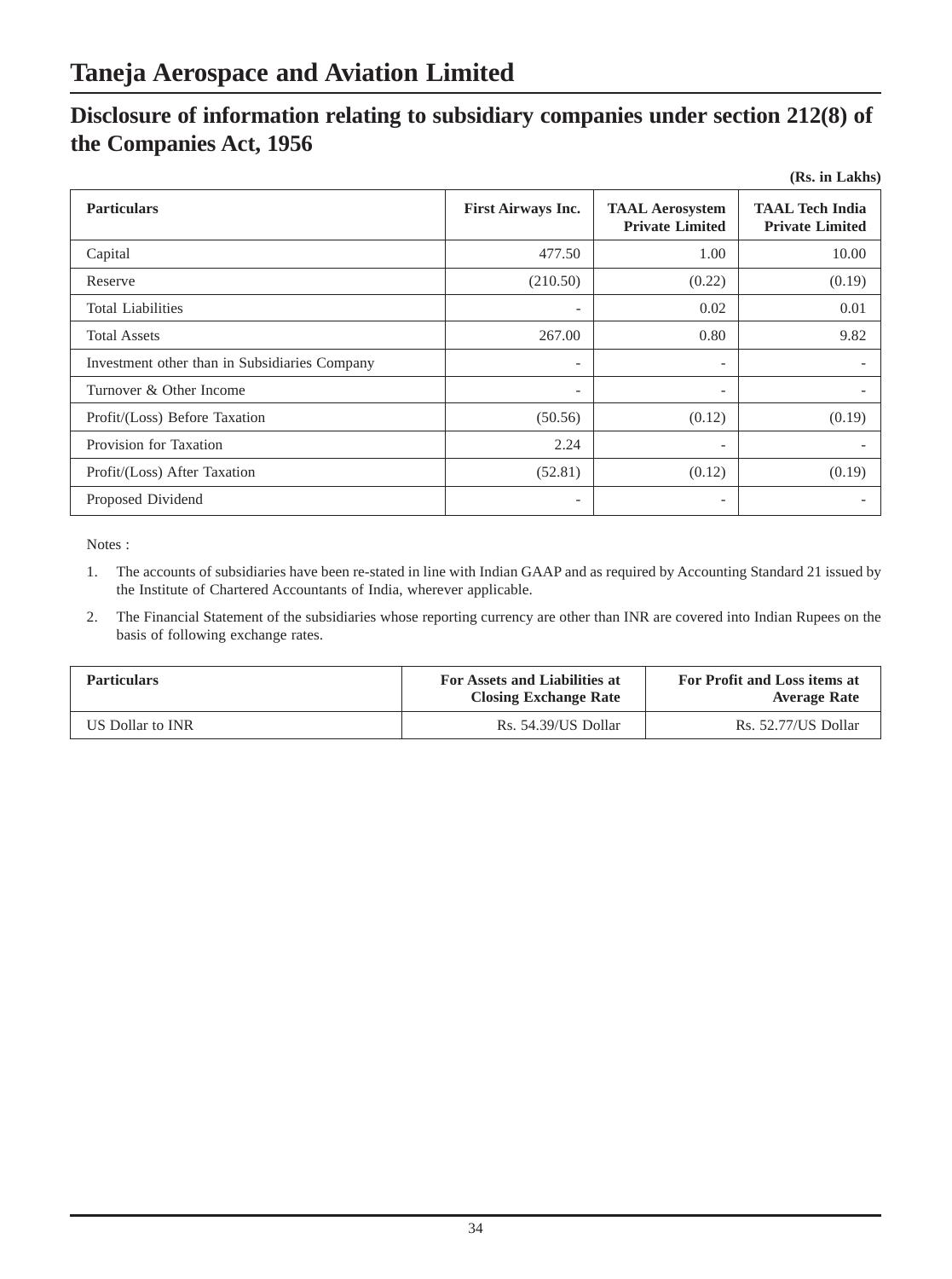## **INDEPENDENT AUDITORS' REPORT ON CONSOLIDATED FINANCIAL STATEMENTS**

#### **TO**

#### **THE BOARD OF DIRECTORS OF Taneja Aerospace and Aviation Limited**

We have audited the accompanying consolidated financial statements of **Taneja Aerospace and Aviation Limited** (The "company") and its subsidiaries (the company and its subsidiaries constitute the "Group"), which comprise the Consolidated Balance Sheet as at March 31, 2013, the Consolidated Statement of Profit and Loss and the Consolidated Cash Flow Statement for the year then ended, and a summary of the significant accounting policies and other explanatory information.

#### **Management's Responsibility for the Consolidated Financial Statements**

The company's Management is responsible for the preparation of these consolidated financial statements that give a true and fair view of the consolidated financial position, consolidated financial performance and consolidated cash flows of the Group in accordance with the accounting principles generally accepted in India. This responsibility includes the design, implementation and maintenance of internal control relevant to the preparation and presentation of the consolidated financial statements that give a true and fair view and are free from material misstatement, whether due to fraud or error.

#### **Auditors' Responsibility**

Our responsibility is to express an opinion on these consolidated financial statements based on our audit. We conducted our audit in accordance with the Standards on Auditing issued by the Institute of Chartered Accountants of India. Those Standards require that we comply with ethical requirements and plan and perform the audit to obtain reasonable assurance about whether the consolidated financial statements are free from material misstatement.

An audit involves performing procedures to obtain audit evidence about the amounts and the disclosures in the consolidated financial statements. The procedures selected depend on the auditor's judgment, including the assessment of the risks of material misstatement of the consolidated financial statements, whether due to fraud or error. In making those risk assessments, the auditor considers internal control relevant to the company's preparation and presentation of the consolidated financial statements that give a true and fair view in order to design audit procedures that are appropriate in the circumstances, but not for the purpose of expressing an opinion on the effectiveness of the company's internal control. An audit also includes evaluating the appropriateness of the accounting policies used and the reasonableness of the accounting estimates made by the Management, as well as evaluating the overall presentation of the consolidated financial statements.

We believe that the audit evidence we have obtained is sufficient and appropriate to provide a basis for our audit opinion.

#### **Opinion**

In our opinion and to the best of our information and according to the explanations given to us, and based on the consideration of the reports of the other auditors on the financial statements / financial information of the subsidiaries referred to below in the Other Matter paragraph, the aforesaid consolidated financial statements give a true and fair view in conformity with the accounting principles generally accepted in India:

- (a) In the case of the Consolidated Balance Sheet, of the state of affairs of the Group as at March 31, 2013;
- (b) In the case of the Consolidated Statement of Profit and Loss, of the Loss of the Group for the year ended on that date; and
- (c) In the case of the Consolidated Cash Flow Statement, of the cash flows of the Group for the year ended on that date.

#### **Other Matter**

We did not audit the financial statements of all the subsidiaries, whose financial statements reflect total assets of Rs. 277.62 lakhs as at March 31, 2013, total revenues of Rs. Nil and net cash Inflow amounting to Rs. 14.61 lakhs for the year ended on that date. These financial statements and other financial information have been audited by other auditors whose reports have been furnished to us and considered by us in preparing our report and our opinion, in so far as it relates to the amounts included in respect of these subsidiaries are based solely on the reports of other auditors and information provided by the Management.

Our opinion is not qualified in respect of this matter.

**For Haresh Upendra & Co.** Chartered Accountants Firm Reg. No.: 103513W

**Haresh B. Shah** Partner Pune, August 05, 2013 Membership No.: 32208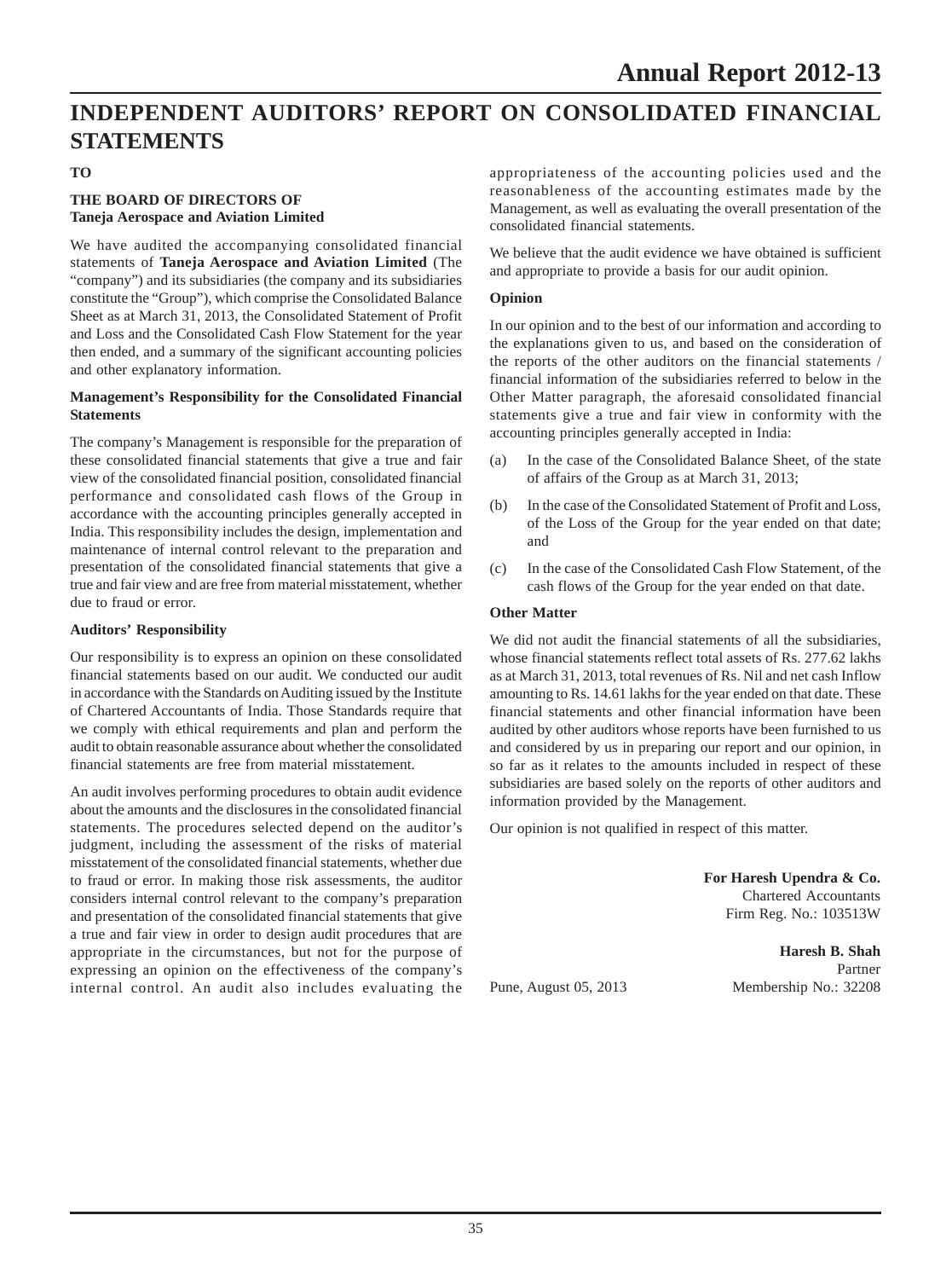## **Consolidated Balance Sheet as at March 31, 2013 (Rs. in Lakhs)**

| <b>Particulars</b>                                     | <b>Note</b><br>No. | As at<br>March 31, 2013 | As at<br>March 31, 2012 |
|--------------------------------------------------------|--------------------|-------------------------|-------------------------|
| <b>EQUITY AND LIABILITIES</b>                          |                    |                         |                         |
| <b>Shareholders' Funds</b>                             |                    |                         |                         |
| Share Capital                                          | $\mathbf{1}$       | 1,246.54                | 1,246.54                |
| Reserves and Surplus                                   | $\overline{2}$     | 9,536.91                | 9,543.00                |
|                                                        |                    | 10,783.45               | 10,789.54               |
| <b>Minority Interest</b>                               |                    | 0.20                    | 0.22                    |
| <b>Non-Current Liabilities</b>                         |                    |                         |                         |
| Long-Term Borrowings                                   | 3                  | 1,405.16                | 254.86                  |
| Deferred Tax Liabilities (Net)                         | $\overline{4}$     | 564.38                  | 564.38                  |
| Other Long-Term Liabilities                            | 5                  | 565.22                  | 564.64                  |
| Long-Term Provisions                                   | 6                  | 125.11                  | 122.98                  |
|                                                        |                    | 2,659.87                | 1,506.86                |
| <b>Current Liabilities</b>                             |                    |                         |                         |
| Short-Term Borrowings                                  | 7                  | 2,194.33                | 3138.06                 |
| <b>Trade Payables</b>                                  | 8                  | 527.26                  | 428.17                  |
| Other Current Liabilities                              | 9                  | 695.02                  | 573.81                  |
| Short-Term Provisions                                  | 10                 | 141.11                  | 149.78                  |
|                                                        |                    | 3,557.72                | 4,289.82                |
| <b>Total</b>                                           |                    | 17,001.24               | 16,586.44               |
| <b>ASSETS</b>                                          |                    |                         |                         |
| <b>Non-Current Assets</b>                              |                    |                         |                         |
| <b>Fixed Assets</b>                                    |                    |                         |                         |
| Tangible Assets                                        | 11                 | 11,082.91               | 11,349.65               |
| Capital Work-In-Progress                               |                    | 1,546.31                | 1,124.99                |
|                                                        |                    | 12,629.22               | 12,474.64               |
| Non-Current Investments                                | 12                 |                         | 0.21                    |
| Other Non-Current Investments                          | 13                 | 201.62                  | 237.04                  |
|                                                        |                    | 201.62                  | 237.25                  |
| <b>Current Assets</b>                                  |                    |                         |                         |
| Inventories                                            | 14                 | 576.64                  | 472.36                  |
| <b>Trade Receivables</b>                               | 15                 | 1,642.76                | 1,348.23                |
| Cash and Bank Balances                                 | 16                 | 645.26                  | 591.00                  |
| Short-Term Loans and Advances                          | 17                 | 1,255.33                | 1,415.54                |
| <b>Other Current Assets</b>                            | 18                 | 50.41<br>4,170.40       | 47.42                   |
| <b>Total</b>                                           |                    | 17,001.24               | 3,874.55<br>16,586.44   |
| <b>Significant Accounting Policies</b>                 | 27                 |                         |                         |
| Notes are an Integral Part of the Financial Statements | 28-32              |                         |                         |

As per our report of even date For and on behalf of the Board of Directors

**For Haresh Upendra & Co.** Chartered Accountants Firm Reg. No.: 103513W

**Haresh B. Shah Priya Nair Salil Taneja C. S. Kameswaran** Partner **Company Secretary Chairman Managing Director** Membership No. 32208 Pune, August 05, 2013 Pune, August 05, 2013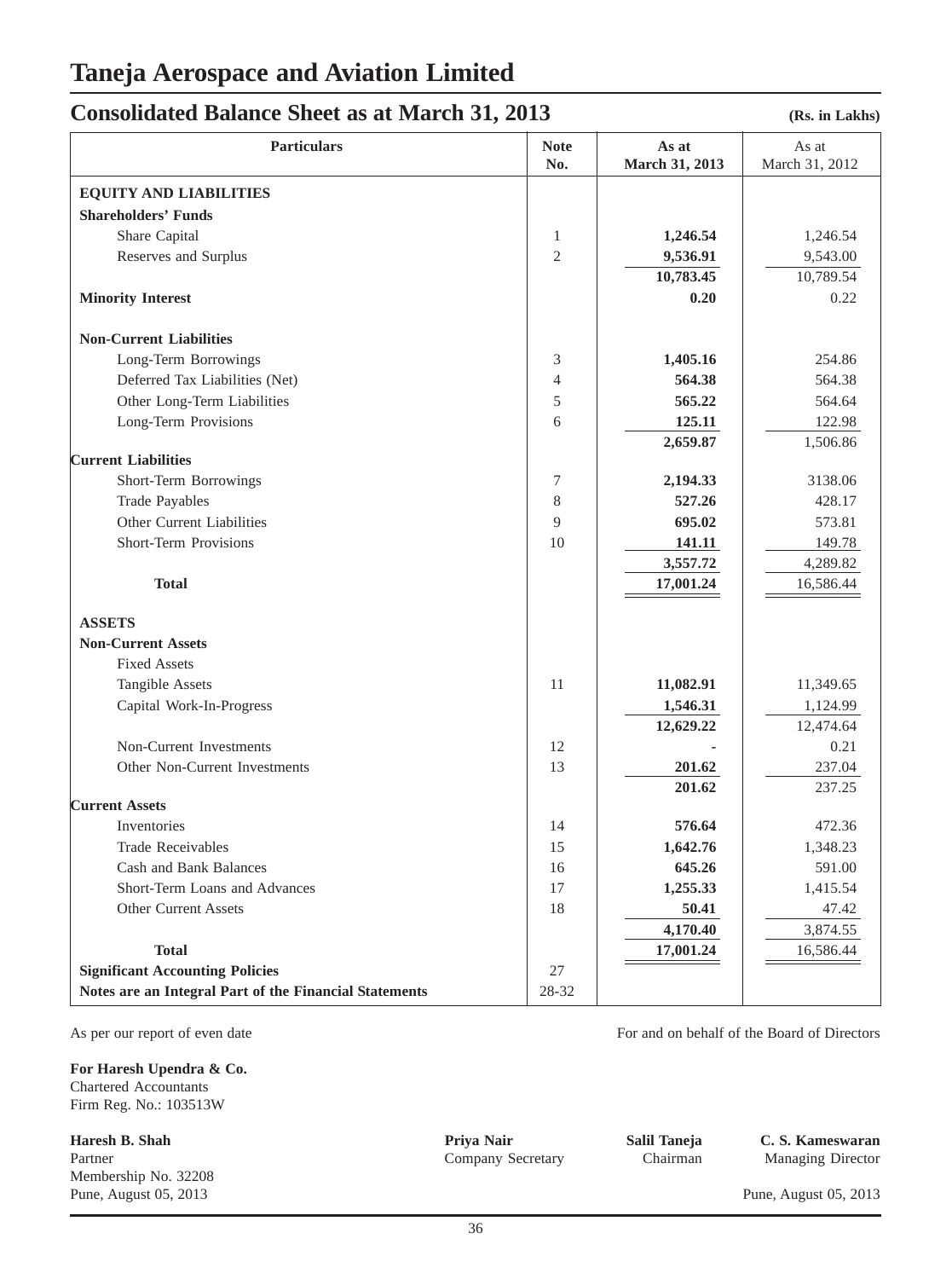| <b>Particulars</b>                                                              | <b>Note</b><br>No. | 2012-13  | 2011-12  |
|---------------------------------------------------------------------------------|--------------------|----------|----------|
| <b>INCOME</b>                                                                   |                    |          |          |
| Revenue from Operations                                                         | 19                 | 5,366.64 | 5,044.89 |
| Other Income                                                                    | 20                 | 55.81    | 180.62   |
| <b>Total Revenue</b>                                                            |                    | 5,422.45 | 5,225.51 |
| <b>EXPENSES</b>                                                                 |                    |          |          |
| <b>Cost of Materials Consumed</b>                                               | 21                 | 738.59   | 859.79   |
| Changes in inventories of<br>Work-In-Progress and Stock-In-Trade                | 22                 | (161.52) | 157.11   |
| Operational and Other Expenses                                                  | 23                 | 1,731.78 | 1,481.34 |
| Employee Benefits Expense                                                       | 24                 | 2,317.06 | 1,575.66 |
| <b>Total Expenses</b>                                                           |                    | 4,625.90 | 4,070.90 |
| Earnings Before Interest, Tax, Depreciation and<br><b>Amortisation (EBITDA)</b> |                    | 796.55   | 1,151.62 |
| <b>Finance Costs</b>                                                            | 25                 | 455.95   | 497.95   |
| Depreciation & Amortisation Expenses                                            | 26                 | 361.40   | 342.54   |
| Profit/(Loss) Before Extraordinary Items and Tax                                |                    | (20.80)  | 311.13   |
| Less: Prior Period Items                                                        |                    | 0.57     | (1.87)   |
| Less: Transfer to General Reserve                                               |                    |          | 27.86    |
| Add: Provision for Rent, Rates & Taxes Written Back                             |                    |          | 27.86    |
| Profit/(Loss) Before Tax                                                        |                    | (21.37)  | 313.00   |
| <b>Tax Expenses</b>                                                             |                    |          |          |
| <b>Current Tax</b>                                                              |                    | 5.80     | 82.34    |
| Less: MAT Credit Entitlement                                                    |                    | 5.80     | (82.34)  |
| Add: Income Tax                                                                 |                    | 2.24     | 2.03     |
| <b>Total Tax Expenses</b>                                                       |                    | 2.24     | 2.03     |
| Profit For the Year Before Minority Interest                                    |                    | (23.62)  | 310.96   |
| Less: Minority Interest                                                         |                    | (0.03)   | (0.03)   |
| Profit/(Loss) After Tax                                                         |                    | (23.59)  | 310.99   |
| Earnings per Share (Rs.) Basic and Diluted<br>(Face Value of Rs. 5/- each)      | 29                 | (0.09)   | 1.55     |
| <b>Significant Accounting Policies</b>                                          | 27                 |          |          |
| Notes are an Integral Part of the Financial Statements                          | 28-32              |          |          |

As per our report of even date For and on behalf of the Board of Directors

**For Haresh Upendra & Co.** Chartered Accountants Firm Reg. No.: 103513W

**Haresh B. Shah Priya Nair Salil Taneja C. S. Kameswaran** Partner **Company Secretary Chairman Managing Director** Membership No. 32208 Pune, August 05, 2013 Pune, August 05, 2013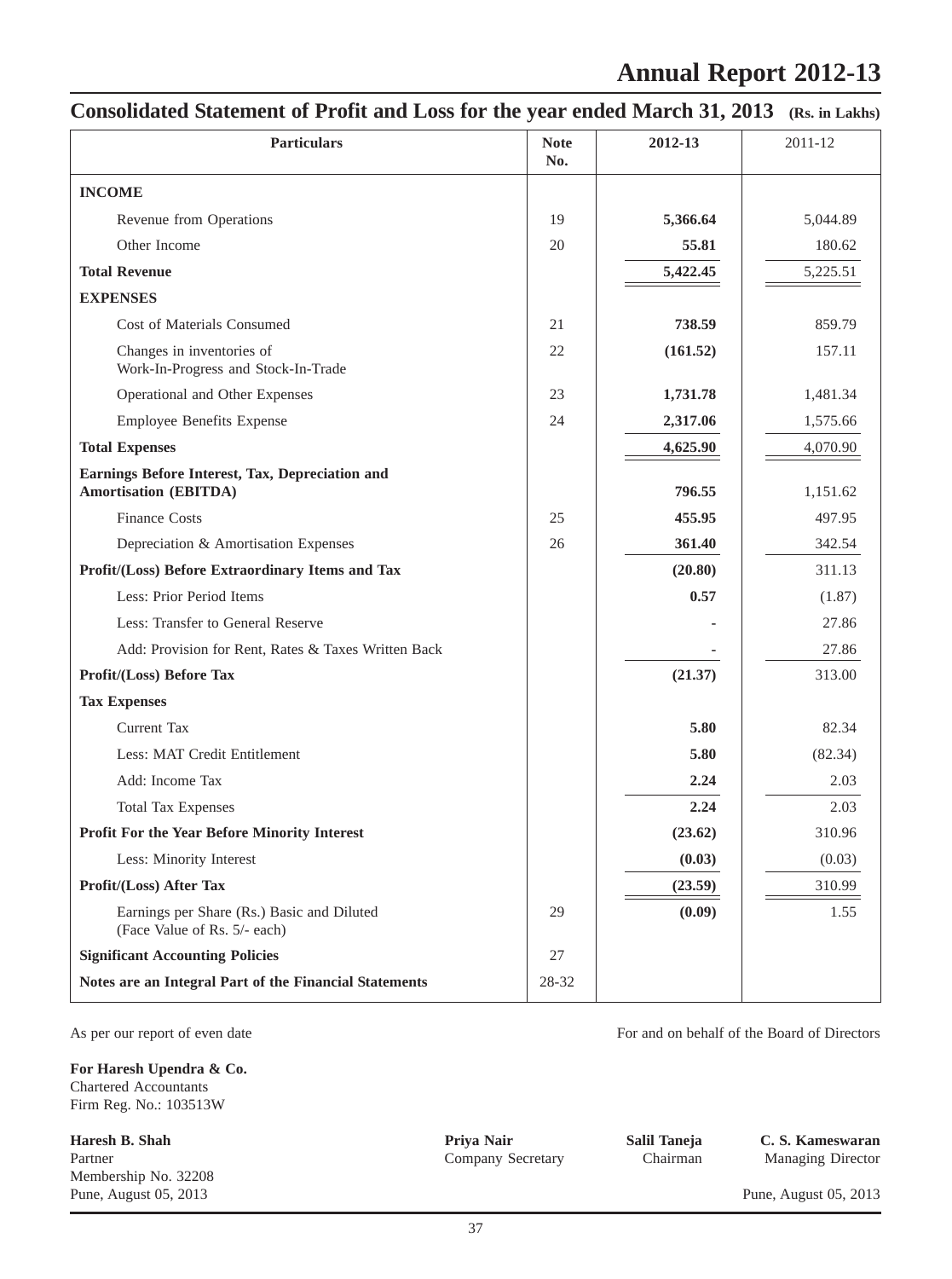|   | <b>Particulars</b>                                     |          | 2012-13  |          | 2011-12  |
|---|--------------------------------------------------------|----------|----------|----------|----------|
| A | <b>CASH FLOW FROM OPERATING ACTIVITIES</b>             |          |          |          |          |
|   | Profit/(Loss) before tax & Prior Period Items          | (20.86)  |          | 311.13   |          |
|   | Adjustments for :                                      |          |          |          |          |
|   | Depreciation                                           | 361.40   |          | 342.54   |          |
|   | Prior Period Items                                     | (0.57)   |          | 1.87     |          |
|   | Extra Ordinary Item                                    |          |          | 27.86    |          |
|   | Loss of Minority Interset Holder                       | 0.03     |          | 0.03     |          |
|   | Profit on Sale of Fixed Assets                         | (0.42)   |          | (0.77)   |          |
|   | Profit on Sale of Investment                           | (0.20)   |          |          |          |
|   | <b>Interest Paid</b>                                   | 455.95   |          | 497.95   |          |
|   | <b>Interest Received</b>                               | (38.53)  |          | (73.19)  |          |
|   | <b>Operating Profit before Working Capital Changes</b> | 756.86   |          | 1,107.41 |          |
|   | Adjustments for :                                      |          |          |          |          |
|   | Trade and Other Receivables                            | (101.93) |          | (303.56) |          |
|   | <b>Inventories</b>                                     | (104.28) |          | 69.12    |          |
|   | Trade and Other Payables                               | (14.84)  |          | 98.49    |          |
|   | <b>Cash Generated from Operations</b>                  | 535.80   |          | 971.45   |          |
|   | Direct Tax Paid                                        | (2.24)   |          | (2.03)   |          |
|   | <b>Net Cash Flow from Operating Activities</b>         |          | 533.56   |          | 969.43   |
| B | <b>CASH FLOW FROM INVESTING ACTIVITIES</b>             |          |          |          |          |
|   | Purchase of Fixed Assets/ Capital WIP                  | (517.13) |          | (848.47) |          |
|   | Proceeds from Sale of Fixed Assets                     | 1.57     |          | 1.20     |          |
|   | Proceeds from Sale of Investment                       | 0.42     |          |          |          |
|   | Foreign Currency Translation Reserve                   | 17.49    |          | 43.41    |          |
|   | Net Cash Flow used in Investing Activities             |          | (497.65) |          | (803.86) |
| C | <b>CASH FLOW FROM FINANCING ACTIVITIES</b>             |          |          |          |          |
|   | Additions/ (Repayment of Loans)                        | 435.77   |          | 68.68    |          |
|   | <b>Interest Received</b>                               | 38.53    |          | 73.18    |          |
|   | <b>Interest Paid</b>                                   | (455.95) |          | (497.95) |          |
|   | Net Cash Flow from/ (used in) Financing Activities     |          | 18.35    |          | (356.09) |
|   | Net Increase/(Decrease) in Cash and Cash Equivalents   |          | 54.26    |          | (190.52) |
|   | Cash and Cash Equivalents at the beginning of the year |          | 591.00   |          | 781.52   |
|   | Cash and Cash Equivalents at the end of the year       |          | 645.26   |          | 591.00   |
|   | Net Increase/ (Decrease) in Cash and Cash Equivalents  |          | 54.26    |          | (190.52) |

## **Consolidated Cash Flow Statement for the year ended March 31, 2013 (Rs. in Lakhs)**

#### **Notes to Cash Flow Statement**

1 The above Cash Flow Statement has been prepared under the "Indirect Method" set out in Accounting Standard (AS) - 3 on Cash Flow Statement issued by the ICAI.

2 Figures in bracket indicate cash outflow.

3 Cash and Cash equivalents are Cash and Bank balances as mentioned in Note No. 16.

As per our report of even date For and on behalf of the Board of Directors **For Haresh Upendra & Co.** Chartered Accountants Firm Reg. No.: 103513W **Haresh B. Shah Priya Nair Salil Taneja C. S. Kameswaran** Partner **Company Secretary Chairman Managing Director** Membership No. 32208 Pune, August 05, 2013 Pune, August 05, 2013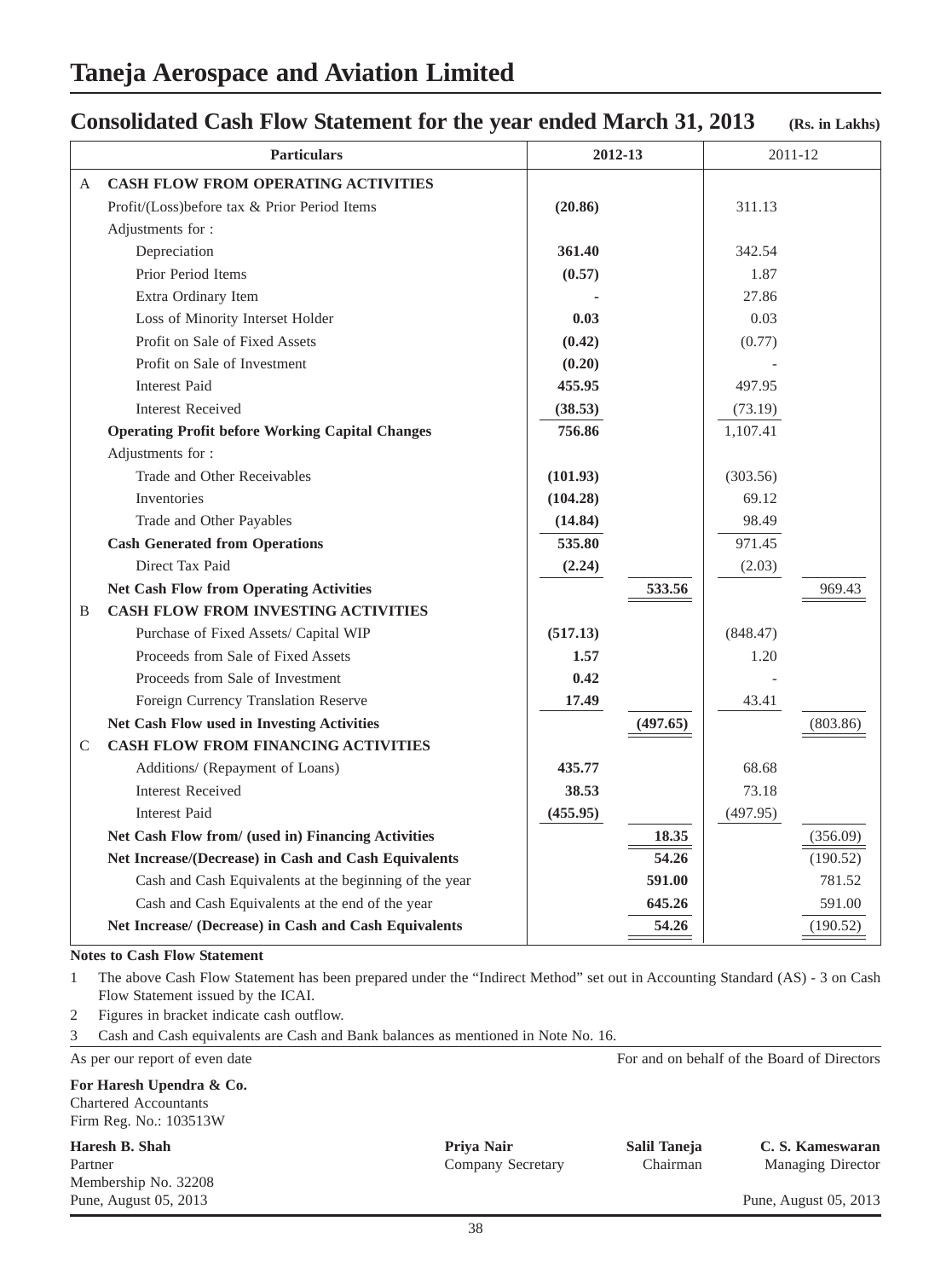#### **1. SHARE CAPITAL (Rs. in Lakhs)**

| <b>Particulars</b>                                                                                  | As at<br><b>March 31, 2013</b> | As at<br>March 31, 2012 |
|-----------------------------------------------------------------------------------------------------|--------------------------------|-------------------------|
| <b>Authorised Capital</b>                                                                           |                                |                         |
| 4,00,00,000 (Previous Year 4,00,00,000)<br>Equity Shares of Rs. 5/- each                            | 2,000.00                       | 2,000.00                |
| 10,00,000 (Previous Year 10,00,000)<br>15% Redeemable cumulative preference shares of Rs. 50/- each | 500.00                         | 500.00                  |
|                                                                                                     | 2,500.00                       | 2,500.00                |
| Issued, Subscribed and Paid Up Capital                                                              |                                |                         |
| 2,49,30,736 (Previous Year 2,49,30,736)<br>Equity Shares of Rs. 5/- each fully paids                | 1,246.54                       | 1,246.54                |

#### **1.1 Reconciliation of the number of shares outstanding at the beginning and at the end of the year :**

| <b>Particulars</b>                                                                | As at<br><b>March 31, 2013</b> |                 | As at<br>March 31, 2012 |                 |
|-----------------------------------------------------------------------------------|--------------------------------|-----------------|-------------------------|-----------------|
|                                                                                   | No. of<br>shares               | Rs.<br>in Lakhs | No. of<br>shares        | Rs.<br>in Lakhs |
| Equity Shares at the beginning of the year                                        | 2,49,30,736                    | 1246.54         | 2,49,30,736             | 1246.54         |
| Equity Shares issued during the year<br>Equity shares bought back during the year | $\blacksquare$                 | ۰               |                         |                 |
| Equity Shares outstanding at the end of the year                                  | 2,49,30,736                    | 1246.54         | 2,49,30,736             | 1246.54         |

#### **1.2 Details of shareholders holding more than 5% Equity Shares in the Company**

| Name of the Shareholders                 | As at<br>March 31, 2013 |               | As at<br>March 31, 2012 |         |
|------------------------------------------|-------------------------|---------------|-------------------------|---------|
|                                          | No. of                  | $\frac{0}{0}$ | No. of                  | $\%$    |
|                                          | shares                  | holding       | shares                  | holding |
| Indian Seamless Enterprises Limited      | 1,04,79,620             | 42.03         | 1,04,79,620             | 42.03   |
| Vishkul Leather Garments Private Limited | 16,89,179               | 6.78          | 16,89,179               | 6.78    |

#### **1.3 Terms/rights attached to Equity Shares**

The Company has only one class of issued share having par value of Rs.5/- each. Holder of Equity Share is entitled to one vote per share.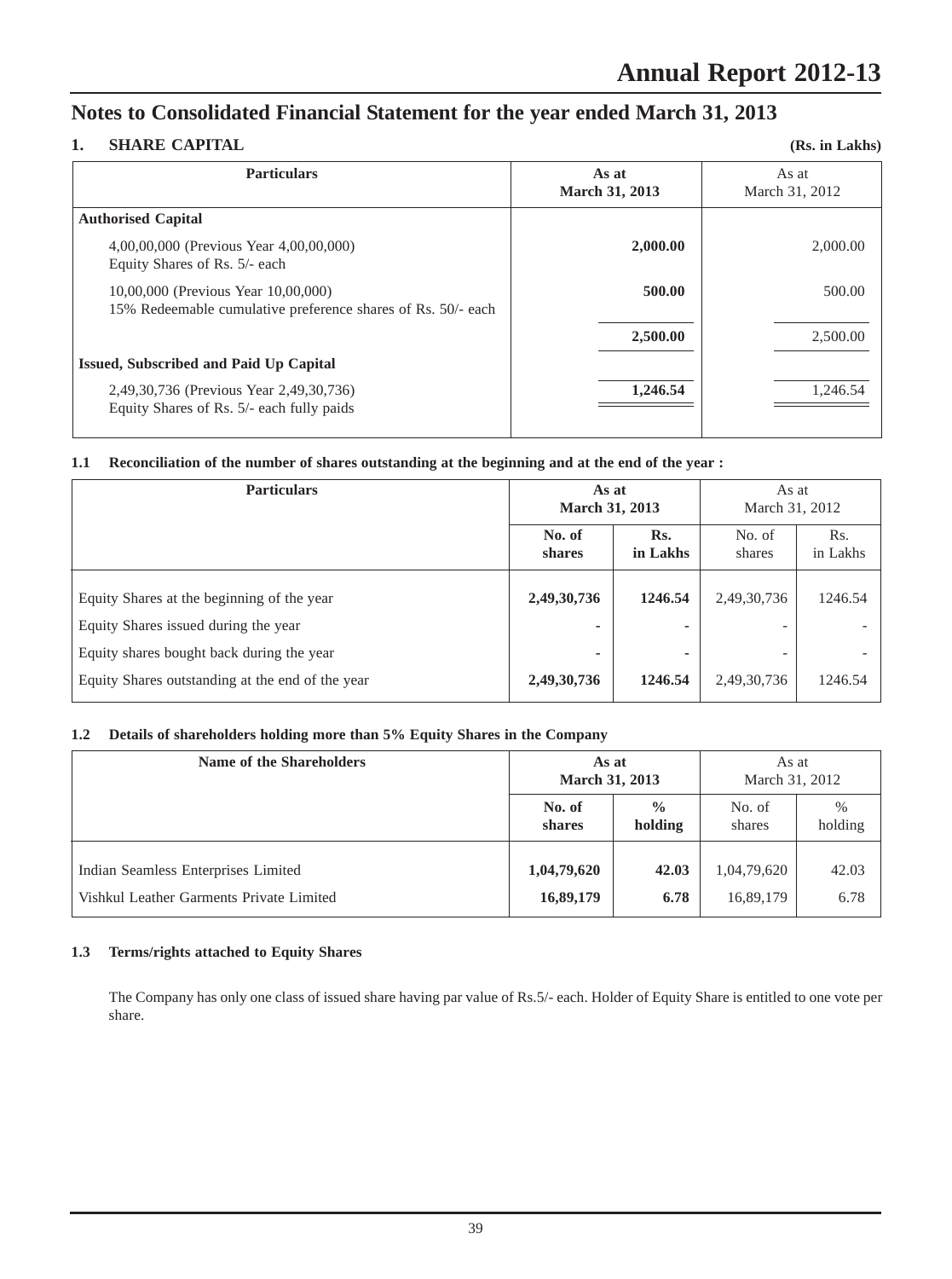## **Notes to Consolidated Financial Statement for the year ended March 31, 2013 (Contd.)**

#### **2. RESERVES AND SURPLUS (Rs. in Lakhs)**

| <b>Particulars</b>                              | As at<br>March 31, 2013 | As at<br>March 31, 2012 |
|-------------------------------------------------|-------------------------|-------------------------|
| <b>Capital Reserve</b>                          |                         |                         |
| <b>Opening Balance</b>                          | 5.80                    | 5.83                    |
| Add: On Consolidation of Subsidaries            |                         | (0.03)                  |
|                                                 | 5.80                    | 5.80                    |
| <b>Securities Premium Account</b>               | 6,600.75                | 6,600.75                |
| <b>Foreign Currency Translation Reserve</b>     | 103.85                  | 86.35                   |
| <b>General Reserve</b>                          |                         |                         |
| Balance as per the last Balance Sheet           | 1,271.86                | 1244.00                 |
| Add: Transfer from Statement of Profit and Loss |                         | 27.86                   |
|                                                 | 1,271.86                | 1,271.86                |
| <b>Surplus</b>                                  |                         |                         |
| Balance as per the last Balance Sheet           | 1,578.24                | 1,267.22                |
| Add: Net Profit after tax transferred from      |                         |                         |
| Statement of Profit and Loss                    | (23.59)                 | 310.99                  |
| Amount Available For Appropriation              | 1,554.66                | 1,578.24                |
| Less: Loss on Consolidation Trasferred to       |                         |                         |
| Capital Reserve                                 |                         | (0.03)                  |
| <b>Surplus</b>                                  | 1,554.66                | 1,578.24                |
| <b>Total</b>                                    | 9,536.91                | 9,543.00                |

#### **3. LONG TERM BORROWINGS (Rs. in Lakhs)**

| <b>Particulars</b>                           | As at<br>March 31, 2013 | As at<br>March 31, 2012 |
|----------------------------------------------|-------------------------|-------------------------|
| <b>Secured Loans:</b><br>Term Loan from Bank | 1,405.16                | 254.86                  |
| <b>Total</b>                                 | 1,405.16                | 254.86                  |

#### **3.1 Maturity Profile of Secured Term loans from bank (Rs. in Lakhs)**

| <b>Particulars</b> | <b>Maturity Profile</b> |        |        |                                        |
|--------------------|-------------------------|--------|--------|----------------------------------------|
|                    | 1-2 years               |        |        | 2-3 years   3-4 years   Beyond 4 years |
| Term Loans         | 394.40                  | 294.81 | 334.77 | 381.18                                 |

#### **3.2 Details of Securities and other terms :**

The Term Loan from Bank is secured by a first charge on Assets created out of TL – Building Rs. 4.60 Crore and Plant and Machinery Rs. 10.48 Crore of the Company and second charge on specific free hold lands to the extent of 26.87 acres and construction thereon of the Company at Belagondapalli Village, Thalli Road, Denkanikottai Taluk, Krishnagiri District, Belagondapalli – 635114, Tamil Nadu.

The Term Loan from Bank is secured by a first charge on assignment of rental/receivables from M/s. Airworks India (Engineering) Private Limited and specific free hold lands to the extent of 36.93 acres of land and development there on of the Company at Belagondapalli Village, Thalli Road, Denkanikottai Taluk, Krishnagiri District, Belagondapalli – 635114, Tamil Nadu. Second Pari Passu Charge on other fixed assets (both movable and immovable) of the Company along with other consortium banks as collateral security.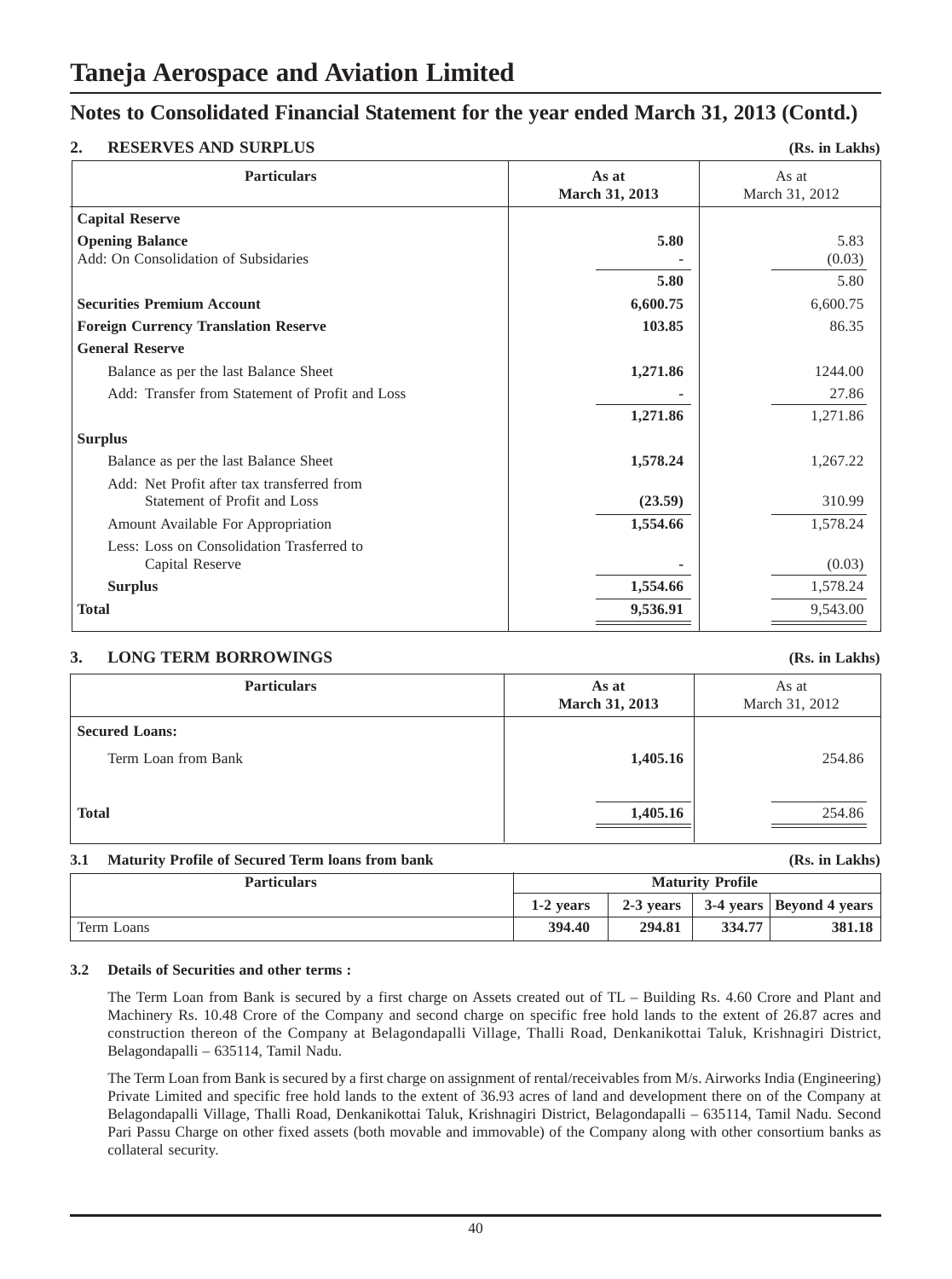## **4. DEFERRED TAX LIABILITIES (NET) (Rs. in Lakhs)**

| <b>Particulars</b>                                                        | As at<br><b>March 31, 2013</b> | As at<br>March 31, 2012 |
|---------------------------------------------------------------------------|--------------------------------|-------------------------|
| <b>Deferred Tax Liabilities:</b>                                          |                                |                         |
| Difference in net book value of fixed assets<br>as per books and tax laws | 564.38                         | 564.38                  |
| Net Deferred Tax Liability *                                              | 564.38                         | 564.38                  |

Deferred tax calculation results in to working of deferred tax assets as at March 31, 2013. However as a matter of prudence, the Company has not recognised deferred tax asset and continues to carryover deferred tax liability.

### **5. OTHER LONG TERM LIABILITIES (Rs. In Lakhs)**

| <b>Particulars</b>     | <b>Non-Current</b>                                 |        |  |
|------------------------|----------------------------------------------------|--------|--|
|                        | As at<br>As at<br>March 31, 2013<br>March 31, 2012 |        |  |
| Deposit from Customers | 565.22                                             | 564.64 |  |
| <b>Total</b>           | 565.22                                             | 564.64 |  |

#### **6. LONG TERM PROVISIONS (Rs. in Lakhs)**

| <b>Particulars</b>                                         | As at<br>March 31, 2013 | As at<br>March 31, 2012 |
|------------------------------------------------------------|-------------------------|-------------------------|
| <b>Provision for Employee Benefits (Refer Note No. 40)</b> |                         |                         |
| Gratuity                                                   | 78.47                   | 74.48                   |
| Leave Encashment                                           | 46.64                   | 48.50                   |
| <b>Total</b>                                               | 125.11                  | 122.98                  |

#### **7. SHORT TERM BORROWINGS (Rs. in Lakhs)**

| <b>Particulars</b>                                              | As at<br><b>March 31, 2013</b> | As at<br>March 31, 2012 |
|-----------------------------------------------------------------|--------------------------------|-------------------------|
| <b>Secured Loans:</b>                                           |                                |                         |
| Working Capital Borrowing from Banks                            | 1,144.33                       | 939.05                  |
|                                                                 | 1,144.33                       | 939.05                  |
| <b>Unsecured Loans:</b>                                         |                                |                         |
| Loans and Advances from related party (Inter Corporate Deposit) | 1,050.00                       | 1,340.00                |
| From Bank                                                       | ۰                              | 87.22                   |
| From Other                                                      | ۰                              | 771.79                  |
|                                                                 | 1,050.00                       | 2,199.01                |
| <b>Total</b>                                                    | 2,194.33                       | 3,138.06                |

#### **7.1 Details of Securities and other terms**

Working Capital Loan from the banks is secured against hypothecation of Stocks and Book Debts on pari-passu basis and second charge on Fixed Assets.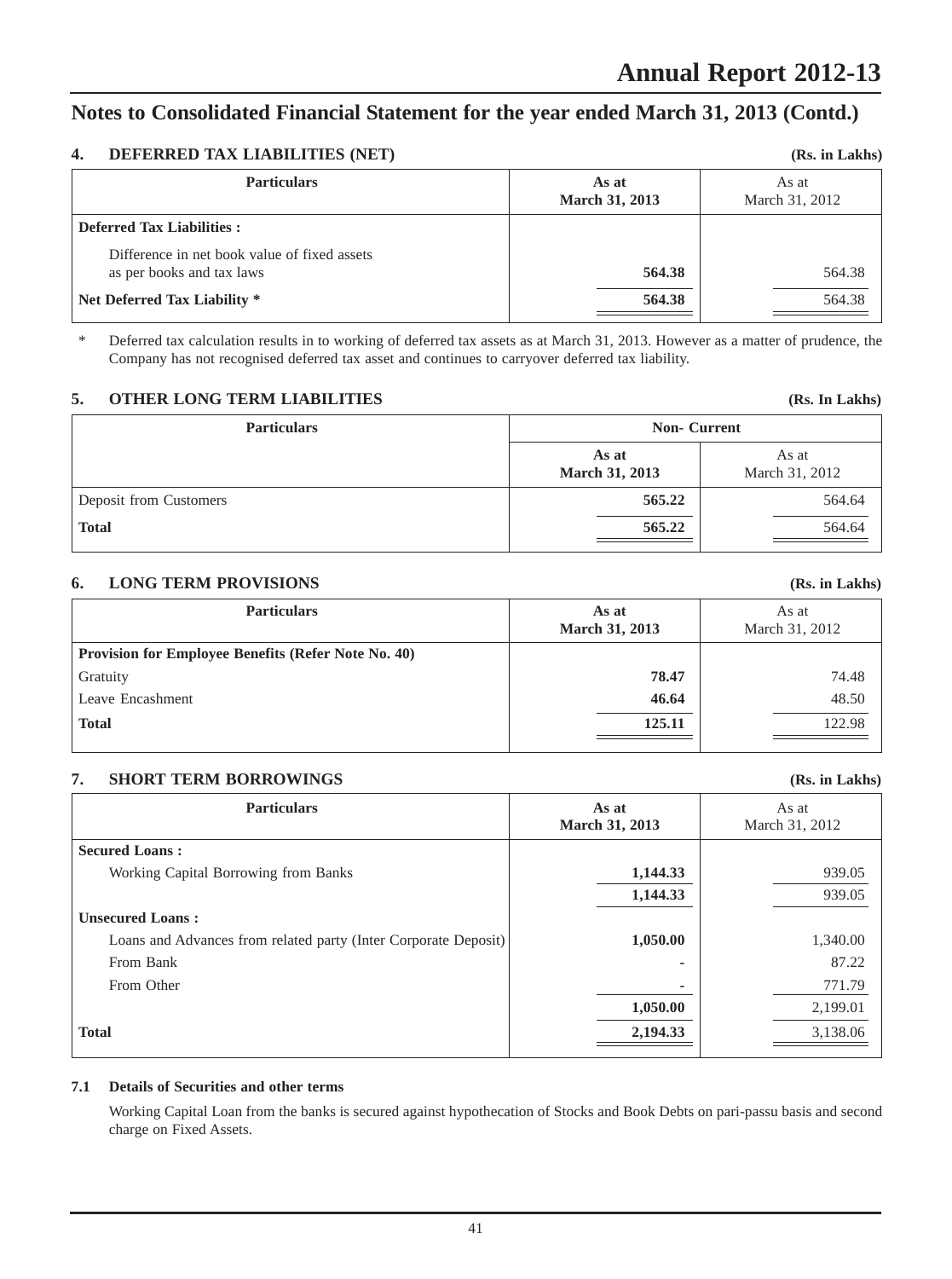## **Notes to Consolidated Financial Statement for the year ended March 31, 2013 (Contd.)**

#### **8. TRADE PAYABLES (Rs. in Lakhs)**

| <b>Particulars</b>                  | As at<br><b>March 31, 2013</b> | As at<br>March 31, 2012  |
|-------------------------------------|--------------------------------|--------------------------|
| Micro, Small and Medium Enterprises | ۰                              | $\overline{\phantom{0}}$ |
| Other Trade Payables                | 527.26                         | 428.17                   |
| TOTAL                               | 527.26                         | 428.17                   |

#### **9. OTHER CURRENT LIABILITIES (Rs. in Lakhs)**

| <b>Particulars</b>                         | As at<br><b>March 31, 2013</b> | As at<br>March 31, 2012 |
|--------------------------------------------|--------------------------------|-------------------------|
| Current Maturities of Long Term Borrowings | 349.19                         | 120.00                  |
| <b>Advance from Customers</b>              | 12.08                          | 13.97                   |
| Other Current Liability                    | 333.75                         | 439.84                  |
| <b>TOTAL</b>                               | 695.02                         | 573.81                  |

#### **10. SHORT TERM PROVISIONS (Rs. in Lakhs)**

| <b>Particulars</b>                     | As at<br>March 31, 2013 | As at<br>March 31, 2012 |
|----------------------------------------|-------------------------|-------------------------|
| <b>Provision for Employee Benefits</b> |                         |                         |
| <b>Provision For Bonus</b>             | ۰                       | 13.97                   |
| <b>Others</b>                          |                         |                         |
| Provision For Audit Fees               | 6.42                    | 6.92                    |
| <b>Provision For Taxes</b>             | 134.69                  | 128.89                  |
| <b>TOTAL</b>                           | 141.11                  | 149.78                  |

#### **11. FIXED ASSETS (Rs. in Lakhs)**

**GROSS BLOCK (AT COST)** DEPRECIATION /AMORTISATION NET BLOCK Nature of Assets **As at Additions | Deductions/ | As at** | As at | For | Deductions/ | As at | As at | As at **April 1, Adjustments March 31, April 1, The Adjustments March 31, March 31, March 31, 2012 2013 2012 Year 2013 2013 2012** Free Hold Land 6,274.67 0.11 - 6,274.78 - - - - 6,274.78 6,274.67 Building 1,259.61 - - 1,259.61 397.30 42.17 - 439.47 820.14 862.31 Plant And Machinery 6,066.90 41.00 - 6,107.90 2,142.23 270.57 - 2,412.79 3,695.11 3,924.67 Office Equipment 351.14 33.21 - 384.35 123.73 33.04 - 156.77 227.58 227.41 Furniture And Fixture 93.50 0.30 - 93.80 75.57 3.27 - 78.84 14.96 17.93 Computer – Hardware | 39.50 | 12.05 | 51.55 8.85 7.54 | 16.39 35.16 30.65 Vehicles 40.82 9.49 9.17 41.14 28.81 4.81 7.66 25.96 15.18 12.01 **Total 14,126.14 96.16 9.17 14,213.13 2,776.49 361.40 7.66 3,130.23 11,082.91 11,349.65** Previous Year 13,418.51 714.53 6.90 14,126.14 2,441.53 342.54 7.58 2,776.49 11,349.65 10,976.98

#### **12. NON CURRENT INVESTMENTS (Rs. in Lakhs)**

| <b>Particulars</b>                                     | As at                 | As at          |
|--------------------------------------------------------|-----------------------|----------------|
|                                                        | <b>March 31, 2013</b> | March 31, 2012 |
| <b>Ouoted</b>                                          |                       |                |
| <b>Other Investment</b>                                |                       |                |
| <b>Investment in Equity Shares</b>                     |                       |                |
| Nil Shares (Previous Year 115) of ABG Shipyard Limited | ۰                     | 0.21           |
| (Market Value Previous Year Rs. 43,827)                |                       |                |
| <b>Total</b>                                           | -                     | 0.21           |
|                                                        |                       |                |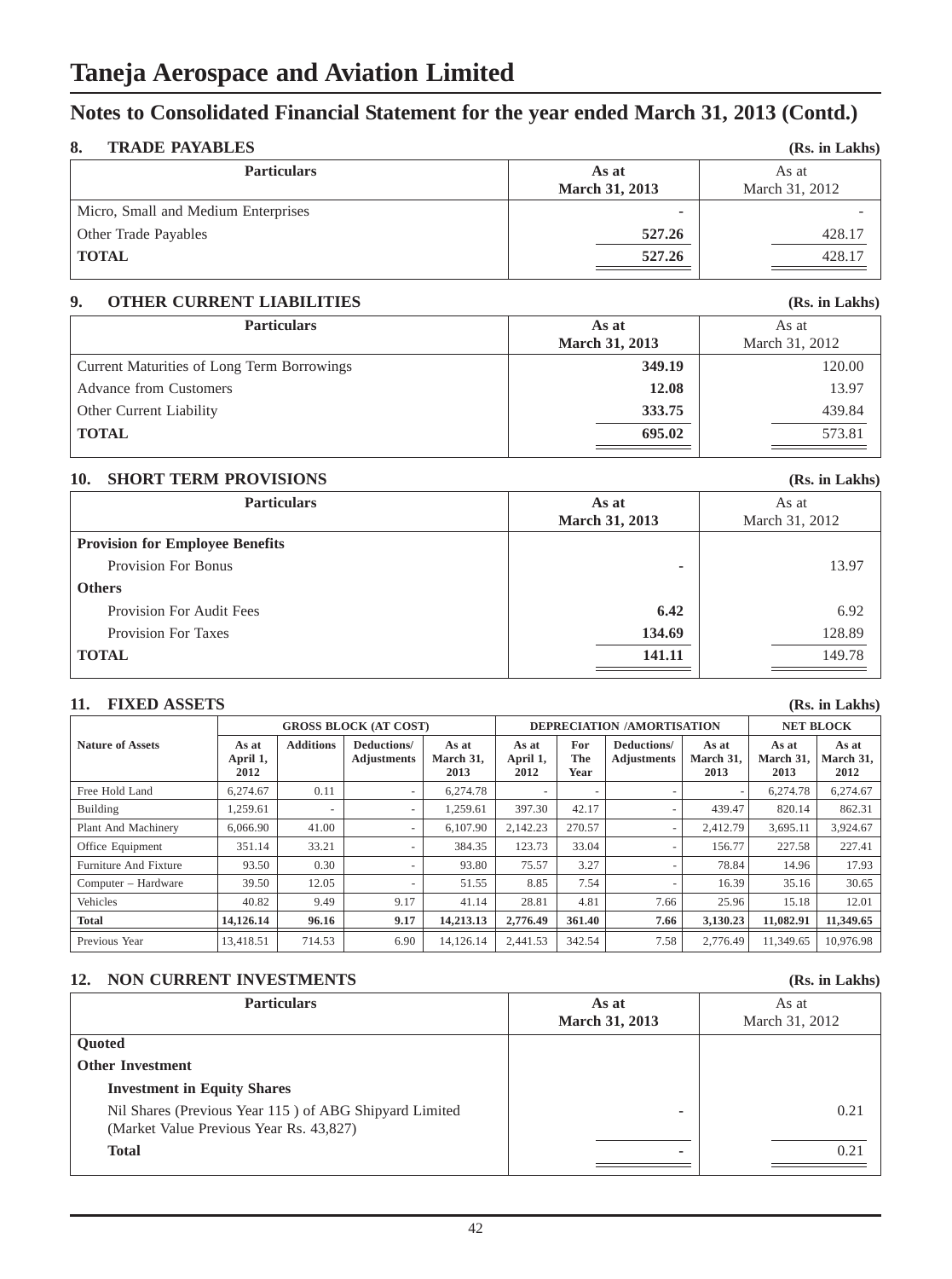## **13. OTHER NON CURRENT INVESTMENTS (Rs. in Lakhs)**

| <b>Particulars</b>        | As at<br><b>March 31, 2013</b> | As at<br>March 31, 2012 |
|---------------------------|--------------------------------|-------------------------|
| Air Craft Purchase Option | 201.62                         | 237.04                  |
| <b>Total</b>              | 201.62                         | 237.04                  |

### **14. INVENTORIES (Rs. in Lakhs)**

| <b>Particulars</b> | As at<br>March 31, 2013 | As at<br>March 31, 2012 |
|--------------------|-------------------------|-------------------------|
| Raw Materials      | 232.39                  | 289.63                  |
| Work in Progress   | 344.25                  | 182.73                  |
| <b>Total</b>       | 576.64                  | 472.36                  |

#### **15. TRADE RECEIVABLES (Rs. in Lakhs)**

| <b>Particulars</b>                                             | As at          | As at          |
|----------------------------------------------------------------|----------------|----------------|
|                                                                | March 31, 2013 | March 31, 2012 |
| Outstanding for a period exceeding six months, Considered Good | 226.27         | 534.63         |
| Other Considered Good                                          | 1,424.56       | 821.67         |
|                                                                | 1,650.83       | 1,356.30       |
| Less: Provision for bad and doubtful debts                     | 8.07           | 8.07           |
| <b>Total</b>                                                   | 1,642.76       | 1,348.23       |
|                                                                |                |                |

#### **16. CASH AND BANK BALANCES (Rs. in Lakhs)**

| <b>Particulars</b>        | As at<br><b>March 31, 2013</b> | As at<br>March 31, 2012 |
|---------------------------|--------------------------------|-------------------------|
| <b>Balances with Bank</b> |                                |                         |
| <b>Current Accounts</b>   | 405.40                         | 96.15                   |
| Margin Money Deposits     | 218.41                         | 492.50                  |
| Cash on Hand              | 21.45                          | 2.35                    |
| <b>Total</b>              | 645.26                         | 591.00                  |

#### **17. SHORT TERM LOANS AND ADVANCES (Rs. in Lakhs)**

| <b>Particulars</b>                      | As at                 | As at          |
|-----------------------------------------|-----------------------|----------------|
|                                         | <b>March 31, 2013</b> | March 31, 2012 |
| <b>Unsecured and Considered Good</b>    |                       |                |
| <b>Advances to Creditors</b>            | 271.29                | 291.62         |
| Loans and Advances from Related Parties | ۰                     | 28.84          |
| Advance Tax                             | 679.00                | 604.72         |
| <b>Others</b>                           | 305.04                | 490.36         |
| <b>Total</b>                            | 1,255.33              | 1,415.54       |
|                                         |                       |                |

#### **18. OTHER CURRENT ASSETS (Rs. in Lakhs)**

| <b>Particulars</b>       | As at                 | As at          |
|--------------------------|-----------------------|----------------|
|                          | <b>March 31, 2013</b> | March 31, 2012 |
| Aircraft Purchase Option | 50.41                 | 47.42          |
| <b>Total</b>             | 50.41                 | 47.42          |
|                          |                       |                |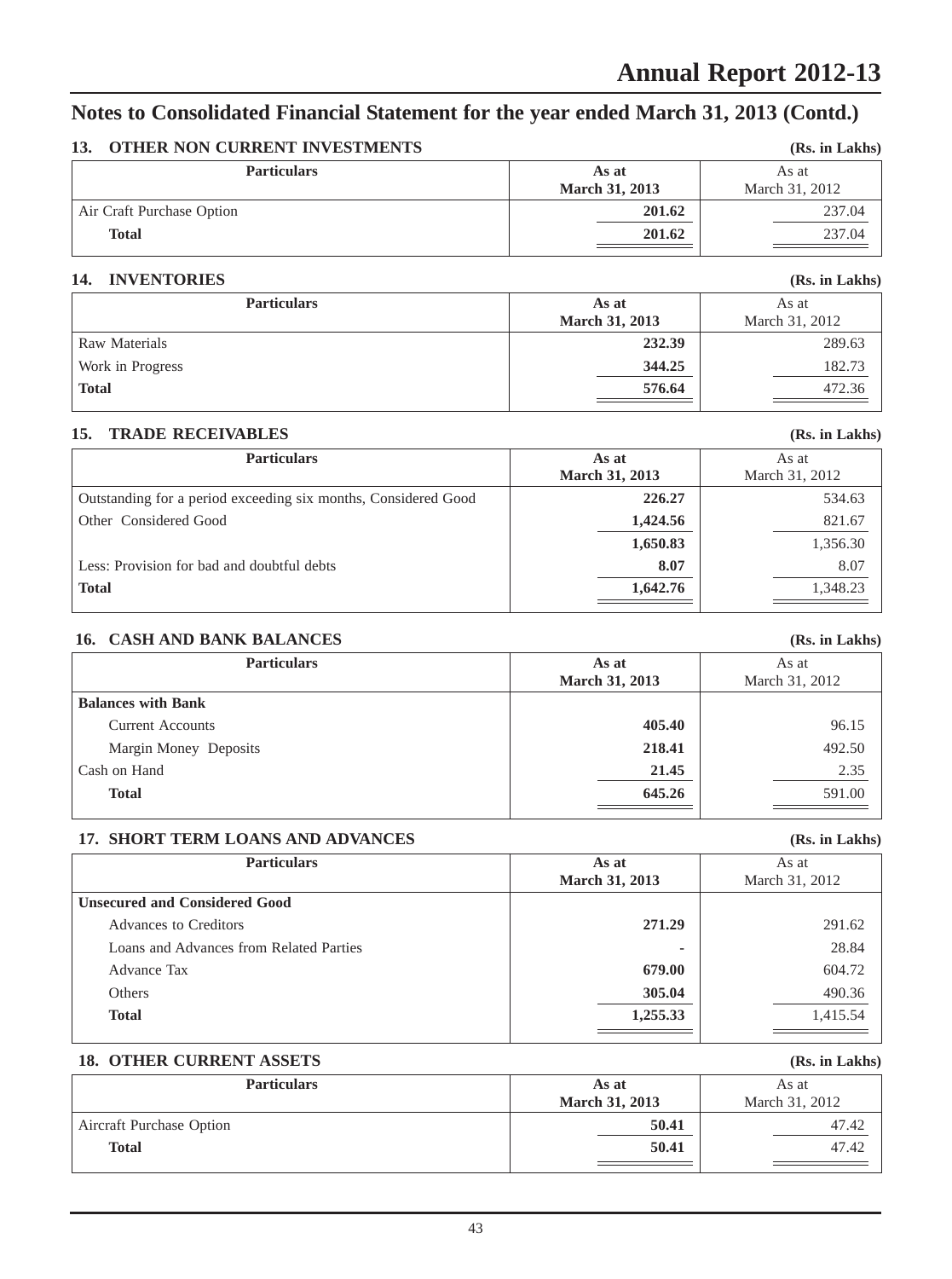## **Notes to Consolidated Financial Statement for the year ended March 31, 2013 (Contd.)**

#### **19. REVENUE FROM OPERATIONS (Rs. in Lakhs)**

| <b>Particulars</b>                     | 2012-13  | 2011-12  |
|----------------------------------------|----------|----------|
| <b>Sales – Aviation</b>                |          |          |
| Gross Sales                            | 919.72   | 1,401.43 |
| Less: Excise Duty                      | 25.67    | 23.95    |
| Net Sales                              | 894.05   | 1,377.48 |
| <b>Services – Aviation</b>             |          |          |
| Charter Income                         | 659.14   | 449.51   |
| Aircraft Upkeep, Hire & Hanger Charges | 612.84   | 553.38   |
| Sales Commission                       | 0.12     | 342.42   |
| Labour Charges                         | 1,117.76 | 1,417.85 |
| Training & Other Services              | 87.00    | 67.74    |
| <b>Engineering Design Services</b>     | 1,995.73 | 836.51   |
| <b>Total</b>                           | 5,366.64 | 5,044.89 |

#### **20. OTHER INCOME (Rs. in Lakhs)**

| <b>Particulars</b>                       | 2012-13 | 2011-12 |
|------------------------------------------|---------|---------|
| Interest Income                          | 38.53   | 73.18   |
| Miscellaneous Income (Refer Note No. 30) | 17.28   | 107.44  |
| <b>Total</b>                             | 55.81   | 180.62  |

#### **21. COST OF MATERIAL CONSUMED (Rs. in Lakhs)**

| <b>Particulars</b>    | 2012-13 | 2011-12 |
|-----------------------|---------|---------|
| Stock at Commencement | 289.63  | 201.64  |
| Add: Purchases        | 681.35  | 947.78  |
| Less: Stock at Close  | 232.39  | 289.63  |
| <b>Total</b>          | 738.59  | 859.79  |
|                       |         |         |

#### **22. CHANGES IN INVENTORIES OF FINISHED GOODS, WORK-IN PROGRESS AND STOCK-IN-TRADE (Rs. in Lakhs)**

| <b>Particulars</b>                | 2012-13  | 2011-12 |
|-----------------------------------|----------|---------|
| <b>Stock at close</b>             |          |         |
| Work in Progress                  | 344.25   | 182.73  |
| <b>Finished Goods</b>             | ۰        |         |
| <b>Total</b>                      | 344.25   | 182.73  |
| <b>Stock at commencement</b>      |          |         |
| Work in Progress                  | 182.73   | 289.84  |
| <b>Finished Goods</b>             | ۰        | 50.00   |
| <b>Total</b>                      | 182.73   | 339.84  |
| (Increase)/ Decrease in Inventory | (161.52) | 157.11  |
|                                   |          |         |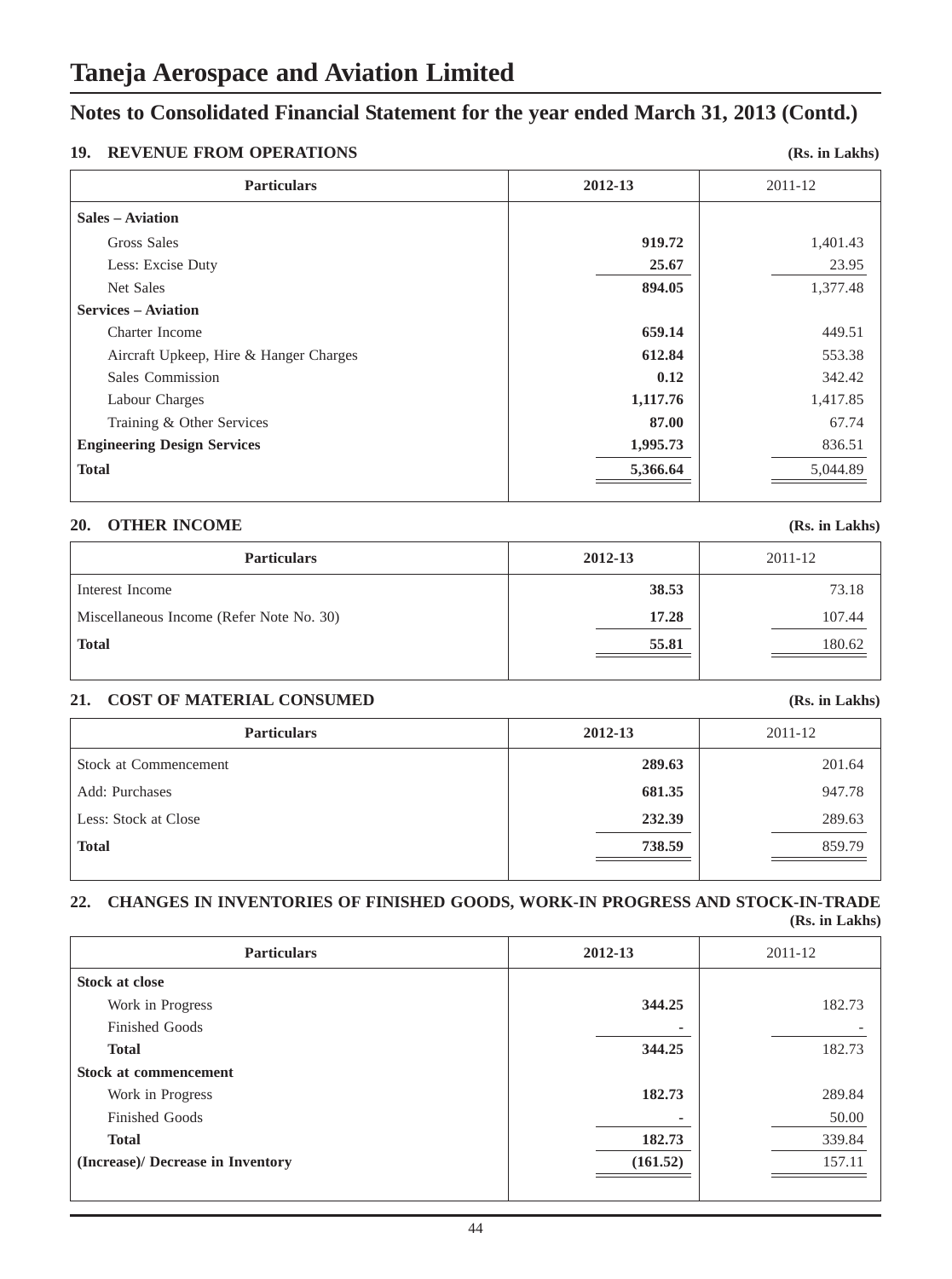### **23. OPERATIONAL AND OTHER EXPENSES**

|  |  |  | (Rs. in Lakhs) |
|--|--|--|----------------|
|--|--|--|----------------|

| <b>Particulars</b>                               | 2012-13  | 2011-12  |
|--------------------------------------------------|----------|----------|
| <b>Charter Expenses</b>                          | 455.31   | 384.79   |
| Power & Fuel Expenses                            | 131.34   | 113.97   |
| Software & Hardware Hire and Maintenance Charges | 68.36    | 62.61    |
| Other Operational Expenses                       | 76.31    | 47.76    |
| Repairs and Maintenance Plant & Machinery        | 27.91    | 54.19    |
| Repairs and Maintenance Building                 | 12.41    | 3.02     |
| Selling Expenses                                 | 99.12    | 56.12    |
| Rent                                             | 107.63   | 74.53    |
| Rates & Taxes                                    | 48.28    | 21.33    |
| Insurance                                        | 16.83    | 10.06    |
| Traveling & Conveyance                           | 368.88   | 291.52   |
| <b>Communication Expenses</b>                    | 36.65    | 34.17    |
| Miscellaneous Expenses (Refer Note No. 31)       | 282.75   | 327.27   |
| <b>Total</b>                                     | 1,731.78 | 1,481.34 |

#### **24. EMPLOYEE BENEFITS EXPENSE (Rs. in Lakhs)**

| <b>Particulars</b>                        | 2012-13  | 2011-12  |
|-------------------------------------------|----------|----------|
| Salaries and Wages                        | 2,122.24 | 1,343.94 |
| Contribution to Provident and Other Funds | 87.13    | 57.26    |
| <b>Staff Welfare Expenses</b>             | 107.69   | 174.46   |
| <b>Total</b>                              | 2,317.06 | 1,575.66 |

#### **25. FINANCE COSTS (Rs. in Lakhs)**

| <b>Particulars</b>                   | 2012-13 | 2011-12 |
|--------------------------------------|---------|---------|
| <b>Interest Expenses:</b>            |         |         |
| Working Capital Loan                 | 140.46  | 171.28  |
| Term Loans                           | 46.29   | 67.79   |
| Interest on Inter Corporate Deposits | 254.58  | 271.05  |
|                                      | 441.33  | 510.12  |
| Less: Capitalised during the Year    | 66.72   | 55.62   |
|                                      | 374.61  | 454.50  |
| <b>Other Finance Costs</b>           | 81.34   | 43.45   |
| <b>Total</b>                         | 455.95  | 497.95  |

#### **26. DEPRECIATION AND AMORTISATION EXPENSES (Rs. in Lakhs)**

| <b>Particulars</b> | 2012-13 | 2011-12 |
|--------------------|---------|---------|
| Depreciation       | 361.40  | 342.54  |
| <b>Total</b>       | 361.40  | 342.54  |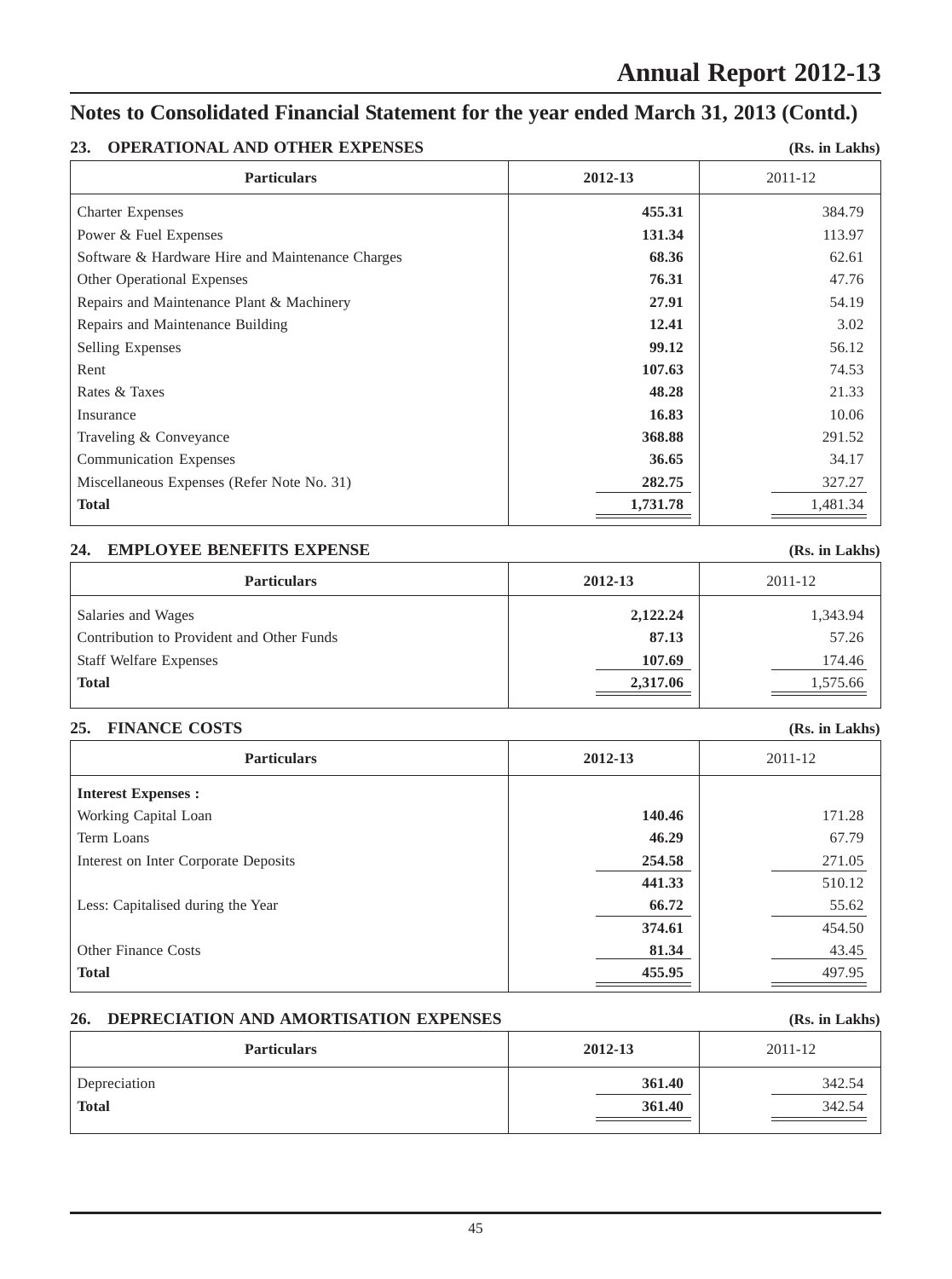#### **27. SIGNIFICANT ACCOUNTING POLICIES :**

#### **27.1 Principles of Consolidation**

- (a) The consolidated financial statements of Taneja Aerospace And Aviation Limited and its subsidiaries are prepared under the historical cost convention on accrual basis in accordance with the requirements of Accounting Standard 21 "Consolidated Financial Statements", Accounting Standard 23 "Accounting for Investments in Associates in Consolidated Financial Statements" and other applicable Accounting Standards as notified by the Companies (Accounting Standards) Rules, 2006.
- (b) Consolidation is done on line by line basis by adding together the book values of like items of assets, liabilities, income and expenses after fully eliminating intra-group transactions resulting in unrealized profit and losses. The amounts shown in respect of reserves comprise the amount of the relevant reserves as per the balance sheet of the parent company and its share in the post acquisition increase in the relevant reserves of the subsidiary.
- (c) In case of foreign subsidiaries, being non-integral foreign operations, revenue operations are translated at the average rates prevailing during the period. Assets, liabilities and equity are translated at the closing rate. Any exchange difference arising on translation is recognized in the "Foreign Currency Translation Reserve".
- (d) The difference between the cost of investment in the subsidiary, over the net assets at the time of acquisition of shares in the subsidiary is recognized in the financial statements as goodwill or capital reserve as the case may be.
- (e) Minority interest in the net income and net assets of the consolidated financial statements are computed and shown separately.
- (f) As far as possible, the consolidated financial statements are prepared using uniform accounting policies for like transactions and other events in similar circumstances and are presented in the same manner as the Company's separate financial statements.

#### **27.2 Significant accounting policies other than those adopted by the parent company for the consolidated financial statements Aircraft purchase option**

Aircraft purchase options are recorded at cost on the date of acquisition.

Aircraft purchase option is amortized over the following estimated useful lives or the legal life, whichever is lower with a mid quarter convention :

| Assets                   | <b>Estimated useful life</b> |
|--------------------------|------------------------------|
| Aircraft purchase option | 120 months                   |

#### **27.3 Other Significant Accounting Policies**

They are as set out in the notes to accounts of the parent company - Taneja Aerospace and Aviation Ltd.

#### **27.4 The Subsidiary Companies considered in the consolidated financial statements are :**

| Name of the Subsidiaries                   | Accounting<br><b>Period</b>    | Country of<br>Incorporation | Proportion of<br>Ownership<br><b>Interest of TAAL</b> | <b>Reporting</b><br>Date |
|--------------------------------------------|--------------------------------|-----------------------------|-------------------------------------------------------|--------------------------|
| First Airways Inc.                         | April 2012 to<br>March 2013    | <b>USA</b>                  | 100%                                                  | March 31, 2013           |
| TAAL Tech India Private<br>Limited         | December 2012 to<br>March 2013 | India                       | 100%                                                  | March 31, 2013           |
| <b>TAAL Aerosystems Private</b><br>Limited | March 2012 to<br>March 2013    | India                       | 75%                                                   | March 31, 2013           |

#### **28. Aircraft Purchase Option**

In December 2007 the First Airways Inc. (a wholly owned subsidiary of TAAL) purchased an "Aircraft Purchase Option" vide option agreement for Cessna aircraft 525A; Serial Number 525A -0373 from Cessna Finance Corporation (CFC).

As per the agreement, the Company has an option to purchase the Cessna aircraft subject to aircraft lease on any monthly lease rental payment date or on last day of the term of the lease. In the event this option is exercised, the Company shall on or before the date of purchase, pay CFC the Stipulated Loss Value of the aircraft plus all other sums then due under the aircraft lease or under any other agreements, which will be considered as the "Purchase Option Price".

As per the agreement, the Stipulated Loss Value at the end of 120 month lease term is US \$ 12,79,929. The Company is estimating use of the Aircraft Purchase Option at the end of the 120 month lease term with mid-quarter convention. The same has been disclosed in balance sheet of foreign subsidiary books as follows :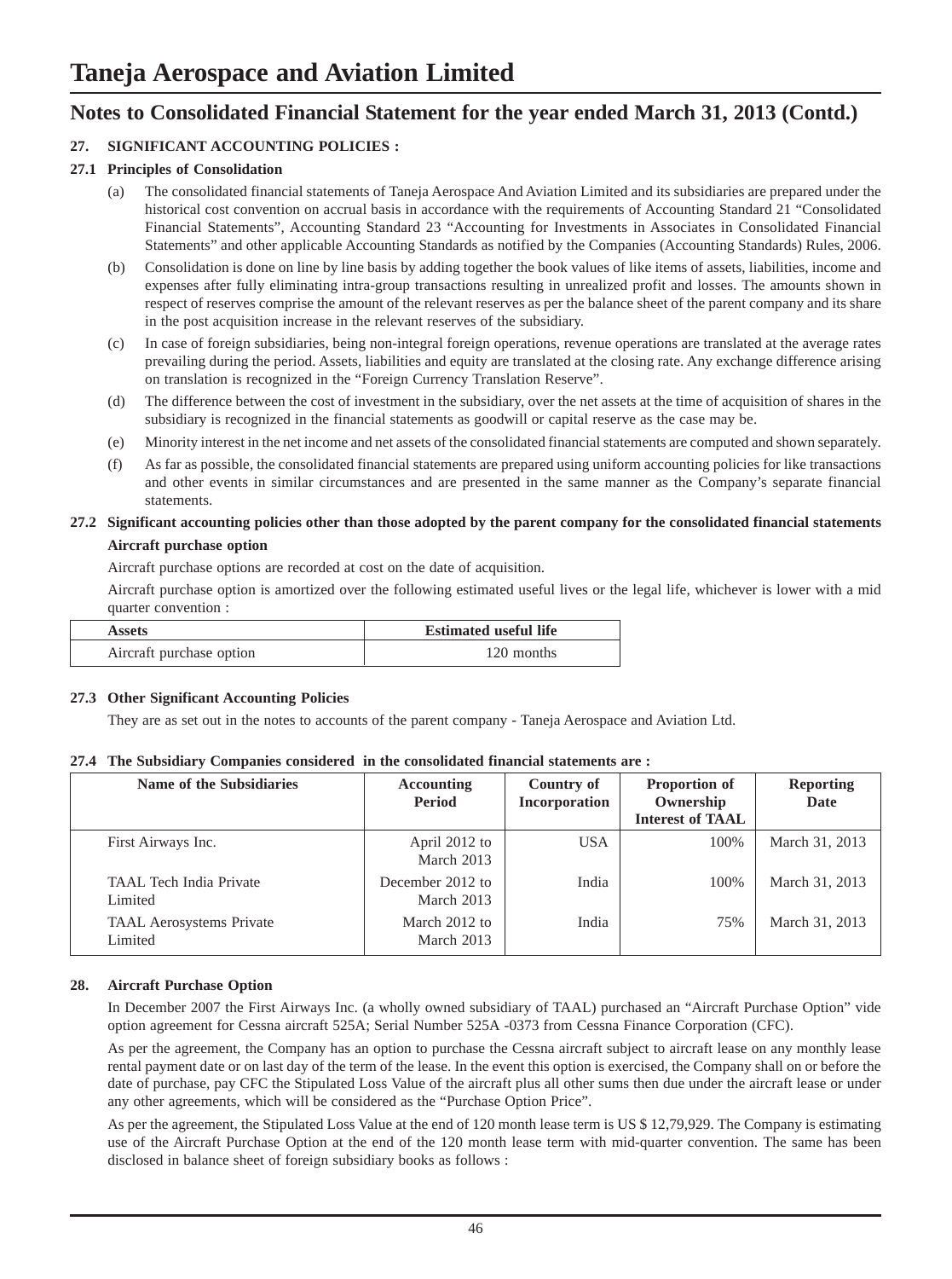| <b>Particulars</b>                              |                    | As at March 31, 2013 | As at March 31, 2012 |                   |
|-------------------------------------------------|--------------------|----------------------|----------------------|-------------------|
|                                                 | $US \sin$<br>Lakhs | Rs. in<br>Lakhs      | $US \sin$<br>Lakhs   | $Rs.$ in<br>Lakhs |
| Aircraft purchase option – non current portion  | 9.27               | 504.05               | 9.27                 | 474.09            |
| Less: Accumulated amortization                  | (5.56)             | (302.43)             | (4.63)               | (237.04)          |
|                                                 | 3.71               | 201.62               | 4.63                 | 237.04            |
| Add: Aircraft purchase option - current portion | 0.93               | 50.41                | 0.93                 | 47.41             |
| <b>Aircraft Purchase option</b>                 | 4.63               | 252.02               | 5.56                 | 284.45            |

Since, the payment for Aircraft Purchase Option is a sunk cost and non refundable irrespective of whether the option is exercised or not, in preparation of consolidated financial statements of TAAL, the entire payment of around Rs. 2,52,02,438.46 (US \$ 4,63,367) for Aircraft Purchase Option (Current as well as Non Current Portion) has been considered as "Deferred Revenue Expenditure" to be written off over lease period of 120 months.

Further, based on the legal opinion obtained by the Company, the lease transaction has been accounted by the Company as an "Operating Lease". The monthly operating lease payments are recognised as an expense in the Statement of Profit and Loss on a straight line basis over the lease term. The same is grouped under the head of Charter Expenses.

### **29. Earnings Per Share**

#### **Computation of Earning Per Share (Rs. in Lakhs)**

| <b>Particulars</b>                                                                  | As at<br><b>March 31, 2013</b> | As at<br>March 31, 2012 |
|-------------------------------------------------------------------------------------|--------------------------------|-------------------------|
| Profit/(Loss) after tax available for equity shareholders                           | (23.59)                        | 310.99                  |
| Adjusted Weighted Average number of Equity Shares of<br>Nominal value of Rs. 5 each | 2,49,30,736                    | 2,49,30,736             |
| Computation of EPS- Basic <sup>*</sup> (in Rs.)                                     | (0.09)                         | 1.25                    |

\* Diluted EPS same as Basic as there are no outstanding potential equity shares as on date

#### **30. Miscellaneous Income Includes (Rs. in Lakhs)**

| <b>Particulars</b>            | March 31, 2013 | March 31, 2012 |
|-------------------------------|----------------|----------------|
| Profit on Sale of Assets      | 0.42           | 0.77           |
| Profit on Sale of Investment  | 0.20           |                |
| Miscellaneous Income          | 1.37           | 21.68          |
| <b>Bad Debts Recovered</b>    | ۰              | 81.62          |
| Agriculture Income            | 13.87          | 3.37           |
| Sundry Creditors Written Back | 1.42           |                |
| <b>Total</b>                  | 17.28          | 107.44         |
|                               |                |                |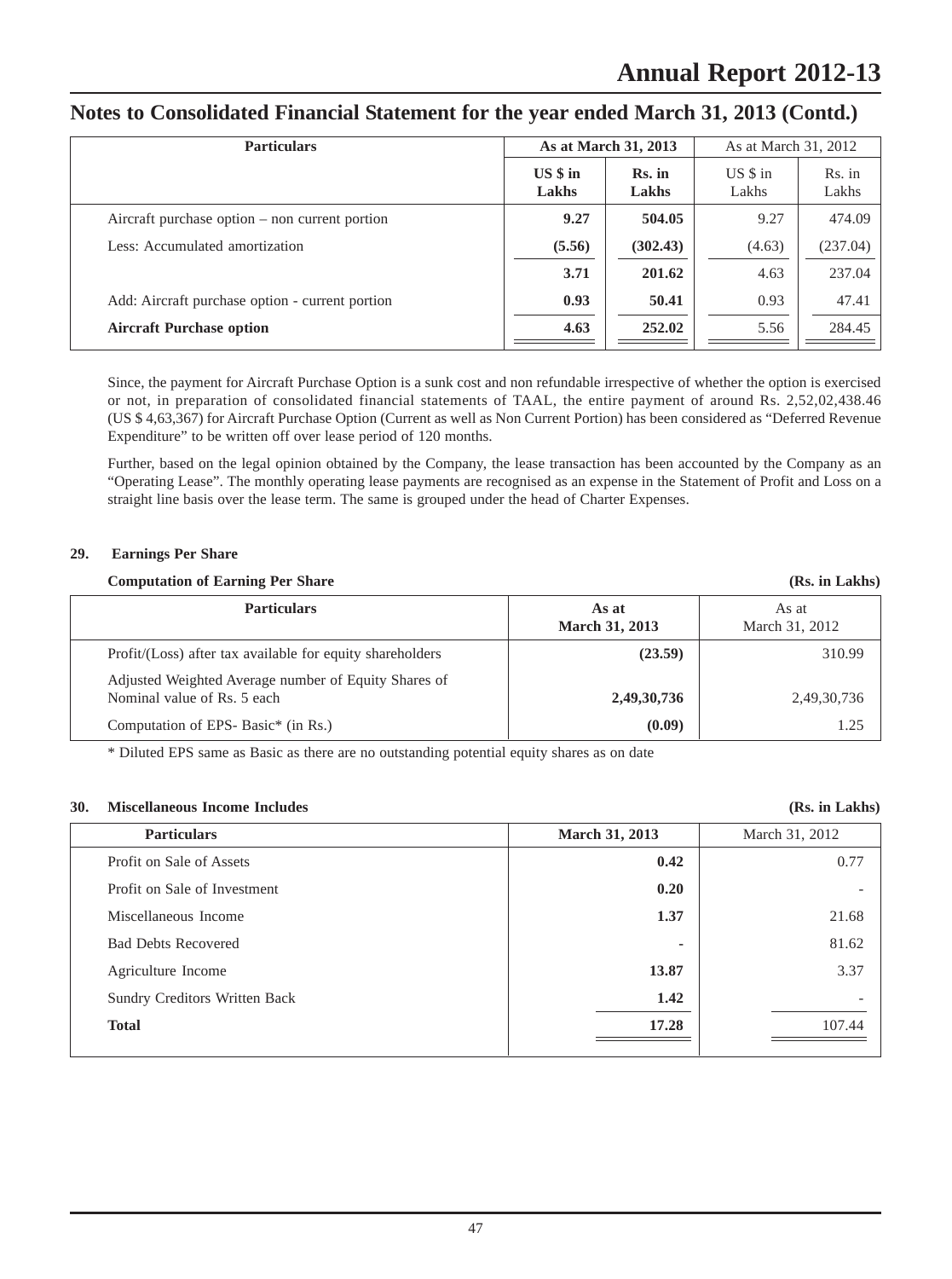## **Notes to Consolidated Financial Statement for the year ended March 31, 2013 (Contd.)**

| 31. |           | <b>Miscellaneous Expenses Includes</b>    |                | (Rs. in Lakhs) |
|-----|-----------|-------------------------------------------|----------------|----------------|
|     |           | <b>Particulars</b>                        | March 31, 2013 | March 31, 2012 |
|     | a)        | <b>Sitting Fees</b>                       | 4.10           | 5.00           |
|     | b)        | <b>Bad Debts Written Off</b>              |                | 5.96           |
|     | $\circ$ ) | Office & Other Administrative Expenses    | 172.29         | 173.74         |
|     | $\rm d$   | Legal, Professional & Consultancy Charges | 93.31          | 135.97         |
|     | e)        | Exchange Fluctuation Loss/(Gain)          | 7.19           | (0.39)         |
|     | f)        | <b>Auditors Remuneration:</b>             |                |                |
|     |           | <b>Audit Fees</b>                         | 3.50           | 3.00           |
|     |           | <b>Tax Audit Fees</b>                     | 1.00           | 1.00           |
|     |           | Fees for Taxation                         |                | 1.50           |
|     |           | Fees for Other Services                   | 1.05           | 1.00           |
|     |           | Out of Pocket Expenses/Travelling         | 0.31           | 0.49           |
|     |           | <b>Total</b>                              | 282.75         | 327.27         |

**32.** Previous year figure have been regrouped and reclassified wherever necessary to confirm to the current year classification

As per our report of even date For and on behalf of the Board of Directors

**For Haresh Upendra & Co.** Chartered Accountants Firm Reg. No.: 103513W

**Haresh B. Shah Priya Nair Salil Taneja C. S. Kameswaran** Partner Company Secretary Chairman Managing Director Membership No. 32208 Pune, August 05, 2013 Pune, August 05, 2013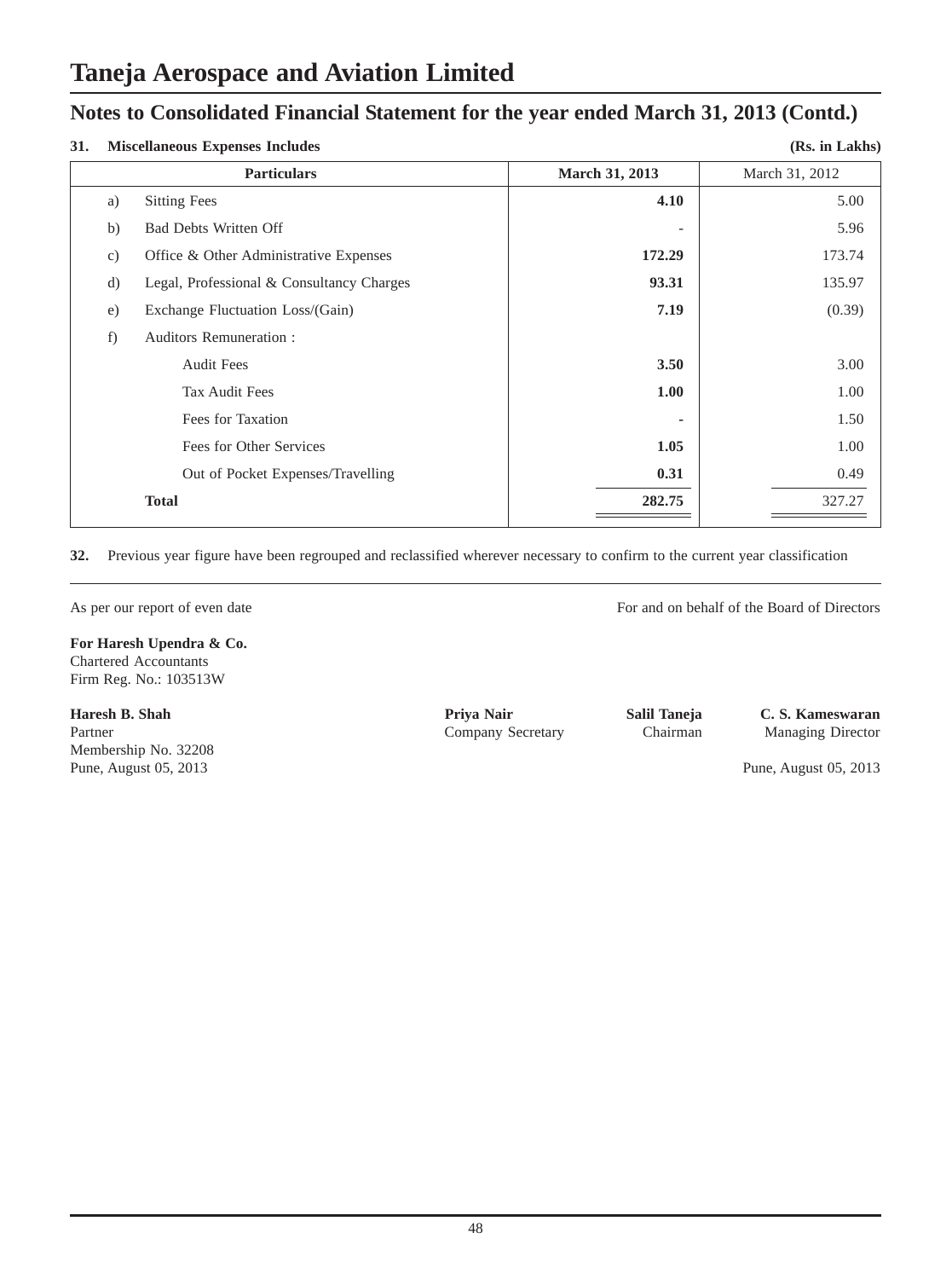Belagondapalli Village, Thally Road, Denkanikottai Taluk, Krishnagiri District, Belagondapalli-635114 ,Tamil Nadu

#### **PROXY**

| proxy to attend and vote for me/us and on my/ our behalf, at the 24 <sup>th</sup> Annual General Meeting of the Company |  |  |  |  |
|-------------------------------------------------------------------------------------------------------------------------|--|--|--|--|
| to be held on Monday, September 30, 2013 at 2.00 PM at Belagondapalli Village, Thally Road, Denkanikottai               |  |  |  |  |
| Taluk, Krishnagiri District, Belagondapalli-635114, Tamil Nadu and at any adjournment thereof.                          |  |  |  |  |
| In witness thereof I/We put my/our hand/hands this day of 2013.                                                         |  |  |  |  |

| Please  |  |
|---------|--|
| Affix   |  |
| Re 1    |  |
| Revenue |  |
| Stamp   |  |
|         |  |

Note: The proxy must be deposited with the Registered Office of the Company not less than 48 hours before the time fixed for holding the meeting. A proxy need not be a Member. The Proxy Form should be signed across the Revenue Stamp as per specimen signature(s) registered with the Company.

-------------------------------------------------------------------Tear Here----------------------------------------------------------------------

# *Taneja Aerospace and Aviation Limited*

Belagondapalli Village, Thally Road, Denkanikottai Taluk, Krishnagiri District, Belagondapalli-635114 ,Tamil Nadu

#### **ATTENDANCE SLIP**

#### **th 24 Annual General Meeting**

L.F. No./DPID/ Client ID/ .........................................................................................................................

Mr./Mrs./Miss........................................................................................................................................... I/We certify that I/ We am/are a registered Shareholder/ Proxy for the registered Shareholder of the Company.

I hereby record my/our presence at the  $24<sup>th</sup>$  Annual General Meeting of the Company held on Monday, September 30, 2013 at 2.00 PM at Belagondapalli Village, Thally Road, Denkanikottai Taluk, Krishnagiri District, Belagondapalli-635114, Tamil Nadu.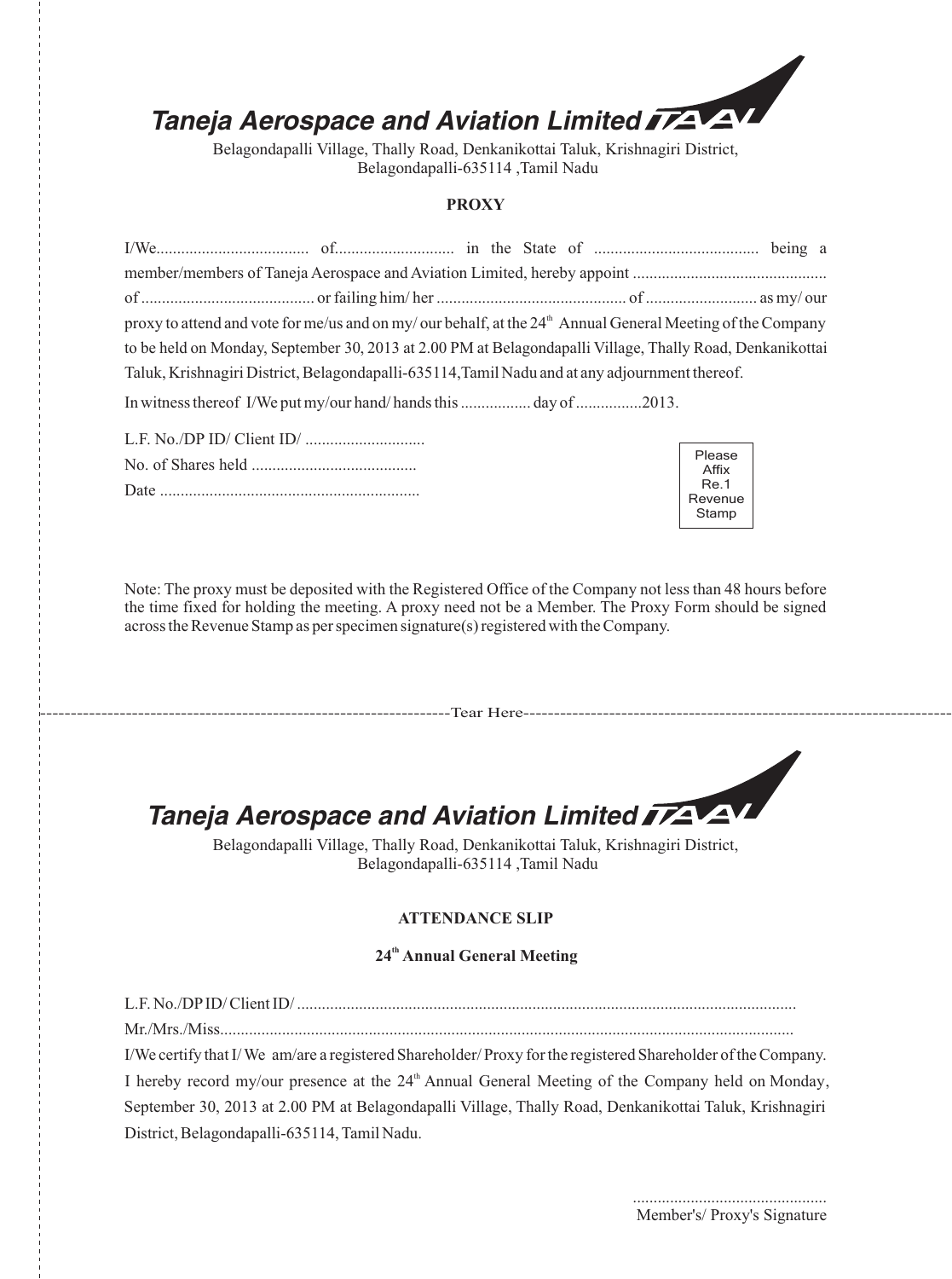

Belagondapalli Village, Thally Road, Denkanikotta Taluk, Krishnagiri Dist., Belagondapalli - 635114, Tamil Nadu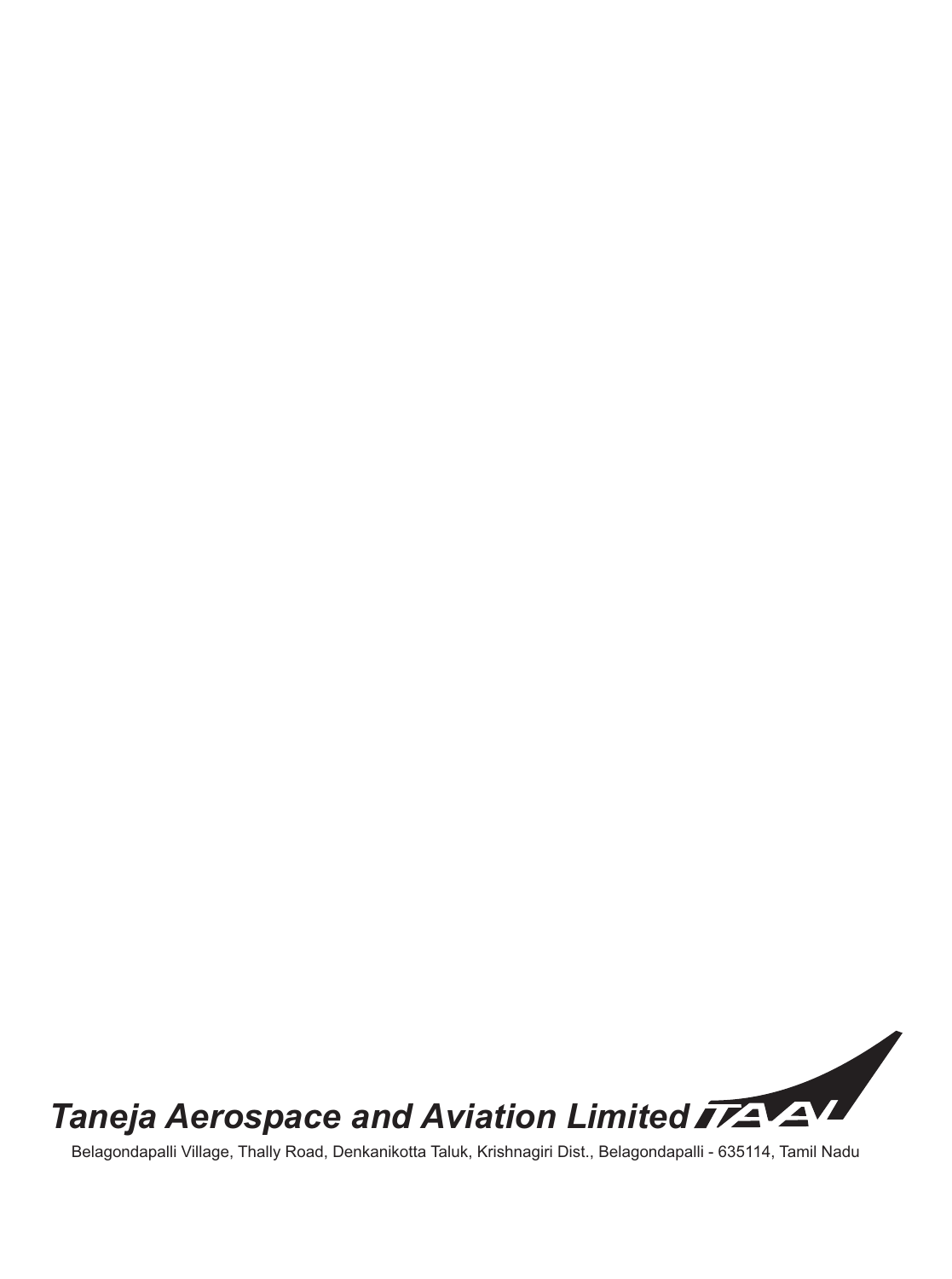## **NOTICE**

NOTICE is hereby given that the Twenty-fourth Annual General Meeting of the Members of Taneja Aerospace and Aviation Limited will be held on Monday, September 30, 2013 at 2.00 PM at the Registered Office of the Company at Belagondapalli Village, Thally Road, Denkanikottai Taluk, Krishnagiri District, Belagondapalli - 635114, Tamil Nadu to transact the following business:

#### **Ordinary Business :**

- 1. To receive, consider and adopt the Audited Balance Sheet as at March 31, 2013, the Statement of Profit & Loss for the year ended on that date and the Reports of the Directors and the Auditors thereon.
- 2. To appoint a Director in place of Mr. R. Surie, who retires by rotation and being eligible, offers himself for re-appointment.
- 3. To appoint a Director in place of Mr. B. R. Taneja, who retires by rotation and being eligible, offers himself for re-appointment.
- 4. To appoint Auditors and to fix their remuneration and in this regard to consider and if thought fit, to pass, with or without modification(s), the following resolution as an **Ordinary Resolution :**

"**RESOLVED THAT** Haresh Upendra & Co., Chartered Accountants (Firm Registration No. 103513W) be and are hereby appointed as Statutory Auditors of the Company, to hold office from the conclusion of this Annual General Meeting until the conclusion of the next Annual General Meeting of the Company, on such remuneration, as shall be fixed by the Board of Directors."

#### **Special Business :**

5. To consider and if thought fit, to pass, with or without modification(s), the following Resolution as a **Special Resolution :**

"**RESOLVED THAT** in accordance with the provisions of Sections 198, 269 and 309 read with Schedule XIII and all other applicable provisions, if any, of the Companies Act, 1956 and pursuant to the

#### **NOTES:**

- 1. The information required to be provided under the Listing Agreement entered with the Stock Exchanges, regarding the Directors who are proposed to be re-appointed and the relative Explanatory Statement pursuant to Section 173(2) of the Companies Act, 1956 in respect of the Special Business under Item No. 5 is annexed hereto.
- 2. A MEMBER ENTITLED TO ATTEND AND VOTE AT THE MEETING IS ENTITLED TO APPOINT A PROXY TO ATTEND AND VOTE INSTEAD OF HIM/HER AND THE PROXY NEED NOT BE A MEMBER OF THE COMPANY. THE PROXY, IN ORDER TO BE EFFECTIVE, MUST BE DEPOSITED AT THE REGISTERED OFFICE OF THE COMPANY NOT LESS THAN 48 HOURS BEFORE THE COMMENCEMENT OF THE MEETING.
- 3. Corporate Members are requested to send a duly certified copy of the Board Resolution authorizing their representatives to attend and vote at the Annual General Meeting.
- 4. The Register of Members and Share Transfer Book of the Company will remain closed from Thursday, September 26, 2013 to Monday, September 30, 2013 (both days inclusive).
- 5. **The Ministry of Corporate Affairs has taken a "Green initiative in the Corporate Governance" vide Circular No. 17/2011 dated April 21, 2011 and Circular No. 18/2011 dated April 29, 2011 by allowing Companies to serve the Notice / Documents to the Members by electronic mode. Members are requested to register their e-mail address and changes therein from time to time with the respective Depository Participants (DP) if shares are held in Demat form or with the Registrar & Share Transfer Agent (R&T Agent) of the Company if the shares are held in physical form which will help the Company to serve Members the Notices / Documents by e-mail. For registration of e-mail address by Member holding share(s) in physical form, the necessary Form can be downloaded from the Company's website.**

Articles of Association of the Company and such other approvals, permissions and sanctions as may be required, approval of the Company be and is hereby accorded to the re-appointment of Mr. C. S. Kameswaran as a Whole Time Director of the Company designated as the Managing Director, for a period of 1 (One) year with effect from December 01, 2012 upto November 30, 2013 on the terms and conditions including remuneration and perquisites as set out in the Explanatory Statement annexed to the Notice convening this meeting with the liberty to the Board of Directors (hereinafter referred to as 'the Board', which term shall be deemed to include any Committee of the Board constituted to exercise its powers, including the powers conferred by this Resolution) to alter and vary the terms and conditions and / or remunerations, subject to the same not exceeding the limits specified under Schedule XIII to the Companies Act, 1956 including any statutory modification(s) or re-enactment thereof.

**RESOLVED FURTHER THAT** the Board be and is hereby authorised to do all such acts, deeds, matters and things as may be considered necessary and desirable to give effect to this Resolution."

By Order of the Board of Directors

**Priya Nair**

Pune, August 5, 2013 Company Secretary Registered Office: Belagondapalli Village, Thally Road Denkanikottai Taluk, Krishnagiri District Belagondapalli – 635 114 Tamil Nadu

- 6. The Annual Report of the Company circulated to the Members of the Company, will be also made available on the Company's website at **www.taal.co.in.**
- 7. Members are further requested to :
- Intimate changes, if any, in their registered address / bank mandate and e-mail address to the R&T Agent for shares held in physical form and to their respective DP for shares held in electronic form.
- Quote Ledger folio number / DP ID / Client ID in all the correspondence with the Company or its R&T Agent.
- Intimate about consolidation of folios to the R&T Agent, if your shareholding is under multiple folios.
- **Note that as per the SEBI / Stock Exchange Guidelines the shares of the Company are traded compulsorily in Demat form. As per the Guidelines issued by SEBI there are no Demat Account opening charges. In view of this, Members are requested to convert their physical share certificate into Demat form.**
- Bring their copies of the Annual Report and the Attendance Slip at the Annual General Meeting.
- Note that the Company has designated an exclusive e-mail id viz. "**secretarial@taal.co.in**" to enable investors to register their complaints, if any.

By Order of the Board of Directors

**Priya Nair**

Pune, August 5, 2013 Company Secretary Registered Office: Belagondapalli Village, Thally Road Denkanikottai Taluk, Krishnagiri District Belagondapalli – 635 114 Tamil Nadu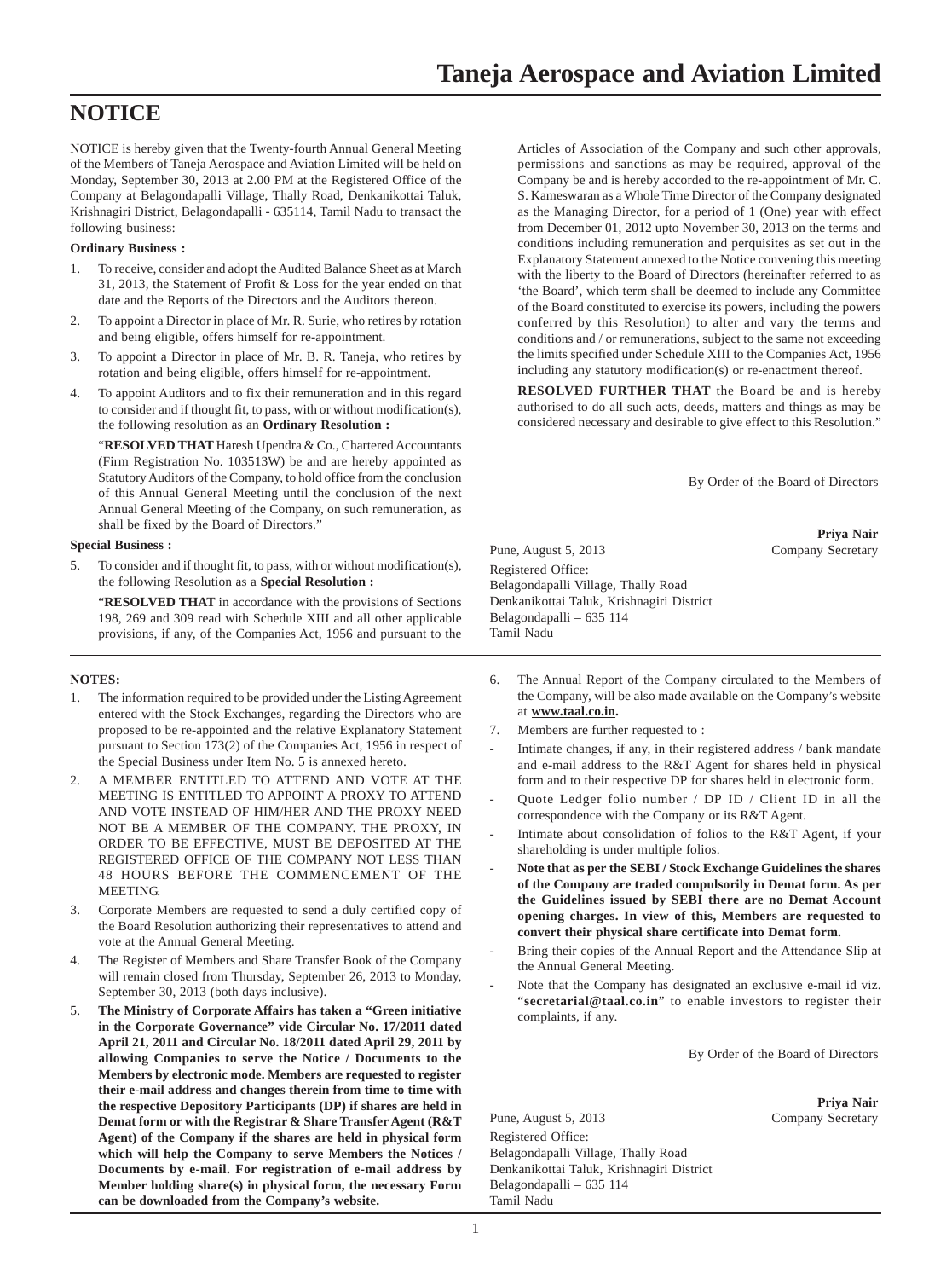## **Annual Report 2012-13**

#### **EXPLANATORY STATEMENT PURSUANT TO SECTION 173(2) OF THE COMPANIES ACT, 1956**

#### **Item No. 5:**

The Board of Directors of the Company at its meeting held on November 8, 2012 had resolved to re-appoint Mr. C. S. Kameswaran as the Whole Time Director of the Company designated as the Managing Director.

The principal terms and conditions of the re-appointment of the Managing Director are as under:

#### **1. Period of re-appointment :**

Mr. C. S. Kameswaran shall hold office as the Managing Director of the Company for a period of one year from December 1, 2012 to November 30, 2013.

#### **2. Remuneration :**

In terms of Schedule XIII to the Companies Act, 1956 read together with Section 198, 269 and 309 of the Companies Act, 1956, the Managing Director shall be paid the following remuneration:

#### **i) Salary :**

The basic monthly salary of the Managing Director w. e. f. December 1, 2012 shall be Rs.1,00,000/- (in the scale of Rs.75,000/- to Rs.1,25,000/-p.m.).

#### **ii) Perquisites :**

In addition to the above, the Managing Director shall be entitled to the following perquisites which shall be restricted to a limit of 125 per cent of his Annual Salary with an option to the Managing Director to receive the perquisites in any lawful combination as mutually agreed between him and the Board :

#### **A. Housing :**

The expenditure by the Company on hiring accommodation (furnished or otherwise) shall be subject to a ceiling of sixty per cent of the salary, over and above ten per cent payable by the Managing Director,

or

In case the Company owns the accommodation, the Company shall deduct ten per cent of the salary,

or

In case the Company provides no accommodation, the Managing Director shall be entitled to house rent allowance subject to the ceiling specified above.

- **B.** The expenditure incurred by the Company on gas, electricity, water, furnishings etc. shall be valued as per the Income Tax Rules, 1962. This shall, however, be subject to a ceiling of ten per cent of his salary.
- **C.** Reimbursement of Medical Expenses incurred for the Managing Director and his family subject to a ceiling of one month's salary.
- **D.** Leave Travel Assistance for self and his family once in a year incurred in accordance with the rules specified by the Company.
- **E.** Fees of clubs subject to a maximum of two clubs. This will not include admission and life membership fee.
- **F.** Personal accident insurance, group health insurance, group saving linked insurance and life insurance coverage for self/ family as may be fixed by the Board from time to time.
- **G.** Earned Leave on full pay and allowance as per the Rules of the Company but not exceeding one month's leave for every eleven months of service.
- **H.** Provision of Company's car for official use and business purposes and telephone at residence will not be considered as perquisites. Personal long distance calls on telephone and use of car for private purpose shall be billed by the Company to the Managing Director.

**"Family"** means the Spouse, the dependent children and dependent parents of the Managing Director.

The Managing Director shall also be entitled to the following perquisites which shall not be included in the computation of the ceiling on remuneration specified herein above :

a) Contribution to Provident Fund and Superannuation Fund or

Annuity Fund, to the extent these either singly or put together are not taxable under the Income Tax Act, 1961;

- b) Gratuity at the rate of 15 days' salary for each completed year of service;
- Encashment of leave during and at the end of the tenure as per the Rules of the Company.

#### **Remuneration in the event of loss or inadequacy of profits etc.**

Notwithstanding anything contained herein, in the event of any loss, absence or inadequacy of profits in any financial year, during the term of office of the Managing Director, the aforesaid remuneration payable to him shall not, without the approval of the Central Government (if required) exceed the limits prescribed under the Act and Rules made there under or any amendment, modification, variation or re-enactment thereof.

The aforesaid terms and conditions are subject to approval of the Members at the forthcoming Annual General Meeting and such other approvals as may be required.

The Agreement entered into by the Company with the Managing Director, will remain open for inspection by the Members at the Registered Office of the Company during 11.00 A.M. to 1.00 P.M. on all working days except Saturday till the date of the forthcoming Annual General Meeting.

In terms of Article 172 of the Articles of Association of the Company, Mr. C. S. Kameswaran, the Managing Director will not be liable to retire by rotation during his term of office as Whole Time Director.

The Company has sent abstracts of the terms of appointment as required under Section 302 of the Companies Act, 1956 to all the Members of the Company.

The Board recommends the above resolution.

No Director other than Mr. C. S. Kameswaran is concerned or interested in the proposed resolution.

Additional information in terms of Sub-clause (iv) of the proviso to Subparagraph (B) Section II of Part II of Schedule XIII of the Companies Act, 1956.

#### **I. GENERAL INFORMATION :**

1. Nature of the Industry :

The Company is in the business of Aviation.

- 2. Date or expected date of commencement of commercial production: June 8, 1994
- In case of new companies, expected date of commencement of activities as per project approved by financial institutions appearing in the prospectus: Not Applicable.
- 4. Financial performance based on given indicators as per published audited financial results for the year ended March 31, 2013 :

| Particulars          | Rs. in Lakhs |
|----------------------|--------------|
| Turnover (Net Sales) | 5366.64      |
| Net Profit after tax | 28.99        |
| Total Expenditure    | 4575.54      |

5. Export performance and net foreign exchange collaborations:

| <b>Particulars</b>     | Rs.in Lakhs |
|------------------------|-------------|
| Exports                | 2368.61     |
| Foreign Exchange Outgo | 1101.84     |

6. Foreign investments or collaborators, if any – NIL

#### **II. INFORMATION ABOUT THE APPOINTEE**

|                    | C. S. Kameswaran                             |  |
|--------------------|----------------------------------------------|--|
| Background details | Mr. C. S. Kameswaran, aged 62 years, is a    |  |
|                    | Chartered Accountant by profession and a     |  |
|                    | Post Graduate in Business Administration. He |  |
|                    | has three decades of rich working experience |  |
|                    | in leading large and medium scale industries |  |
|                    | in various capacities covering the areas of  |  |
|                    | Corporate Planning, Finance and              |  |
|                    | Management.                                  |  |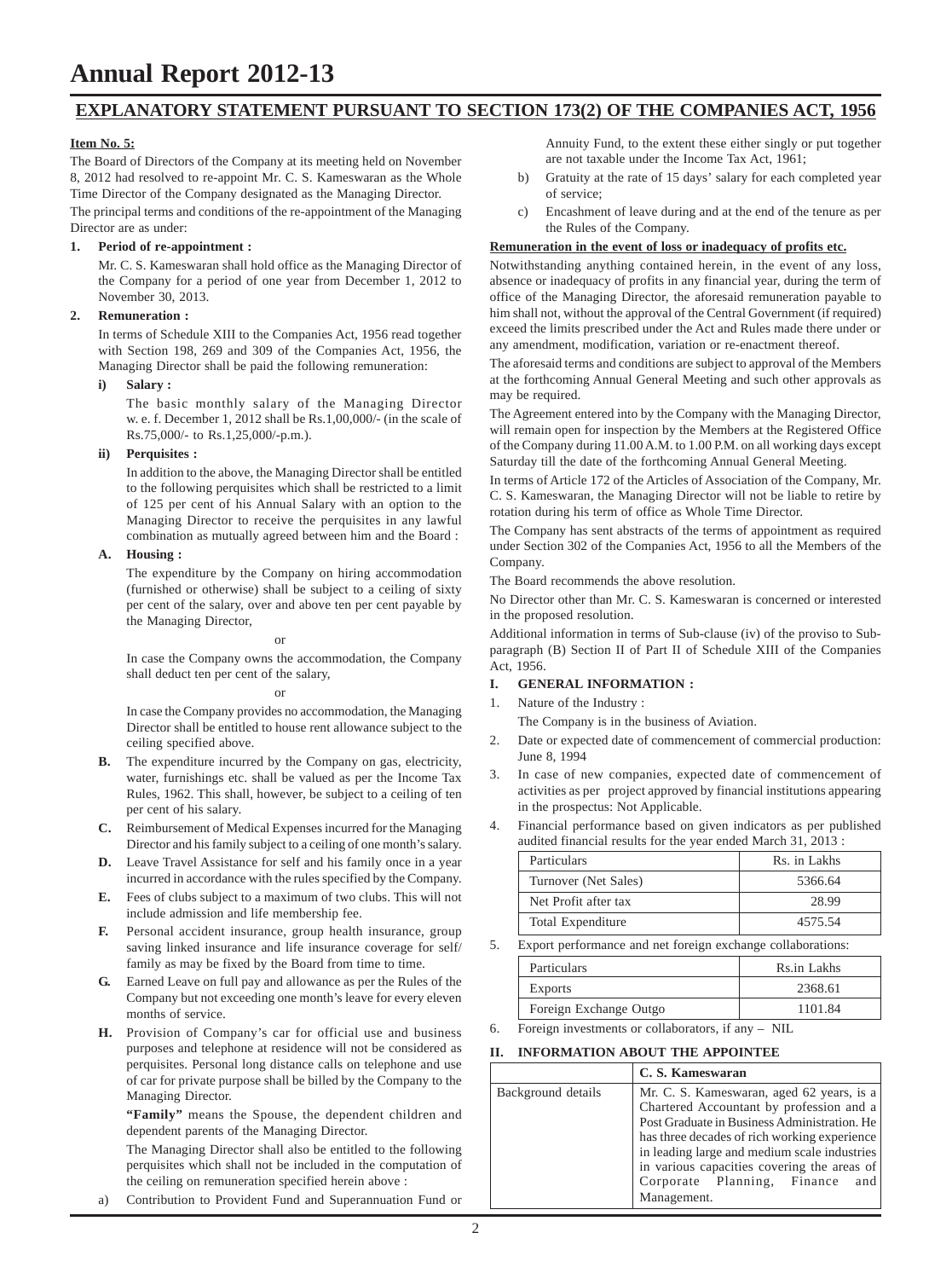| Past remuneration:                                                                                                                                                                                                                   | 2009-10                                                                                                                                                                                                                                                                     | 2010-11   | $2011 - 12$ |
|--------------------------------------------------------------------------------------------------------------------------------------------------------------------------------------------------------------------------------------|-----------------------------------------------------------------------------------------------------------------------------------------------------------------------------------------------------------------------------------------------------------------------------|-----------|-------------|
| Salary, Perquisites &<br>Allowances etc.                                                                                                                                                                                             | 16,43,044                                                                                                                                                                                                                                                                   | 25,64,000 | 25,63,992   |
| Recognition or<br>awards                                                                                                                                                                                                             | The Company has no information about<br>it.                                                                                                                                                                                                                                 |           |             |
| Job Profile and                                                                                                                                                                                                                      | the<br>As                                                                                                                                                                                                                                                                   | Managing  | Director,   |
| his suitability                                                                                                                                                                                                                      | Mr. C. S. Kameswaran is responsible for all<br>the operations and affairs of the Company.<br>Taking into consideration his qualification<br>and expertise in relevant fields, the Board is<br>of the opinion that he is suited for the<br>responsibilities assigned to him. |           |             |
| Remuneration                                                                                                                                                                                                                         | The details of Remuneration to be paid                                                                                                                                                                                                                                      |           |             |
| proposed                                                                                                                                                                                                                             | are contained in Explanatory Statement<br>annexed to the Notice.                                                                                                                                                                                                            |           |             |
| Comparative<br>remuneration profile<br>with respect to industry,<br>size of the company,<br>profile of the position<br>and person (in case of<br>expatriates the relevant<br>details would be w.r.t<br>the country of his<br>origin) | The Company has no information to offer but<br>having regard to the versatile experience,<br>performance and responsibility of the<br>position held by him, the Board of Directors<br>is of the opinion that the proposed<br>remuneration is reasonable.                    |           |             |
| Pecuniary relationship<br>directly or indirectly<br>with the Company or<br>relationship with the<br>managerial personnel, if<br>any.                                                                                                 | NII.                                                                                                                                                                                                                                                                        |           |             |

**III. OTHER INFORMATION**

1. Reasons of loss or inadequate profits.

Looking at general economic conditions, there is likely to be an impact on the operations of the Company in the immediate future, bringing down margins to some extent, till the economy recovers. As such, out of abundant precautions, the remuneration to the Managing Director is sought to be fixed under Schedule XIII to the Companies Act, 1956.

2. Steps taken or proposed to be taken for improvement.

Cost reduction initiatives and organizational restructuring have been undertaken at all levels to improve the performance of the Company. Further, with general growth in Civil Aviation, it is expected that Company's profitability will improve in coming years.

3. Expected increase in productivity and profits in measurable terms. While the Company's performance is expected to improve in future years, it is not possible to accurately predict the future profitability.

#### **IV. DISCLOSURES**

- 1. The Remuneration package of Mr. C. S. Kameswaran, the Managing Director is contained in the Explanatory Statement annexed to the Notice.
- 2. The following information, to the extent applicable, has been disclosed in the Board of Directors' Report under the heading "Corporate Governance", attached to the Annual Report for the year 2012-13 :
- (i) All elements of remuneration package such as salary, benefits, bonuses, stock options, pension etc., of all the Directors;
- (ii) Details of fixed component and performance linked incentives along with the performance criteria;
- (iii) Service contracts, notice period, severance fees;
- (iv) Stock option details, if any, and whether the same has been issued at a discount as well as the period over which accrued and over which exercisable.

By Order of the Board of Directors

**Priya Nair**

Pune, August 5, 2013 Company Secretary Registered Office: Belagondapalli Village, Thally Road Denkanikottai Taluk, Krishnagiri District Belagondapalli – 635 114 Tamil Nadu

#### **DETAILED PROFILE OF DIRECTORS SEEKING RE-APPOINTMENT ARE GIVEN AS UNDER :**

|                                                                              | R. Surie                                                                                                          | <b>B. R. Taneja</b>                                                                                                     |
|------------------------------------------------------------------------------|-------------------------------------------------------------------------------------------------------------------|-------------------------------------------------------------------------------------------------------------------------|
| Age                                                                          | 61 years                                                                                                          | 77 years                                                                                                                |
| <b>Qualification</b>                                                         | B. Tech from IIT, Kanpur and<br>Masters in Business Administration<br>from Harvard School of Management,<br>U.S.A | BE (Mech), PGDBM                                                                                                        |
| Date of Appointment                                                          | July 12, 1997                                                                                                     | July 22, 1988                                                                                                           |
| Category                                                                     | Non-Executive (Independent Director)                                                                              | Non-Executive Director                                                                                                  |
| Experience and Expertise in<br>specific functional Area                      | Consultancy and Aviation related<br>business                                                                      | He is a well-known technocrat in the<br>field of seamless tube manufacturing with<br>more than 5 decades of experience. |
| Relationship with other Directors of<br>the Company                          | None                                                                                                              | Father of Mr. Salil Taneja                                                                                              |
| Shareholding of Directors                                                    | 1,54,562                                                                                                          | 300                                                                                                                     |
| Directorship held in other<br><b>Public Limited Companies</b>                | Nil                                                                                                               | <b>ISMT</b> Limited                                                                                                     |
| Memberships/Chairmanship of Committees<br>of Indian Public Limited Companies | Nil                                                                                                               | Nil                                                                                                                     |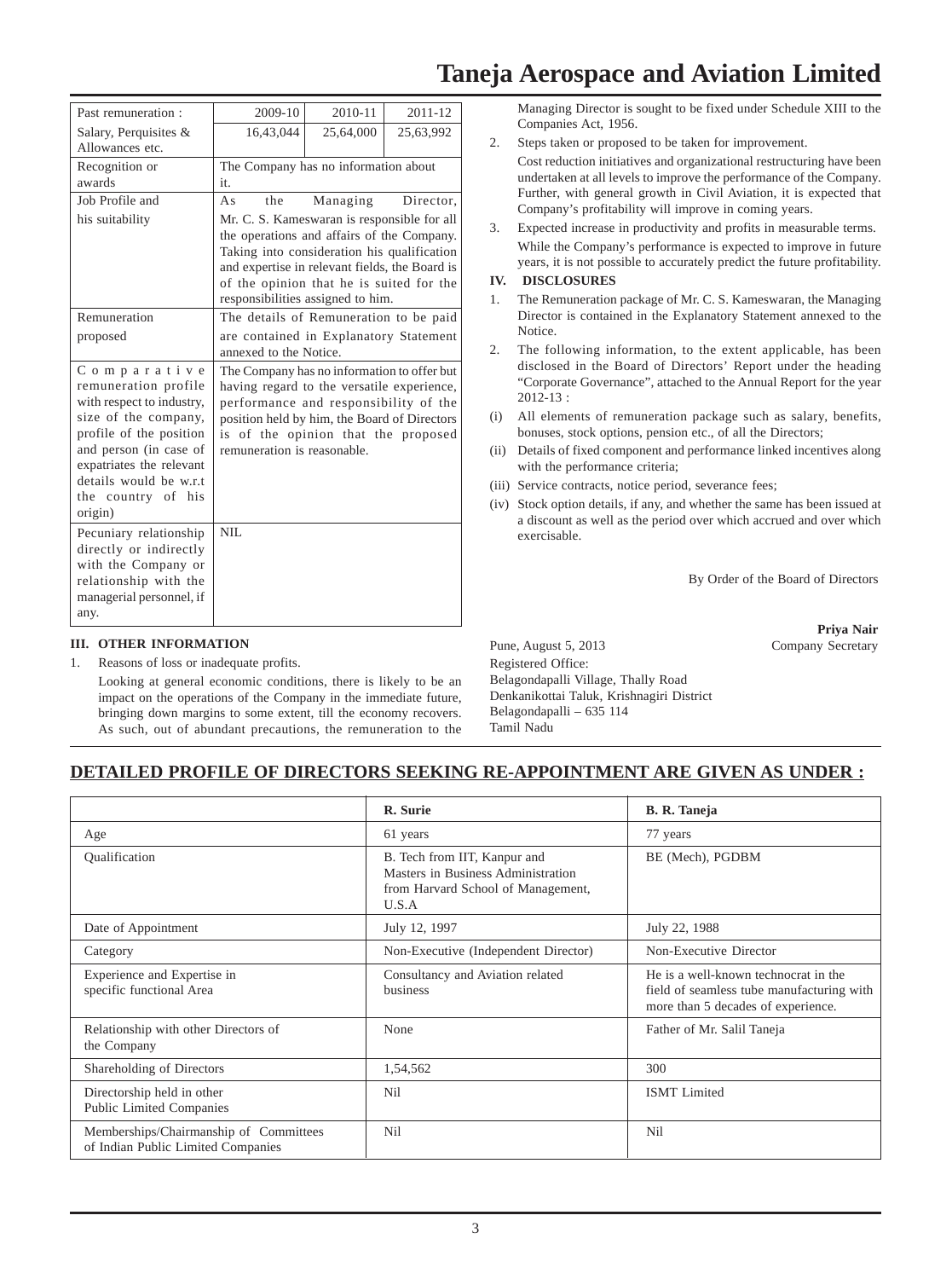### **ANNEXURE I TO DIRECTORS' REPORT :**

Information required under Section 217(1)(e) of the Companies Act, 1956 read with Companies (Disclosure of Particulars in the Report of the Board of Directors) Rules, 1988 and forming part of the Directors' Report for the year ended on March 31, 2013.

#### **I. Conservation of Energy :**

The Company is basically a low energy consumer. During the year under review, 5.61 Lakhs units of energy were consumed, costing Rs. 43.57 Lakhs.

#### **II. Technology Absorption :**

Efforts made in technology absorption, as per Form B, are given below:

- **A) Research and Development (R &D) :**
- **1) Specific areas in which R&D was carried out by the Company and Benefits therefrom:**
- **a) Development of Turkey Feather for Aeronautical Development Agency (ADA)**

Taneja Aerospace and Aviation Limited (TAAL) was given the task of technology development for Turkey Feathers used in engine exhaust area of Light Combat Aircraft by ADA. Technology using hot forming was developed by TAAL and approved by ADA. Items were successfully developed and supplied to ADA for Light Combat Aircraft.

#### **b) Truncated UAV Model for Defence Electronics Research Laboratory (DERL), Hyderabad**

DERL has projected a requirement for manufacture of truncated UAV along with antenna installation platforms. The work involves development of drawing for installation of 12 antennas, re-designing of Truncated UAV and fabrication of the same. This has been developed successfully and accepted by DERL, Hyderabad.

#### **c) HTT-40 Mockup for Hindustan Aeronautics Limited (HAL)**

HAL has developed new Turbo Prop Trainer aircraft for Indian Air Force. HAL projected requirement of developing a full scale mockup for demonstration to the customer and the other decision makers in the MOD. The total concept of fabrication was developed by TAAL and aircraft parts and assemblies were made at TAAL facility.

#### **d) Skid Tubes for the Light Utility Aircraft for HAL**

TAAL was assigned responsibility of fabrication of skid and technology related to Light Utility Helicopter for HAL. The process involves forming 90mm dia 4m thick aluminum tube to the very close tolerance as per the drawing.

#### **e) Floor Boards for Light Utility Helicopter for HAL**

Floor boards of Helicopter are made from composite and metallic materials. Technology to join metallic and composite components was developed in-house and tested for the peel strength etc. This has been successfully manufactured for the prototype which was accepted by CRI.

#### **2) Future Plan of Action**

- a. Development of expertise in Finite element analysis of Aero structures by using MS NASTRAN / ANSYS packages.
- b. Vibro, hot & cold facility for tests on actuator assemblies and other structural components and assemblies during development activities.
- c. Technology development for Bullet proof jackets, FRP structural assemblies, UAV electronics.
- d. Introduction to embedded systems (micro process based).
- **3) Expenditure on R & D** :

|              |                           |          | (Rs. in Lakhs) |
|--------------|---------------------------|----------|----------------|
| Sr. No.      | <b>Particulars</b>        | 2012-13  | 2011-12        |
| $\mathbf{i}$ | Capital Expenditure       | 11.19    | 13.85          |
| $\rm ii)$    | Recurring Expenditure     | 23.30    | 14.14          |
|              | Total                     | 34.49    | 27.99          |
|              | Total R&D as a percentage | $0.64\%$ | $0.55\%$       |
|              | to turnover               |          |                |

- **B) Technology Absorption, Adaptation and Innovation:** Nil
- **C) Imported Technology :** Nil

#### **III) Foreign Exchange Earnings and Outgo :**

- a) Activities relating to exports, initiatives taken to increase export, development of new export market for products and export plans: By our continuous efforts in the international market the Company has received the export order from Israel.
- b) The information on foreign exchange earnings and outgo are contained in Note. 43 (c) & (d) of Notes to Accounts.

For and on behalf of the Board of Directors

Pune, August 05, 2013 Chairman

**Salil Taneja**